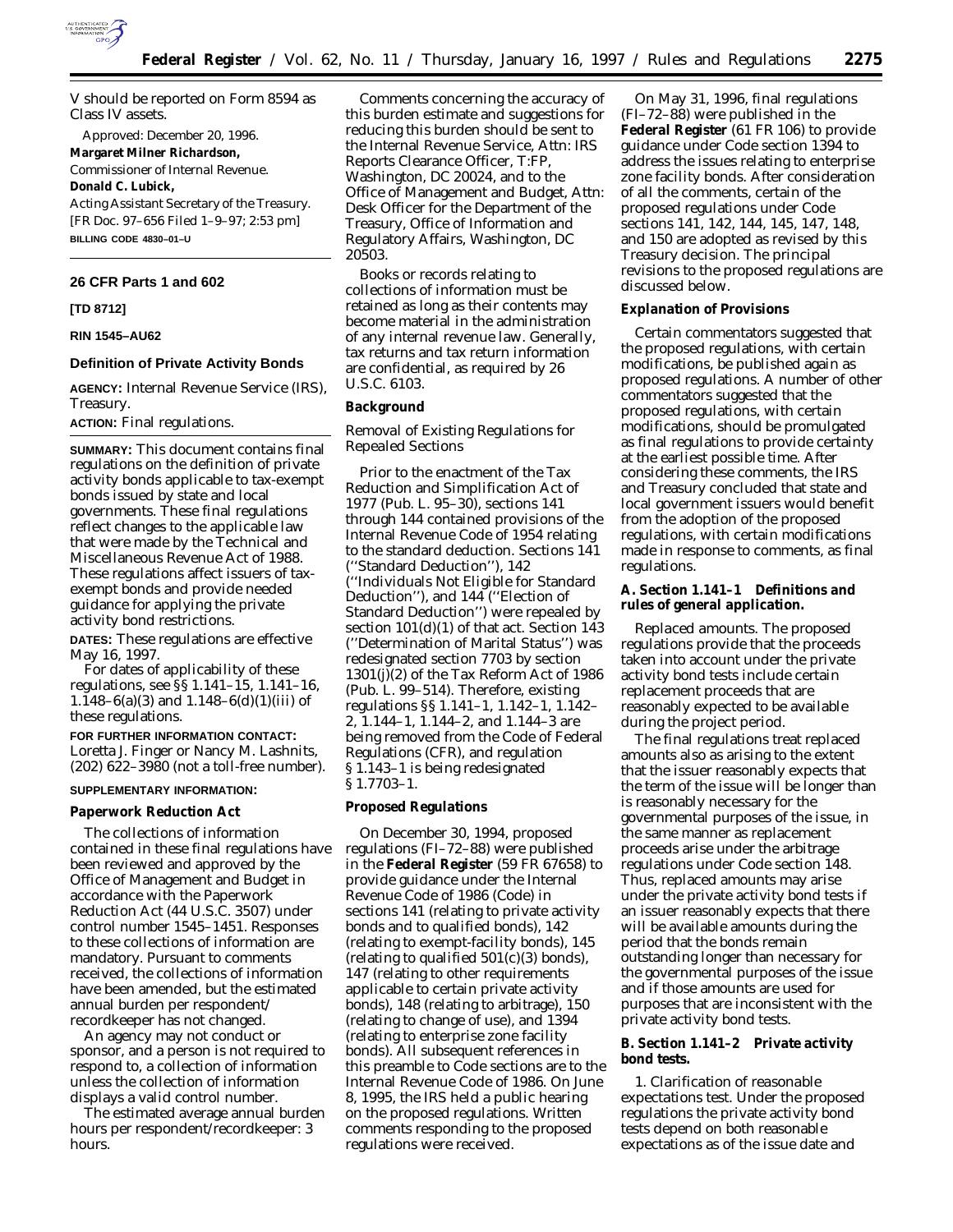subsequent deliberate actions of the issuer.

The final regulations clarify that, in general, the reasonable expectations test is met only if the issuer reasonably expects, as of the issue date, that no action or event during the entire term of the bonds will cause either the private business tests or the private loan financing test to be met. The final regulations further provide, however, that, if certain conditions are met, the period of expected compliance needs to extend only to a mandatory redemption date. This special rule is intended to accommodate issuers that reasonably expect that bond-financed property may be used by nongovernmental persons during the stated term of the issue, but have not entered into any arrangement with a nongovernmental person that will use the property and are unable to predict the timing of that nongovernmental use. This special rule does not permit, however, reasonably expected ''recycling'' of disposition proceeds because the special rule requires redemption of all nonqualified bonds.

*2. Definition of deliberate action.* The proposed regulations generally provide that any action within the control of an issuer is treated as a deliberate action and that, if the financed property was designed differently than is reasonably necessary for the governmental purposes of the issuer, an action with respect to that property is treated as deliberate, even if it is not within the issuer's control. Commentators suggested that deliberate action should be more narrowly defined.

The final regulations make certain changes that narrow the scope of the deliberate action rule to minimize administrative burden on state and local governments. First, the special rule for property that is ''designed differently'' is deleted. The reasonable expectations test adequately addresses the concerns of this special rule. Second, the final regulations clarify that an action taken by a state or local government in response to a regulatory directive of the federal government is not a deliberate action. Finally, the final regulations provide that, if certain conditions are met, dispositions of personal property in the ordinary course of an established governmental program are not treated as a deliberate action.

*3. Special rule for general obligation bond programs that finance a large number of separate purposes.* The proposed regulations provide a special exception to the definition of disposition proceeds that is intended to minimize the administrative burden of tracing the use of proceeds of general

obligation bonds that finance a large number of projects. Commentators suggested that this exception should be available for other types of bonds and that fewer conditions should apply to the exception.

The final regulations provide a similar rule that is broadly stated as an exception to the rule that a deliberate action after the issue date can cause an issue to meet the private activity bond tests. This exception is intended to provide relief for ''cash flow'' general obligation programs, where issuers use the proceeds of an issue for a large number of projects and spend proceeds promptly. These programs merit special treatment in part because they further the purposes of the arbitrage rules.

*4. When a deliberate action occurs.* The proposed regulations provide that a deliberate action occurs on the earlier of the date the parties agree on the consideration for the new use or the date on which the new use occurs. Commentators suggested that the regulations should not treat a deliberate action as occurring before the date on which new private business use actually commences, in part because it may not be possible to take a remedial action with disposition proceeds before the date on which the disposition proceeds are received.

The final regulations provide in general that a deliberate action occurs on the date the issuer enters into a binding contract with a nongovernmental person for use of the financed property that is not subject to any material contingencies. In most cases, material conditions to closing a transaction that results in private business use will be treated as material contingencies so that this date will not occur before the date of receipt of disposition proceeds.

### **C. Section 1.141–3 Definition of private business use.**

*1. Economic benefit as private business use.* Under the proposed regulations, economic benefit to a nongovernmental person may be treated as private business use, even if the nongovernmental person has no special legal rights to use the financed property.

Commentators suggested that the private business use test should not be met unless special legal rights are provided to a nongovernmental person pursuant to an arrangement, and that mere economic benefit is insufficient to give rise to private business use.

The final regulations largely adopt these suggestions. The final regulations provide, however, that, if the financed property is not available for use by the general public, a nongovernmental

person may be treated as a private business user of the property based on all of the facts and circumstances, even if that nongovernmental person has no special legal entitlements to use of the property.

*2. Ownership.* The proposed regulations provide that ownership of property by a nongovernmental person is private business use of that property.

Commentators suggested that ownership for this purpose should be defined to mean ownership for general federal income tax purposes and that mere holding of title to property by a nongovernmental person should not necessarily give rise to private business use. Commentators further suggested that certain customary financing structures that require a nongovernmental person to be a nominal owner of financed property should be accommodated.

The final regulations adopt these suggestions.

*3. Discharge of a primary legal obligation.* The proposed regulations provide that the use of bond proceeds to provide property that discharges a primary and unconditional legal obligation of a nongovernmental person results in private business use of that property.

Commentators suggested that this rule be deleted from the final regulations. Many commentators indicated that this rule would interfere with traditional tax assessment bond financings for governmental projects such as roads and sidewalks. Some commentators also indicated that certain state and local governments may be required or encouraged under state law to enter into development agreements with private developers that could result in private business use of governmental projects under the discharge of a primary legal obligation rule.

The final regulations adopt this comment by deleting this rule.

*4. Management contracts.* The proposed regulations provide that management contracts other than qualified management contracts result in private business use of the managed property.

Commentators suggested that the qualified management contract rules should be safe harbors, not substantive rules, and that a management contract should give rise to private business use only if it transfers a proprietary interest in financed property to a manager that is a nongovernmental person. Commentators suggested that the permissible contract terms for qualified management contracts should be further extended and that limitations on the contract term based on useful life of the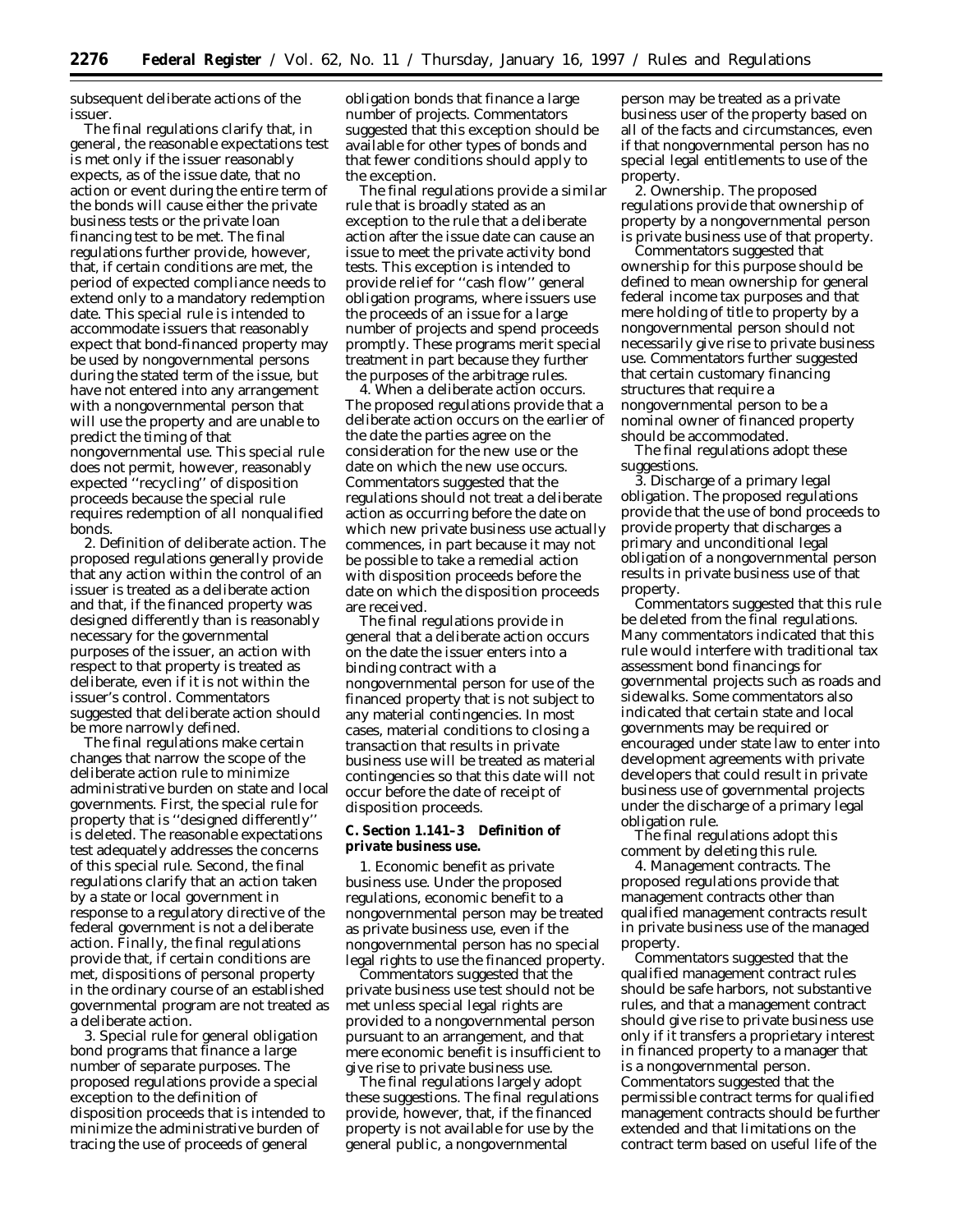financed property should be deleted. In addition, commentators suggested that contracts for incidental services, such as janitorial and equipment repair services, should never give rise to private business use of financed property.

The final regulations provide more flexible accommodation for management contracts that implement cost-saving ''privatization'' measures for state and local governments, but continue to reflect the view that Congress intended that a management contract can give rise to private business use even if it does not in substance transfer a leasehold or ownership interest to a nongovernmental person for general federal income tax purposes. Thus, the final regulations do not adopt the rule that a management contract gives rise to private business use only if it transfers a proprietary interest to a nongovernmental service provider. The final regulations provide that the determination of whether a management contract that does not meet the qualified management contract safe harbors gives rise to private business use is based on all of the facts and circumstances. In general, a management contract gives rise to private business use if the compensation under the contract is based on net profits. The final regulations further provide, however, that contracts for services solely incidental to the primary governmental function or functions of a financed facility do not otherwise give rise to private business use under the management contract rules. In addition, the final regulations clarify the standards to be applied in determining whether a management contract is properly characterized as a lease.

A separate revenue procedure establishes safe harbors which expand the types of management contracts that do not result in private business use. This revenue procedure in particular permits longer term management contracts for public utility facilities and systems, relaxes certain of the requirements for permitted compensation arrangements, and deletes the requirement that the issuer not control the service provider.

*5. Research agreements.* The proposed regulations set forth bright line rules for determining when corporate-sponsored research agreements and cooperative research agreements do not give rise to private business use. These rules apply only to basic research.

The final regulations provide a facts and circumstances rule, and a separate revenue procedure establishes safe harbors for determining when corporatesponsored research agreements and cooperative research agreements do not

give rise to private business use. This revenue procedure also expands the definition of basic research, for purposes of Code section 141, to include any original investigation for the advancement of scientific knowledge not having a specific commercial objective.

*6. Exception for general public use.* The proposed regulations contain detailed quantitative rules for determining when use of financed property by a nongovernmental person is disregarded because the nongovernmental person is treated as using the property as a member of the general public. The proposed regulations also provide that use by a nongovernmental person of financed property is not treated as general public use if the property provides a significant economic benefit to the nongovernmental person because it is functionally and integrally related to other property used by the nongovernmental person.

Commentators suggested that the quantitative rules for defining general public use should be deleted, because they are not sufficiently flexible to accommodate the wide variety of state and local government financings and because they disproportionately affect small local governments.

The final regulations largely delete the quantitative approach in the proposed regulations for general public use. Instead, the final regulations adopt a more qualitative test focusing on whether financed property is intended to be available and in fact is reasonably available for use on the same basis by natural persons not engaged in a trade or business. This approach is more consistent with the requirement in Code section 141 that any activity carried on by a person that is not a natural person is treated as a trade or business activity. Because the final regulations generally do not treat mere economic benefit as private business use, the rules for functionally and integrally related property are deleted. In light of this narrower definition of private business use, the special system improvement rules have also been deleted. The final regulations retain the rule in the proposed regulations that use under an arrangement that conveys priority rights is not used on the same basis as the general public and clarifies that an arrangement for long-term use (defined as more than 180 days) is not treated as general public use. The final regulations provide that use of financed property by a nongovernmental person that is not general public use is not necessarily private business use. Under the approach taken in the final regulations,

the definition of general public use is significant for determining when economic benefit alone can give rise to private business use and for determining the permitted terms of short-term arrangements that are not treated as private business use.

*7. Exceptions for short-term arrangements.* The proposed regulations provide that a lease or similar arrangement that has a term of 1 year or less and that is not renewed or renewable is generally disregarded. Commentators suggested that longer term arrangements should be disregarded.

The final regulations provide different exceptions for various short-term contracts. The exceptions for short-term contracts are based on a hierarchy depending on how broadly contracts with the same terms are offered to other users. Under this approach, a contract that is available to the general public may have a term up to 180 days; a contract not treated as general public use, but offered on the basis of generally applicable or uniformly applied rates, may have a term of up to 90 days; and a specially negotiated contract that provides fair market value compensation may have a term of up to 30 days. In each case, the exception applies only if the property is not financed for a principal purpose of providing that property for use by the nongovernmental person entering into the contract. The final regulations delete the 1-year exception for non-renewable short-term contracts because the final regulations adopt a more flexible rule for measuring private business use, as discussed below.

*8. Exception for temporary use by developers.* The proposed regulations provide an exception for temporary use by a developer of an improvement that carries out an essential governmental function during an initial development period not exceeding 3 years.

Commentators suggested that the 3 year limitation on the exception is too short for many developments and that a requirement that development proceed with reasonable speed should suffice.

The final regulations largely adopt this comment. This approach focuses more on whether financed property serving an essential governmental function is transferred to a governmental person with reasonable speed than on a specific time frame for development of the property benefited by the improvement.

*9. Exceptions for incidental use and qualified improvements.* The final regulations remove certain conditions to exceptions for incidental use and qualified improvements.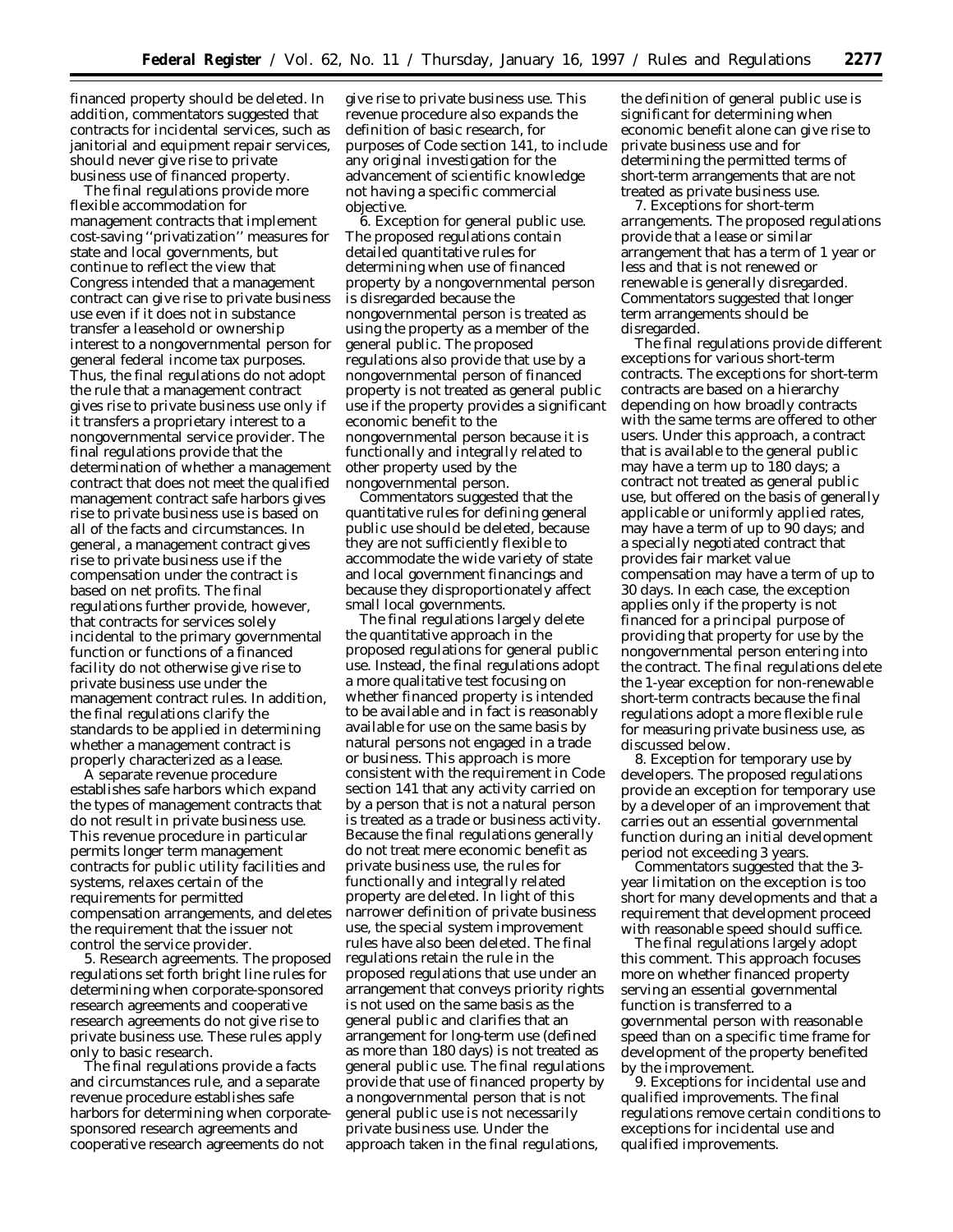*10. Measurement of private business use.* The proposed regulations generally provide that private business use is measured on an annual basis, except for private business use of output facilities. Commentators suggested that private business use should be measured on an average or cumulative basis over the term of an issue. The final regulations largely adopt the suggestion that private business use should be measured over the term of an issue. In general, the percentage of private business use of financed property is determined according to the average annual private business use of that property over the measurement period. The measurement period begins on the later of the issue date of the issue or the date the property is placed in service and ends on the earlier of the last date of the reasonably expected economic life of the property or the latest maturity date of any bond of the issue. For certain bonds that are issued in contemplation of refinancing, such as bond anticipation notes, the measurement period is based on the final maturity date of any bond of the refunding issue. Under an anti-abuse rule, however, if an issuer extends the term of an issue for a principal purpose of increasing the permitted amount of private business use, the Commissioner may determine the amount of private business use according to the greatest percentage of private business use in any 1-year period. Further, if an issuer reasonably expects on the issue date that bonds will be redeemed before the final maturity of the issue because of a deliberate action, the measurement period ends on the reasonably expected date of redemption. In addition, for arrangements that result in ownership of financed property by a nongovernmental person, the amount of private business use is the greatest percentage of private business use in any 1-year period.

This approach of looking to the average amount of private business use over the expected economic life of financed property is more consistent with the approach adopted for measuring private payments and security, which also in effect looks over the term of an issue. This approach also provides issuers with significantly greater flexibility to spread out de minimis private business use over the term of an issue.

The final regulations adopt the measurement-over-the-term rule for private business use, however, only for purposes of determining whether an issue has no more than the permitted amount of private business use (that is, in most cases, the 10 percent threshold). This general approach reflects the view

that adoption of the measurement-overthe-term rule for purposes other than the de minimis rules would be unduly complex to administer and could distort the economic substance.

This general approach also simplifies the regulations by providing a single rule for measuring private business use that applies to both output facilities and other governmental facilities. The final regulations reflect the view that all governmental facilities generally would benefit from more flexible private business use measurement rules.

*11. Determining average use within an annual period.* The proposed regulations generally provide that the average amount of private business use within a year is based on the amount of time financed property is actually used for private business use as a percentage of total time for all actual use, provided that significant differences in fair market value of different times of use must be taken into account.

Some commentators suggested that the average amount of private business use should be based on a comparison of time of private business use to time the financed property is available for use, not to time it is actually used.

The final regulations continue to determine private business use for certain purposes as a percentage of actual use. This method more accurately reflects economic substance. The final regulations also clarify that, in certain cases, the determination of fair market value of private business use must take into account the amount of private payments for that use.

**D. Section 1.141–4 Private security or payment test.**

*1. Payments not directly made by private business users.* The proposed regulations provide that payments made with respect to property used for a private business use are taken into account under the private payment test, even if not made by persons that are private business users of proceeds. Commentators suggested that payments by persons that are not private business users should be taken into account only if they can be imputed to a private business user of proceeds.

The final regulations retain the general rule in the proposed regulations but clarify that only payments made for the period of private business use are taken into account. The definition of private business use in the final regulations narrows the application of this general rule.

*2. Allocation of private payments to different sources of funding.* The proposed regulations provide that a payment from a private business user of

property may be allocated first to repay any costs of the property paid by the issuer from a source other than a borrowing (''equity''). The proposed regulations also provide, however, that, if a payment is made for property financed with two or more issues (including issues that are not taxexempt), the payment must be allocated among those issues according to the relative amount of proceeds of those issues used to finance the property. Commentators generally favored the rule permitting allocations first to equity, but suggested that the same rule should apply to costs financed with taxable bonds.

The final regulations provide a more general facts and circumstances test for the allocation of private payments that looks to the nexus between the private payment and both the property financed and the source of funding. Thus, under the approach of the final regulations, allocations of private payments first to equity before other sources of funding are generally permitted only to the extent that there is a specific nexus between the payment and a prior expenditure. The final regulations do not adopt the recommendation that issuers also be permitted in all cases to allocate private payments first to repayment of taxable bonds, but treat the obligation to pay debt service in future years under the taxable debt as establishing a nexus to future private payments. The final regulations retain the rule that allocations of private payments among issues according to relative amounts of those sources of funding that are expended on the property is generally appropriate, but the final regulations provide issuers with more flexibility to match these allocations to debt service payments associated with various sources of funding.

*3. Allocation of private security among issues.* The proposed regulations provide that, for bonds other than parity bonds, property or payments securing more than one issue must be fully allocated to each issue under the private security test. Commentators suggested that the rule for allocation of private security among issues should reasonably reflect foreclosure and default scenarios under the bond documents. The final regulations in general adopt this comment.

*4. Limitations on private security.* The proposed regulations provide that any property that is used for a private business use is taken into account under the private security test if it secures payment of debt service on an issue.

The final regulations provide that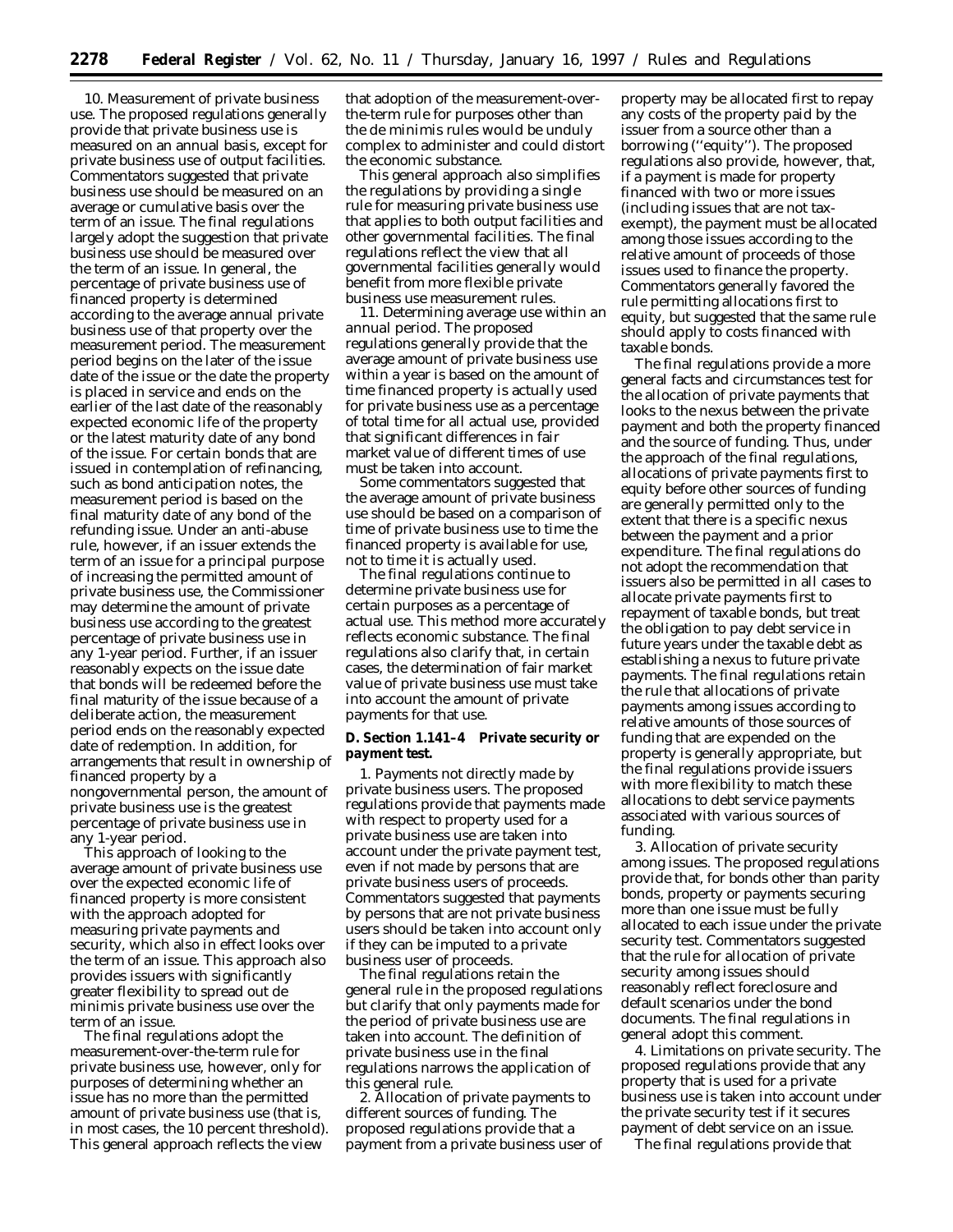only financed property and property that is provided directly or indirectly by a nongovernmental person that is treated as a user of proceeds are taken into account under the private security test.

*5. Exception for generally applicable taxes.* The proposed regulations contain specific rules for when a special agreement with respect to a generally applicable tax may cause tax payments to be treated as private payments.

In response to comments, the final regulations are more flexible for arrangements that reduce the amount of tax paid and permit a wider range of tax equivalency payments. The final regulations also clarify that an impermissible agreement entered into by one taxpayer does not affect whether payments made by other taxpayers are treated as generally applicable taxes.

**E. Section 1.141–5 Private loan financing test.**

*1. Definition of proceeds for purposes of the private loan financing test.* The proposed regulations provide that the private loan financing test is met if more than the lesser of 5 percent of the ''proceeds'' or \$5 million of ''sale proceeds'' is used to make or finance loans to nongovernmental persons. Commentators suggested that the definition of proceeds for purposes of the test should be consistent.

The final regulations apply the general private activity bond definition of ''proceeds'' to both parts of the test. This approach reflects the view that investment proceeds that are used to make or finance loans should be taken into account in determining whether the private loan financing test is met.

*2. Requirements for the ''tax assessment loan'' exception.* The proposed regulations provide that a number of special requirements apply to the exception in Code section  $141(c)(2)$ from the private loan financing test for loans that enable the borrower to finance a governmental tax or assessment of general application for a specific essential governmental function. Commentators suggested that these requirements would improperly restrict traditional special tax and assessment tax-exempt financing for governmental infrastructure in some states.

In general, special state law restrictions (for example, state constitutional limitations on issuing general obligation bonds) should not necessarily foreclose state and local governments from access to tax-exempt financing for traditional governmental infrastructure projects. Accordingly, the final regulations relax the requirements

for the tax assessment bond exception. The requirement that a tax or assessment of general application be proportionate to the benefit to the taxpayer is deleted. Further, the definition of improvements that serve essential governmental functions is expanded. Under the new definition, all improvements to utilities and systems that are owned by a governmental person and that are available for use by the general public serve essential governmental functions for this purpose. In addition, the final regulations provide that guarantees provided by persons treated as borrowers in most cases will not cause taxes or assessments to fail to qualify for the tax assessment bond exception.

**F. Section 1.141–6 Allocation and accounting rules.**

*1. Allocations of proceeds to expenditures.* The proposed regulations in general provide that proceeds must be allocated to expenditures consistently for private activity bond purposes and arbitrage purposes. Commentators suggested that, in light of the different purposes of the private activity bond rules and the arbitrage rules, this consistency should not be required.

The final regulations continue the approach of the proposed regulations. Final regulations are also adopted under Code section 148 clarifying that allocations of proceeds to expenditures for both purposes must be made by a definite time (in no event later than the date that rebate is, or would be, due).

*2. Other allocation rules.* The proposed regulations contain detailed rules in §§ 1.141–1 and 1.141–6 for allocations of proceeds and bonds, including rules for mixed use facilities and partnerships.

The final regulations reserve these provisions. The IRS and Treasury are considering more flexible rules to accommodate public/private partnerships.

**G. Section 1.141–7 Special rules for output contracts.**

The proposed regulations contain detailed rules in § 1.141–7 for determining the private business use and private payments resulting from output contracts.

Regulatory changes are dramatically affecting the electric power industry. In order to further consider the issues raised by these changes, the final regulations reserve this section. The final regulations, however, otherwise apply to bonds issued to finance output facilities.

**H. Section 1.141–8 \$15 million limitation for output facilities.**

Clarification of computation of nonqualified amount. The proposed regulations provide guidance on the special \$15 million limitation on output facilities of Code section 141(b)(4). The final regulations reserve this section.

### **I. Section 1.141–12 Remedial actions.**

*1. Remedial actions generally.* The proposed regulations provide that an action that causes the private business tests or the private loan financing test to be met is not treated as a deliberate action if the issuer takes an appropriate remedial action.

The final regulations clarify that a remedial action affects only compliance with the private activity bond rules relating to use of proceeds and does not affect compliance with rules relating to security or payment. This clarification is important for purposes of determining the amount of ''nonqualified bonds'' with respect to which a remedial action must be taken.

*2. Relationship of disposition proceeds and remedial actions.* The proposed regulations contain separate rules for use of proceeds derived from the disposition of bond-financed property (''disposition proceeds'') and remedial actions. Commentators suggested that the relationship between the disposition proceeds rules and the remedial action rules should be clarified and that, in particular, additional rules should be provided indicating when it is appropriate to treat an issue as financing disposition proceeds rather than the transferred property.

The final regulations take the view that, if an issuer disposes of bondfinanced property, it is generally appropriate under Code section 141 for the Commissioner to treat the issue as financing either the transferred property or the disposition proceeds. This is because any disposition of bondfinanced property has the potential to transfer the benefits of tax-exempt financing to the purchaser, and the private activity bond rules extend to transactions that have significant potential to transfer these benefits, as well as transactions that actually transfer these benefits. As a matter of administrative convenience, however, the final regulations in certain cases permit an issuer to choose to treat an issue as financing either the transferred property or the disposition proceeds, provided that certain conditions are met that protect against abuse. The final regulations accordingly treat the disposition proceeds rules as conditions to taking certain remedial actions. For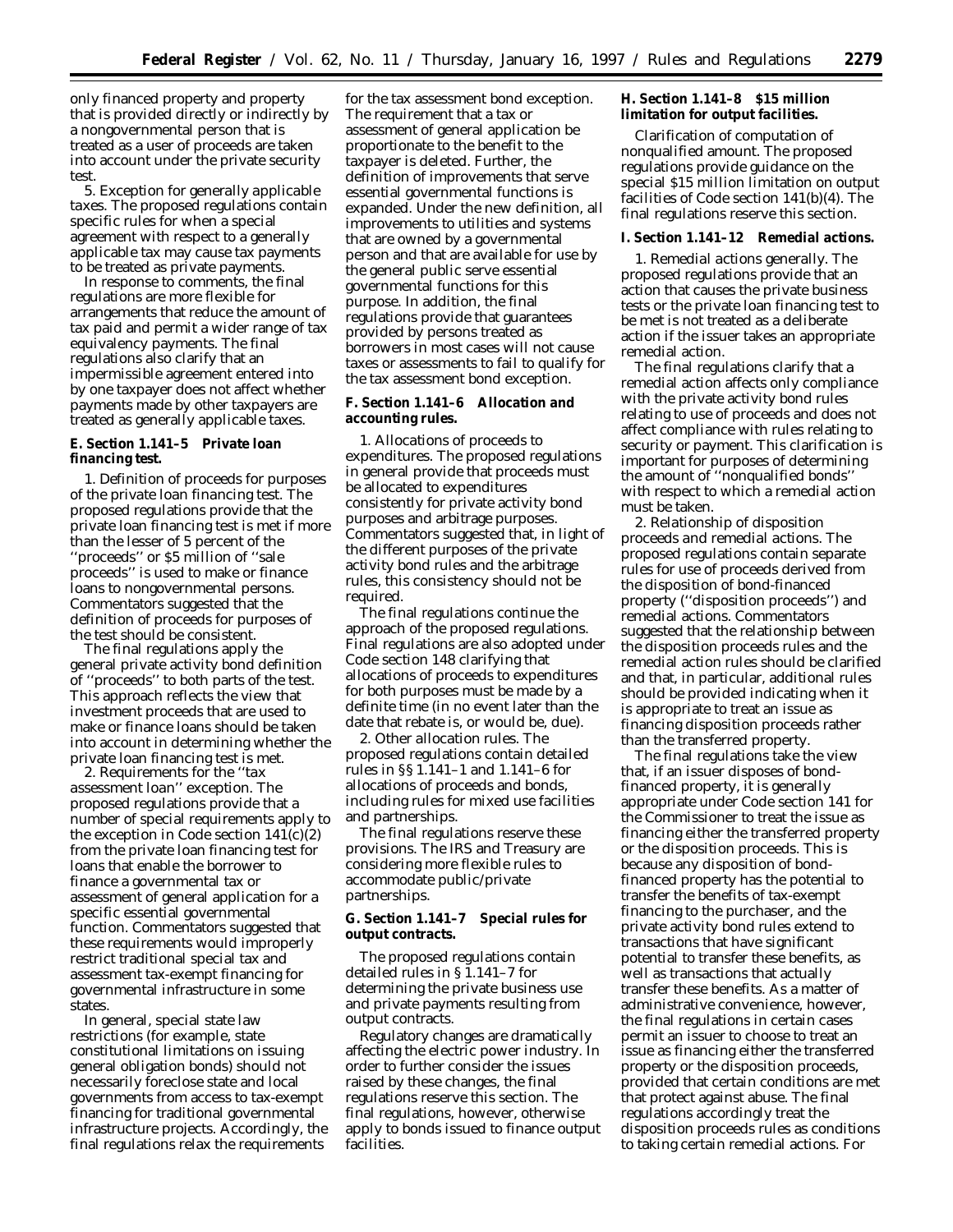example, in order for an issue to be eligible for a remedial action, the disposition proceeds of an issue must generally be treated as proceeds for purposes of the arbitrage regulations.

*3. Conditions to taking a remedial action.* The proposed regulations provide that an issuer may take a remedial action to prevent bonds of an issue from becoming private activity bonds only if it made certain covenants and certifications on the issue date. Commentators suggested that these specific requirements should be deleted because they are unnecessary in light of standard industry practice to require similar covenants and certifications. The final regulations adopt this comment.

*4. Maturity limitations and remedial actions.* The proposed regulations provide that an issuer cannot take advantage of certain favorable rules involving disposition proceeds if the weighted average maturity of an issue is greater than 120 percent of the economic life of the financed property. Commentators suggested that use of this 120 percent maturity limitation as a condition to favorable treatment in taking remedial actions is burdensome for issuers of governmental bonds.

The final regulations provide that an issue is eligible for the remedial action rules only if the term of the issue is not longer than is reasonably necessary for the governmental purposes of the issue. To determine whether the term of an issue is unreasonably long, the final regulations adopt the same standard that is used for purposes of determining whether replacement proceeds arise because the term of an issue is unreasonably long under § 1.148– 1(c)(4). This standard provides that the 120 percent maturity limitation is a safe harbor, rather than a requirement in all cases.

*5. Special rules for identifying disposition proceeds.* Under the proposed regulations, many of the rules for remedial actions depend on identification of disposition proceeds. The final regulations clarify how disposition proceeds are to be allocated to an issue when the transferred property has been financed with different sources of funding. In general, the final regulations provide that disposition proceeds should be allocated first to the outstanding bonds that financed the property (both taxexempt and taxable) in proportion to the outstanding principal amounts of those outstanding bonds. Only amounts in excess of these outstanding principal amounts may be allocated to other sources of funding, such as equity of an

issuer or bonds that are no longer outstanding.

*6. Redemption and defeasance as remedial actions.* The proposed regulations generally provide that redemption and defeasance of nonqualified bonds are permitted remedial actions. In cases where the disposition is exclusively for cash, only the disposition proceeds need to be used to redeem or defease bonds; in other cases, the entire amount of nonqualified bonds is required to be redeemed or defeased. The proposed regulations also provide, however, that defeasance of bonds to a date that is more than six months from the date of a deliberate action is permitted only if the possibility of a disposition was remote as of the issue date of the bonds. Commentators suggested that this special limitation should be deleted because the remoteness standard is vague and would require governmental issuers to use special call provisions that would substantially increase borrowing costs.

The final regulations delete the ''remote possibility'' limitation on use of defeasance as a remedial action. Instead, the final regulations permit defeasance as a remedial action only if the first call date of the nonqualified bonds is not greater than 101⁄2 years from the issue date. This limitation presents an administrable standard that will not unduly interfere with customary financing practices of state and local governments, while at the same time preventing improper use of defeasance as a remedial action for bonds that cannot be called for an extended period of time.

*7. Alternative qualifying use of a facility as a remedial action.* The proposed regulations provide that alternative qualifying use of a bondfinanced facility is a permitted remedial action if the facility is used in a manner that meets the requirements for any type of qualified private activity bonds and the bonds are treated as reissued as of the date of the deliberate action for purposes of the tax-exempt bond rules concerning use of bond-financed property. Commentators suggested that for purposes of determining whether bonds that are treated as reissued as of the date of the deliberate action satisfy all of the applicable requirements for qualified bonds, the rules contained in Code section 146 relating to volume cap and the rules contained in Code sections 55 and 57 should not apply. Commentators also suggested that the regulations should clarify whether any limitations are placed on an issuer's use of disposition proceeds when it chooses to use this remedial action.

The final regulations provide that, in order to qualify for this remedial action, an issuer must deposit any disposition proceeds that it receives into a yieldrestricted escrow to pay the nonqualified bonds. This requirement is different than the defeasance remedial action, because an issuer is permitted to leave bonds outstanding until maturity (rather than the first call date) and is not subject to the special 10  $\frac{1}{2}$ -year call protection limitation on the defeasance remedial action. Also, if an issuer chooses to use this rule, it may receive compensation in installments and use any payments received either to pay debt service or to deposit into a yieldrestricted escrow to pay debt service. This requirement is appropriate because it establishes the necessary nexus between the new user and the nonqualified bonds. In effect, the new user is treated, as far as is reasonably practicable, as if it were the conduit borrower of the bond proceeds.

The final regulations also clarify that, for purposes of determining whether nonqualified bonds that are deemed to be reissued meet all of the requirements for qualified private activity bonds, the law in effect on the date of the deliberate action applies. The final regulations do not adopt the suggestion that the rules contained in Code section 146 relating to volume cap and the rules contained in Code sections 55 and 57 should not apply. The IRS and Treasury are issuing a revenue procedure (discussed in paragraph 10 below) to address the change in status of bonds from governmental bonds to qualified private activity bonds and the application of the alternative minimum tax provisions. The final regulations provide that the rules contained in Code section 147(d) relating to the acquisition of existing property do not apply to this remedial action.

*8. Nonqualified bonds.* The proposed regulations permit an issuer to take a remedial action with respect to a portion of the bonds of an issue, rather than the entire issue. In general, the proposed regulations require that these ''nonqualified bonds'' be a pro rata portion (among the maturities) of the outstanding bonds of an issue. Commentators suggested that issuers should have greater flexibility to allocate uses of proceeds to bonds when a deliberate action occurs.

The final regulations permit an issuer to redeem or defease bonds with longer maturities than the nonqualified bonds in a remedial action, but in general continue to require that nonqualified bonds be identified on a pro rata basis. Issuers have significant flexibility to allocate bonds of an issue to separate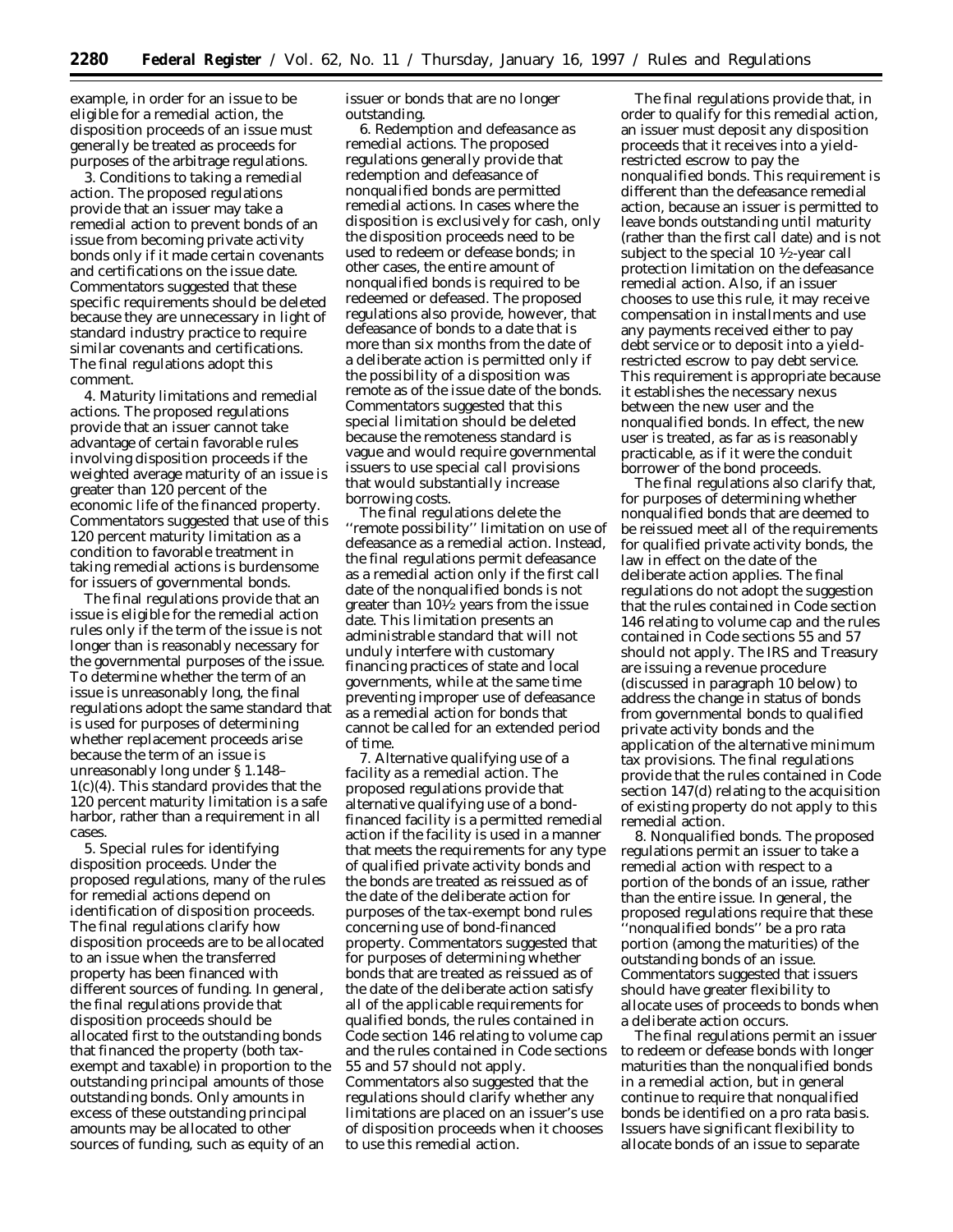purposes on or before the issue date under § 1.150–1(c)(3).

Under the final regulations, the percentage of outstanding bonds that are nonqualified bonds is equal to the highest percentage of private business use in any 1-year period commencing with the deliberate action.

*9. Effect of deliberate actions and remedial actions on bonds that have been advance refunded.* The proposed regulations do not specifically address how deliberate actions and remedial actions affect bonds that have been advance refunded. Commentators suggested that a deliberate action should not affect the status of an advance refunded bond under Code section 141.

The final regulations provide that a remedial action taken with respect to advance refunding bonds proportionately ''cures'' the bonds that have been advance refunded.

*10. Remedial payment revenue procedure.* The preamble to the proposed regulations indicates that the IRS and Treasury are considering issuance of a revenue procedure pursuant to which an issuer may request a closing agreement with respect to outstanding bonds. Under the closing agreement, the issuer would make a payment to the IRS to prevent the interest on bonds from being includible in gross income of bondholders as a result of a deliberate action that results in satisfaction of the private activity bond test. In general, the payment would be based on the difference between applicable federal rates for taxable and tax-exempt obligations. The preamble to the proposed regulations indicates that this revenue procedure is being considered in lieu of permitting defeasance as a remedial action. Commentators generally favored the publication of such a revenue procedure but suggested that it should apply in addition to defeasance as a remedial action.

Commentators also suggested that an issuer should be permitted to make a payment to the IRS in those cases where the bonds were issued as governmental bonds, the interest on which was not treated as an item of tax preference for purposes of the alternative minimum tax provisions, but the bonds become qualified private activity bonds, the interest on which is treated as an item of tax preference for purposes of the alternative minimum tax provisions as a consequence of a remedial action taken by the issuer.

The IRS and Treasury are issuing a revenue procedure in addition to permitting defeasance as a remedial action. Under this revenue procedure the amount of the remedial payment is

based on a factor that roughly approximates revenue loss to the United States rather than the difference between taxable and tax-exempt applicable federal rates. While this approach may in many cases require greater remedial payments than under the approach described in the proposed regulations, the fluctuation in the difference between taxable and taxexempt applicable federal rates would result in inconsistent treatment of issuers. Further, a more rigorous standard for determining the remedial payment is appropriate because the revenue procedure is adopted in addition to all of the remedial actions set forth in the final regulations.

In response to comments, this revenue procedure also provides that an issuer may make a payment to prevent the application of the alternative minimum tax provisions to interest payable on bonds that were issued as governmental bonds but, as a consequence of a remedial action taken by an issuer, are qualified private activity bonds. This approach recognizes the difficulty state and local government issuers may have in notifying bondholders of this change in status.

**J. Section 1.141–13 Refunding issues.**

The final regulations reserve on the treatment of refunding bonds under Code section 141.

**K. Section 1.141–14 Anti-abuse rules.**

Application of the rule to override specific tracing. The proposed regulations provide that if an issuer enters into a transaction or series of transactions with a principal purpose of transferring to nongovernmental persons (other than as members of the general public) significant benefits of taxexempt financing in a manner that is inconsistent with the purposes of Code section 141, the Commissioner may take any action to reflect the substance of the transaction or transactions.

The final regulations adopt this rule and add examples to clarify that it may be invoked in appropriate cases to override specific tracing of the use of proceeds.

**L. Section 1.145–1 Special rules for qualified 501(c)(3) bonds.**

*1. Application of private activity bond rules to Code section 145(a).* The proposed regulations provide that the regulations under Code section 141 interpreting the private activity bond tests apply for purposes of Code section 145(a)(2).

The final regulations in general continue this approach but also provide that certain provisions under Code

section 141, which are intended to apply only to governmental programs, do not apply to qualified  $50I(c)(3)$ bonds. The final regulations also clarify that regulations under Code section 141 apply in the same manner to the ownership test of Code section 145(a)(1) and to the modified private activity bond test of Code section 145(a)(2).

*2. Application of deliberate action and remedial action rules to other provisions of Code section 145.* The proposed regulations provide that the deliberate action rules of § 1.141–2 and the remedial action rules of § 1.141–12 generally apply to Code section 145.

The final regulations do not apply to Code sections 145(b), (c), or (d). The \$150 million limitation on bonds other than hospital bonds of Code sections 145(b) and (c) involves a number of special considerations, which the IRS and Treasury believe would be more appropriate to consider in a project comprehensively interpreting the operation of the special volume cap rules. Similarly, the restrictions on bonds used to provide residential rental housing for family units of Code section 145(d) involve a number of special considerations, which the IRS and Treasury believe would be more appropriate to consider in a project comprehensively interpreting the special rules for bonds financing residential rental housing.

**M. Special rules for other qualified bonds.**

*1. General standard for compliance.* The proposed regulations provide that the requirements for qualified bonds (other than qualified  $501(c)(3)$  bonds) generally must be actually met throughout the term of an issue. Commentators suggested that this rule should be deleted because the compliance standard for each type of qualified bond should be separately considered. Other commentators suggested that the compliance standard applicable to governmental bonds, looking to reasonable expectations and deliberate actions, is generally appropriate for qualified bonds.

The final regulations do not address the general compliance standard for qualified bonds (other than qualified 501(c)(3) bonds). The IRS and Treasury believe that further consideration should be given to whether special rules apply to different types of qualified bonds. Accordingly, the final regulations address only whether remedial actions may be taken to prevent certain types of qualified bonds from failing to meet requirements relating to use of proceeds. Thus, no implication is intended that the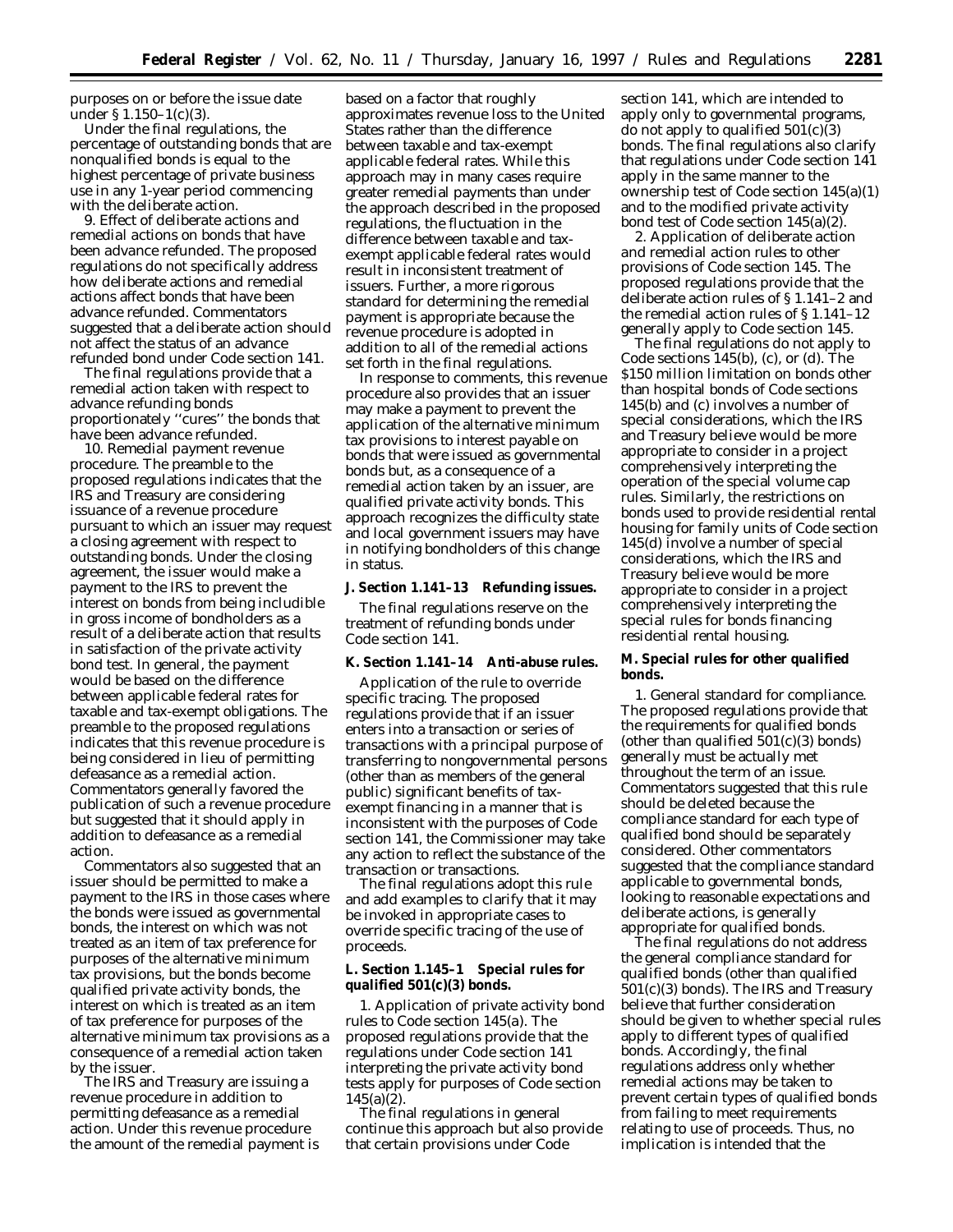measurement-over-the-term rule for private business use under Code sections 141 and 145 applies in any manner to other qualified bonds.

*2. Remedial actions for change in use.* The proposed regulations in general provide that, if an action results in nonqualified use of proceeds, the remedial actions that apply to governmental bonds also apply to qualified bonds. The permitted remedial actions include redemption and defeasance of bonds and alternative qualifying use of a facility.

The final regulations address only whether remedial actions may be taken for exempt facility bonds under Code section 142 and qualified small issue bonds under Code section 144(a) and with respect to certain provisions of 147. The final regulations continue to provide that redemption and defeasance are permitted remedial actions for these types of issues, under rules that are similar to the remedial action rules that apply to governmental bonds. The requirements for these types of qualified bonds focus on the use of a particular facility for a particular qualifying use, and, unlike governmental bonds and qualified  $50\bar{1}$ (c)(3) bonds, do not generally focus on the status of the borrower. For this reason, the final regulations generally do not permit an issuer of exempt facility bonds or qualified small issue bonds to take a remedial action based on use of disposition proceeds. Accordingly, the final regulations clarify that the amount of bonds required to be redeemed or defeased under a remedial action is not limited to the amount of disposition proceeds. For administrative convenience, however, the final regulations permit the use of disposition proceeds from the sale of personal property that is incidental to a qualifying facility to replace the personal property that is sold. The final regulations do not permit alternative qualifying use of a facility as a remedial action for exempt facility bonds or qualified small issue bonds.

*3. Remedial actions for failure to spend proceeds.* The proposed regulations provide that a remedial action may be taken to correct a failure to spend proceeds as required under Code sections 142 and 144. This rule replaces Rev. Proc. 79–5, 1979–1 C.B. 485, and Rev. Proc. 81–22, 1981–1 C.B. 692, which provide guidance on how the requirement in the predecessor to Code section 142 that substantially all of the proceeds be spent for a qualifying purpose is met when excess bond proceeds remain on hand after acquisition or construction has been completed.

The final regulations clarify that the requirements for remedial action in the case of failure to spend proceeds for a qualifying purpose are comparable to the requirements for remedial action in the case of change in use of a qualifying facility. Accordingly, the final regulations require that nonqualified bonds must be redeemed at their first call date, regardless of the amount of call premium that is required to be paid, and that defeasance is permitted only if the first call date is no later than  $10\frac{1}{2}$ years after the issue date.

*4. Refundings of qualified bonds.* The final regulations reserve on the treatment of refundings of qualified bonds.

**N. Section 1.150–4 Statutory change of use rules for qualified private activity bonds.**

The proposed regulations provide that the change of use provisions of Code section 150(b) apply even if an issuer takes a remedial action that enables an issue of qualified private activity bonds to continue to meet use of proceeds requirements. Commentators suggested that a remedial action that preserves the tax-exempt status of a qualified private activity bond should also prevent application of the interest deduction denial and imputed unrelated business income provisions of Code section 150(b).

The final regulations more specifically address the effect of each type of remedial action on the application of the Code section 150(b) consequences. In general, defeasance of bonds does not prevent application of Code section 150(b). If other remedial actions are taken promptly after the date of the remedial action, however, Code section 150(b) does not apply.

#### **O. Effective dates.**

The final regulations generally apply to bonds issued after May 16, 1997. To promote compliance, the final regulations generally permit elective, retroactive application of the regulations in whole, but not in part, to outstanding issues. In addition, the final regulations permit elective, retroactive application to outstanding issues of any of the following sections of the regulations: §1.141–12 (the remedial action rules);  $$1.141-3(b)(4)$  (the management contract rules); and  $$1.141-3(b)(6)$  (the research agreement rules).

# *Effect on Other Documents*

In part because the existing industrial development bond regulations under §1.103–7 may continue to apply to refunding bonds issued after the effective date of the private activity

bond regulations, §1.103–7 is not being removed from the Code of Federal Regulations.

For bonds to which the final regulations apply, the following publications are obsolete: Notice 87–69, 1987–2 C.B. 378. Notice 89–9, 1989–1 C.B. 630.

For actions that occur on or after May 16, 1997, the following publications are obsolete:

Rev. Proc. 93–17, 1993–1 C.B. 507. Rev. Proc. 81–22, 1981–1 C.B. 692. Rev. Proc. 79–5, 1979–1 C.B. 485.

### **Special Analyses**

It has been determined that this Treasury decision is not a significant regulatory action as defined in EO 12866. Therefore, a regulatory assessment is not required. It also has been determined that section 553(b) of the Administrative Procedure Act (5 U.S.C. chapter 5) does not apply to these regulations, and because the notice of proposed rulemaking preceding the regulations was issued prior to March 29, 1996, the Regulatory Flexibility Act (5 U.S.C. chapter 6) does not apply. Pursuant to section 7805(f) of the Internal Revenue Code, the notice of proposed rulemaking preceding these regulations was submitted to the Chief Counsel for Advocacy of the Small Business Administration for comment on its impact on small business.

## **Drafting Information**

The principal authors of these regulations are Michael G. Bailey, Loretta J. Finger, and Nancy M. Lashnits, Office of Assistant Chief Counsel (Financial Institutions and Products), and Linda B. Schakel of the Office of Tax Legislative Counsel. However, other personnel from the IRS and Treasury Department participated in their development.

## **List of Subjects**

## *26 CFR Part 1*

Income taxes, Reporting and recordkeeping requirements.

### *26 CFR Part 602*

Reporting and recordkeeping requirements.

## **Adoption of Amendments to the Regulations**

Accordingly, 26 CFR parts 1 and 602 are amended as follows:

### **PART 1—INCOME TAXES**

**Paragraph 1.** The authority citation for part 1 is amended by adding an entry in numerical order to read as follows:

**Authority:** 26 U.S.C. 7805 \* \* \*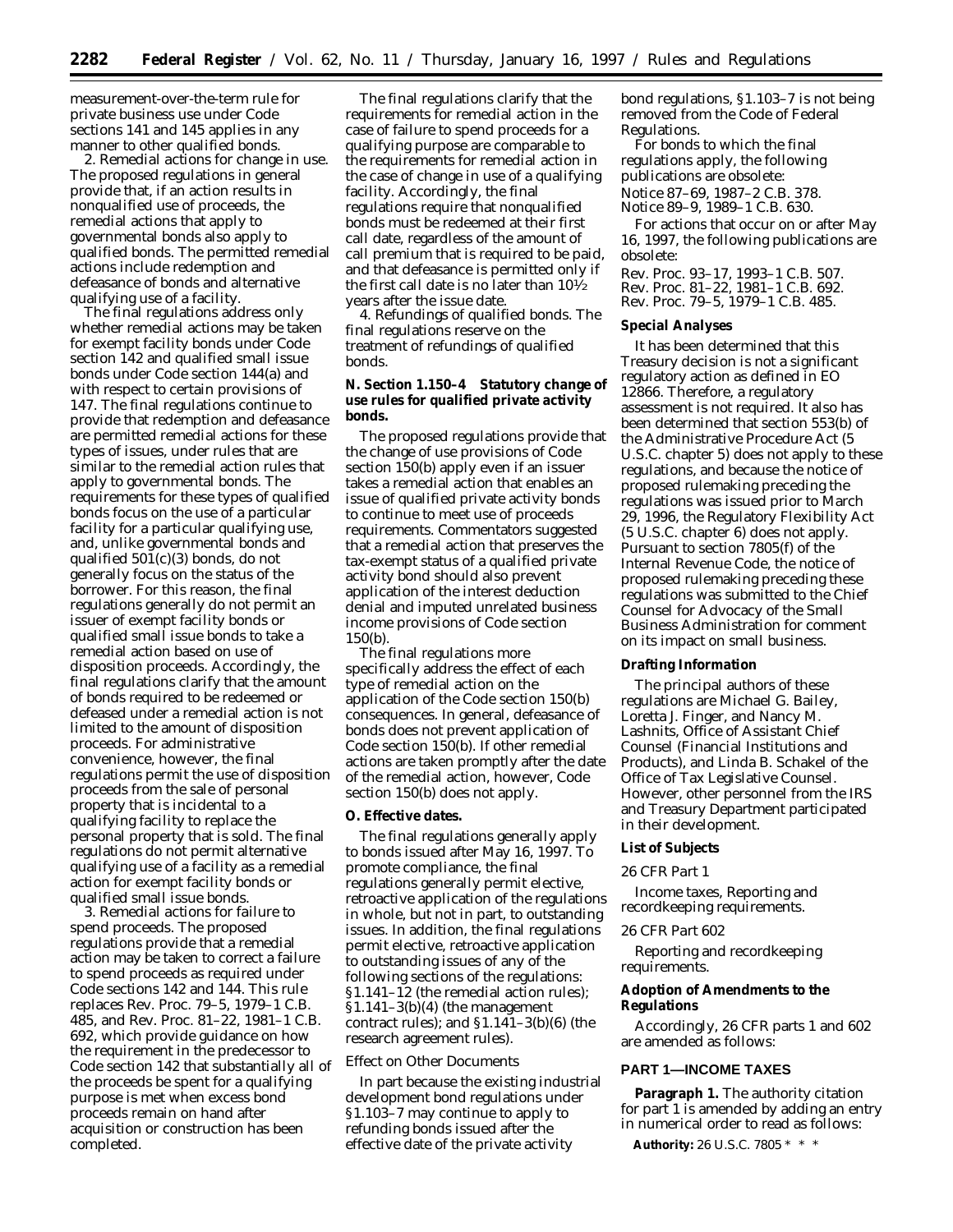(5) Equal basis requirement.

tests.

[Reserved]

[Reserved]

[Reserved]

areas. [Reserved]

[Reserved]

(a) General rules. (1) Description of test. (2) Application of unrelated or disproportionate use test. (b) Unrelated use. (1) In general.

government use.

(e) Examples.

[Reserved]

*output property.* [Reserved]

purpose.

refunded.

issue.

(1) In general.

(1) Definition.

nonqualified bonds. (1) In general.

(1) In general.

*facilities.* [Reserved]

*test.*

(e) Examples.

(6) Coordination with private business

*§1.141–6 Allocation and accounting rules.* (a) Allocation of proceeds to expenditures. (b) Allocation of proceeds to property.

(c) Special rules for mixed use facilities.

(f) Treatment of partnerships. [Reserved]

*§ 1.141–7 Special rules for output contracts.*

*§ 1.141–8 \$15 million limitation for output*

*§ 1.141–9 Unrelated or disproportionate use*

(2) Use for the same purpose as

(1) Definition of disproportionate use. (2) Aggregation of related uses.

(d) Maximum use taken into account.

*§ 1.141–10 Coordination with volume cap.*

*§ 1.141–11 Acquisition of nongovernmental*

(a) Conditions to taking remedial action. (1) Reasonable expectations test met. (2) Maturity not unreasonably long. (3) Fair market value consideration. (4) Disposition proceeds treated as gross

(5) Proceeds expended on a governmental

(2) Effect on bonds that have been advance

(2) Allocating disposition proceeds to an

(2) Special rule for dispositions for cash.

(e) Alternative use of disposition proceeds.

(3) Allocating disposition proceeds to

(c) Disproportionate use.

*§ 1.141–12 Remedial actions.*

proceeds for arbitrage purposes.

(b) Effect of a remedial action.

(c) Disposition proceeds.

different sources of funding. (d) Redemption or defeasance of

(3) Notice of defeasance. (4) Special limitation. (5) Defeasance escrow defined.

(3) Allocation rule.

(d) Allocation of proceeds to common

(e) Allocation of proceeds to bonds.

(g) Examples. [Reserved]

Section 1.148–6 also issued under 26 U.S.C. 148(f), (g), and (i).  $*$   $*$ 

Section 1.150–4 also issued under 26 U.S.C.  $150(c)(5)$ . \* \* \*

**Par. 2.** The center heading immediately preceding §1.141–1 is revised to read as follows:

Tax Exemption Requirements for State and Local Bonds

Par. 3. Section 1.141-1 is revised.

## **§1.143–1 [Redesignated as §1.7703–1]**

**Par. 4.** Section 1.143–1 is redesignated as §1.7703–1.

### **§1.144–3 [Removed]**

Par. 5. Section 1.144-3 is removed. **Par. 6.** Sections 1.141–0 and 1.141–2 through 1.141–16 are added.

The revised and added sections read as follows:

#### **§1.141–0 Table of contents.**

This section lists the captioned paragraphs contained in §§ 1.141–1 through 1.141–16.

*§1.141–1 Definitions and rules of general application.*

- (a) In general.
- (b) Certain general definitions.
- (c) Elections.
- (d) Related parties.

*§1.141–2 Private activity bond tests.*

- (a) Overview.
- (b) Scope.
- (c) General definition of private activity bond.
- (d) Reasonable expectations and deliberate actions.
	- (1) In general.
	- (2) Reasonable expectations test.
	- (3) Deliberate action defined.
- (4) Special rule for dispositions of personal property in the ordinary course of an

established governmental program.

- (5) Special rule for general obligation bond programs that finance a large number of separate purposes.
	- (e) When a deliberate action occurs.
	- (f) Certain remedial actions.
	- (g) Examples.

*§ 1.141–3 Definition of private business use.*

- (a) General rule.
- (1) In general.
- (2) Indirect use.
- (3) Aggregation of private business use.
- (b) Types of private business use
- arrangements.
	- $(1)$  In general.
	- (2) Ownership.
	- (3) Leases.
	- (4) Management contracts.
	- (5) Output contracts.
	- (6) Research agreements.
	- (7) Other actual or beneficial use.
	- (c) Exception for general public use.
	- (1) In general.
	- (2) Use on the same basis.
- (3) Long-term arrangements not treated as general public use.
- (4) Relation to other use.
- (d) Other exceptions. (1) Agents.
- (2) Use incidental to financing
- arrangements.

(3) Exceptions for arrangements other than arrangements resulting in ownership of financed property by a nongovernmental person.

- (4) Temporary use by developers.
- (5) Incidental use.
- (6) Qualified improvements.
- (e) Special rule for tax assessment bonds.
- (f) Examples.
- (g) Measurement of private business use. (1) In general.
- (2) Measurement period.
- 
- (3) Determining average percentage of private business use.
- (4) Determining the average amount of private business use for a 1-year period.
	- (5) Common areas.
	- (6) Allocation of neutral costs.
- (7) Commencement of measurement of
- private business use.
- (8) Examples.
- *§1.141–4 Private security or payment test.*
	- (a) General rule.
	- (1) Private security or payment.
	- (2) Aggregation of private payments and
- security.
- (3) Underlying arrangement.
- (b) Measurement of private payments and
- security. (1) Scope.
- 
- (2) Present value measurement.
- (c) Private payments.
- (1) In general.
- (2) Payments taken into account. (3) Allocation of payments.
- (d) Private security.
- 
- (1) In general.
- (2) Security taken into account.
- (3) Pledge of unexpended proceeds.
- (4) Secured by any interest in property or
- payments.
- (5) Payments in respect of property.
- (6) Allocation of security among issues.
- (e) Generally applicable taxes.
- (1) General rule.

(g) Examples.

(a) In general.

(1) In general.

(1) General rule.

investments. (3) Grants.

function.

- (2) Definition of generally applicable taxes.
- (3) Special charges. (4) Manner of determination and
- collection.
	- (5) Payments in lieu of taxes.

(b) Measurement of test. (c) Definition of private loan.

- (f) Certain waste remediation bonds.
- (1) Scope. (2) Persons that are not private users.

(3) Persons that are private users.

*§1.141–5 Private loan financing test.*

(2) Application only to purpose

(2) Tax assessment loan defined. (3) Mandatory tax or other assessment. (4) Specific essential governmental

(4) Hazardous waste remediation bonds. (d) Tax assessment loan exception.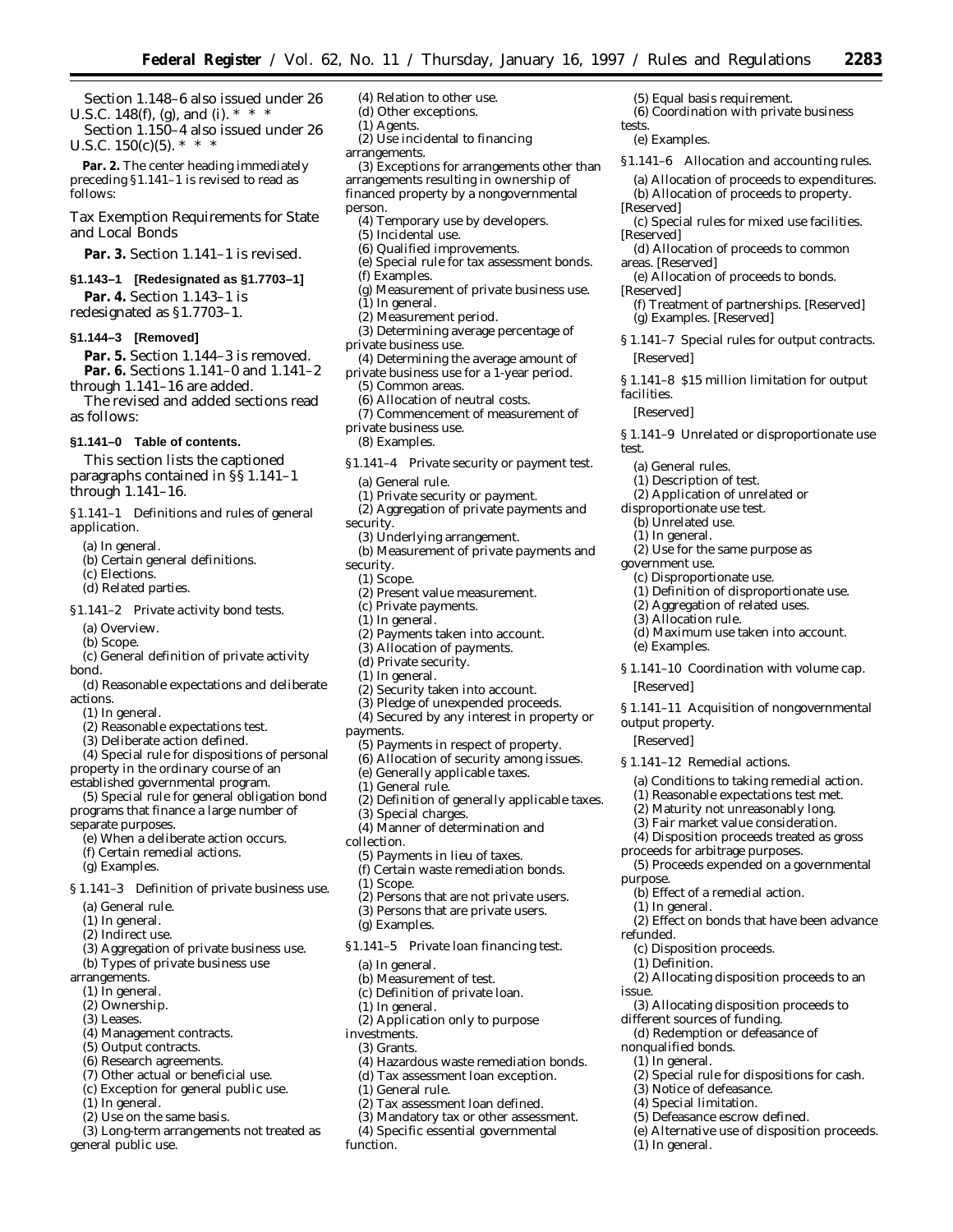(2) Special rule for use by  $501(c)(3)$ organizations.

(f) Alternative use of facility.

(g) Rules for deemed reissuance.

(h) Authority of Commissioner to provide for additional remedial actions.

(i) Effect of remedial action on continuing compliance.

- (j) Nonqualified bonds.
- (1) Amount of nonqualified bonds.
- (2) Allocation of nonqualified bonds.
- (k) Examples.
- *§ 1.141–13 Refunding issues.*

[Reserved]

*§ 1.141–14 Anti-abuse rules.*

(a) Authority of Commissioner to reflect substance of transactions. (b) Examples.

*§ 1.141–15 Effective dates.*

- (a) Scope.
- (b) Effective dates.

(c) Refunding bonds.

(d) Permissive application of regulations.

(e) Permissive retroactive application of certain sections.

*§ 1.141–16 Effective dates for qualified private activity bond provisions.*

(a) Scope.

(b) Effective dates.

(c) Permissive application.

### **§ 1.141–1 Definitions and rules of general application.**

(a) *In general.* For purposes of §§ 1.141–0 through 1.141–16, the following definitions and rules apply: the definitions in this section, the definitions in § 1.150–1, the definition of placed in service under § 1.150–2(c), the definition of grant under § 1.148–  $6(d)(4)(iii)$ , the definition of reasonably required reserve or replacement fund in § 1.148–2(f), and the following definitions under § 1.148–1: bond year, commingled fund, fixed yield issue, higher yielding investments, investment, investment proceeds, issue price, issuer, nonpurpose investment, purpose investment, qualified guarantee, qualified hedge, reasonable expectations or reasonableness, rebate amount, replacement proceeds, sale proceeds, variable yield issue, and yield.

(b) *Certain general definitions.*

*Common areas* means portions of a facility that are equally available to all users of a facility on the same basis for uses that are incidental to the primary use of the facility. For example, hallways and elevators generally are treated as common areas if they are used by the different lessees of a facility in connection with the primary use of that facility.

*Consistently applied* means applied uniformly to account for proceeds and other amounts.

*Deliberate action* is defined in  $\S 1.141 - 2(d)(3)$ .

*Discrete portion* means a portion of a facility that consists of any separate and discrete portion of a facility to which use is limited, other than common areas. A floor of a building and a portion of a building separated by walls, partitions, or other physical barriers are examples of a discrete portion.

*Disposition* is defined in § 1.141–  $12(c)(1)$ .

*Disposition proceeds* is defined in  $$1.141-12(c)(1).$ 

*Essential governmental function* is defined in §  $1.141 - 5(d)(4)(ii)$ .

*Financed* means constructed, reconstructed, or acquired with proceeds of an issue.

*Governmental bond* means a bond issued as part of an issue no portion of which consists of private activity bonds.

*Governmental person* means a state or local governmental unit as defined in § 1.103–1 or any instrumentality thereof. It does not include the United States or any agency or instrumentality thereof.

*Hazardous waste remediation bonds* is defined in § 1.141–4(f)(1).

*Measurement period* is defined in  $\S 1.141 - 3(g)(2)$ .

*Nongovernmental person* means a person other than a governmental person.

*Output facility* means electric and gas generation, transmission, distribution, and related facilities, and water collection, storage, and distribution facilities.

*Private business tests* means the private business use test and the private security or payment test of section 141(b).

*Proceeds* means the sale proceeds of an issue (other than those sale proceeds used to retire bonds of the issue that are not deposited in a reasonably required reserve or replacement fund). Proceeds also include any investment proceeds from investments that accrue during the project period (net of rebate amounts attributable to the project period). Disposition proceeds of an issue are treated as proceeds to the extent provided in § 1.141–12. The Commissioner may treat any replaced amounts as proceeds.

*Project period* means the period beginning on the issue date and ending on the date that the project is placed in service. In the case of a multipurpose issue, the issuer may elect to treat the project period for the entire issue as ending on either the expiration of the temporary period described in § 1.148– 2(e)(2) or the end of the fifth bond year after the issue date.

*Public utility property* means public utility property as defined in section 168(i)(10).

*Qualified bond* means a qualified bond as defined in section 141(e).

*Renewal option* means a provision under which either party has a legally enforceable right to renew the contract. Thus, for example, a provision under which a contract is automatically renewed for 1-year periods absent cancellation by either party is not a renewal option (even if it is expected to be renewed).

*Replaced amounts* means replacement proceeds other than amounts that are treated as replacement proceeds solely because they are sinking funds or pledged funds.

*Weighted average maturity* is determined under section 147(b).

*Weighted average reasonably expected economic life* is determined under section 147(b). The reasonably expected economic life of property may be determined by reference to the class life of the property under section 168.

(c) *Elections.* Elections must be made in writing on or before the issue date and retained as part of the bond documents, and, once made, may not be revoked without the permission of the Commissioner.

(d) *Related parties.* Except as otherwise provided, all related parties are treated as one person and any reference to ''person'' includes any related party.

## **§ 1.141–2 Private activity bond tests.**

(a) *Overview.* Interest on a private activity bond is not excludable from gross income under section 103(a) unless the bond is a qualified bond. The purpose of the private activity bond tests of section 141 is to limit the volume of tax-exempt bonds that finance the activities of nongovernmental persons, without regard to whether a financing actually transfers benefits of tax-exempt financing to a nongovernmental person. The private activity bond tests serve to identify arrangements that have the potential to transfer the benefits of taxexempt financing, as well as arrangements that actually transfer these benefits. The regulations under section 141 may not be applied in a manner that is inconsistent with these purposes.

(b) *Scope.* Sections 1.141–0 through 1.141–16 apply generally for purposes of the private activity bond limitations under section 141.

(c) *General definition of private activity bond.* Under section 141, bonds are private activity bonds if they meet either the private business use test and private security or payment test of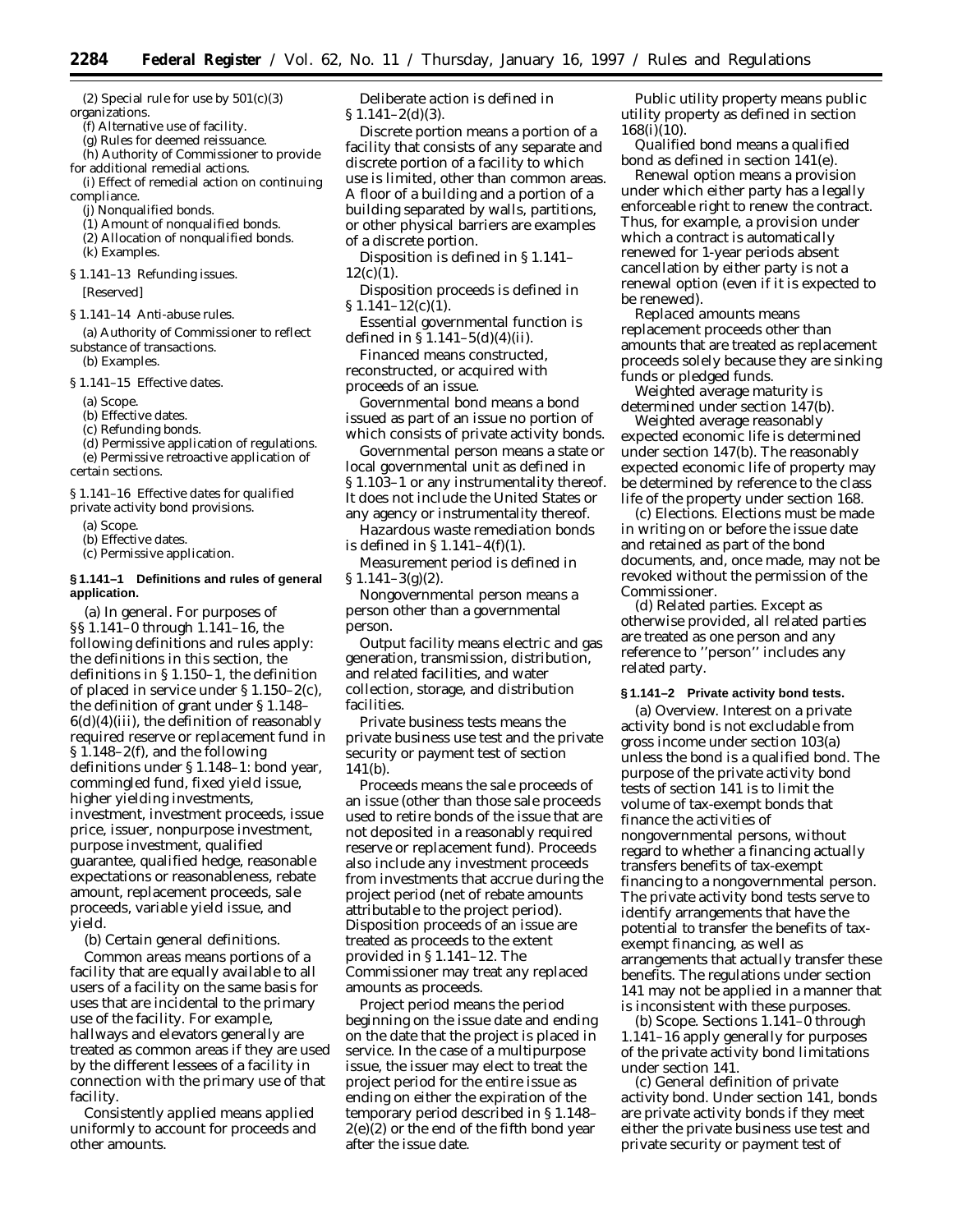section 141(b) or the private loan financing test of section 141(c). The private business use and private security or payment tests are described in §§ 1.141–3 and 1.141–4. The private loan financing test is described in § 1.141–5.

(d) *Reasonable expectations and deliberate actions*—(1) *In general.* An issue is an issue of private activity bonds if the issuer reasonably expects, as of the issue date, that the issue will meet either the private business tests or the private loan financing test. An issue is also an issue of private activity bonds if the issuer takes a deliberate action, subsequent to the issue date, that causes the conditions of either the private business tests or the private loan financing test to be met.

(2) *Reasonable expectations test*—(i) *In general*. In general, the reasonable expectations test must take into account reasonable expectations about events and actions over the entire stated term of an issue.

(ii) *Special rule for issues with mandatory redemption provisions.* An action that is reasonably expected, as of the issue date, to occur after the issue date and to cause either the private business tests or the private loan financing test to be met may be disregarded for purposes of those tests if—

(A) The issuer reasonably expects, as of the issue date, that the financed property will be used for a governmental purpose for a substantial period before the action;

(B) The issuer is required to redeem all nonqualifying bonds (regardless of the amount of disposition proceeds actually received) within 6 months of the date of the action;

(C) The issuer does not enter into any arrangement with a nongovernmental person, as of the issue date, with respect to that specific action; and

(D) The mandatory redemption of bonds meets all of the conditions for remedial action under § 1.141–12(a).

(3) *Deliberate action defined*—(i) *In general*. Except as otherwise provided in this paragraph (d)(3), a deliberate action is any action taken by the issuer that is within its control. An intent to violate the requirements of section 141 is not necessary for an action to be deliberate.

(ii) *Safe harbor exceptions*. An action is not treated as a deliberate action if—

(A) It would be treated as an involuntary or compulsory conversion under section 1033; or

(B) It is taken in response to a regulatory directive made by the federal government.

(4) *Special rule for dispositions of personal property in the ordinary course of an established governmental program*—(i) *In general*. Dispositions of personal property in the ordinary course of an established governmental program are not treated as deliberate actions if—

(A) The weighted average maturity of the bonds financing that personal property is not greater than 120 percent of the reasonably expected actual use of that property for governmental purposes;

(B) The issuer reasonably expects on the issue date that the fair market value of that property on the date of disposition will be not greater than 25 percent of its cost; and

(C) The property is no longer suitable for its governmental purposes on the date of disposition.

(ii) *Reasonable expectations test.* The reasonable expectation that a disposition described in paragraph  $(d)(4)(i)$  of this section may occur in the ordinary course while the bonds are outstanding will not cause the issue to meet the private activity bond tests if the issuer is required to deposit amounts received from the disposition in a commingled fund with substantial tax or other governmental revenues and the issuer reasonably expects to spend the amounts on governmental programs within 6 months from the date of commingling.

(iii) *Separate issue treatment.* An issuer may treat the bonds properly allocable to the personal property eligible for this exception as a separate issue under § 1.150–1(c)(3).

(5) *Special rule for general obligation bond programs that finance a large number of separate purposes.* The determination of whether bonds of an issue are private activity bonds may be based solely on the issuer's reasonable expectations as of the issue date if all of the requirements of paragraphs  $(d)(5)$  (i) through (vii) of this section are met.

(i) The issue is an issue of general obligation bonds of a general purpose governmental unit that finances at least 25 separate purposes (as defined in  $$1.150-1(c)(3)$  and does not predominantly finance fewer than 4 separate purposes.

(ii) The issuer has adopted a fund method of accounting for its general governmental purposes that makes tracing the bond proceeds to specific expenditures unreasonably burdensome.

(iii) The issuer reasonably expects on the issue date to allocate all of the net proceeds of the issue to capital expenditures within 6 months of the issue date and adopts reasonable procedures to verify that net proceeds are in fact so expended. A program to

randomly spot check that 10 percent of the net proceeds were so expended generally is a reasonable verification procedure for this purpose.

(iv) The issuer reasonably expects on the issue date to expend all of the net proceeds of the issue before expending proceeds of a subsequent issue of similar general obligation bonds.

(v) The issuer reasonably expects on the issue date that it will not make any loans to nongovernmental persons with the proceeds of the issue.

(vi) The issuer reasonably expects on the issue date that the capital expenditures that it could make during the 6-month period beginning on the issue date with the net proceeds of the issue that would not meet the private business tests are not less than 125 percent of the capital expenditures to be financed with the net proceeds of the issue.

(vii) The issuer reasonably expects on the issue date that the weighted average maturity of the issue is not greater than 120 percent of the weighted average reasonably expected economic life of the capital expenditures financed with the issue. To determine reasonably expected economic life for this purpose an issuer may use reasonable estimates based on the type of expenditures made from a fund.

(e) *When a deliberate action occurs.* A deliberate action occurs on the date the issuer enters into a binding contract with a nongovernmental person for use of the financed property that is not subject to any material contingencies.

(f) *Certain remedial actions.* See § 1.141–12 for certain remedial actions that prevent a deliberate action with respect to property financed by an issue from causing that issue to meet the private business use test or the private loan financing test.

(g) *Examples.* The following examples illustrate the application of this section:

*Example 1. Involuntary action.* City B issues bonds to finance the purchase of land. On the issue date, B reasonably expects that it will be the sole user of the land for the entire term of the bonds. Subsequently, the federal government acquires the land in a condemnation action. B sets aside the condemnation proceeds to pay debt service on the bonds but does not redeem them on their first call date. The bonds are not private activity bonds because B has not taken a deliberate action after the issue date. See, however, § 1.141–14(b), *Example 2.*

*Example 2. Reasonable expectations test involuntary action.* The facts are the same as in *Example 1,* except that, on the issue date, B reasonably expects that the federal government will acquire the land in a condemnation action during the term of the bonds. On the issue date, the present value of the amount that B reasonably expects to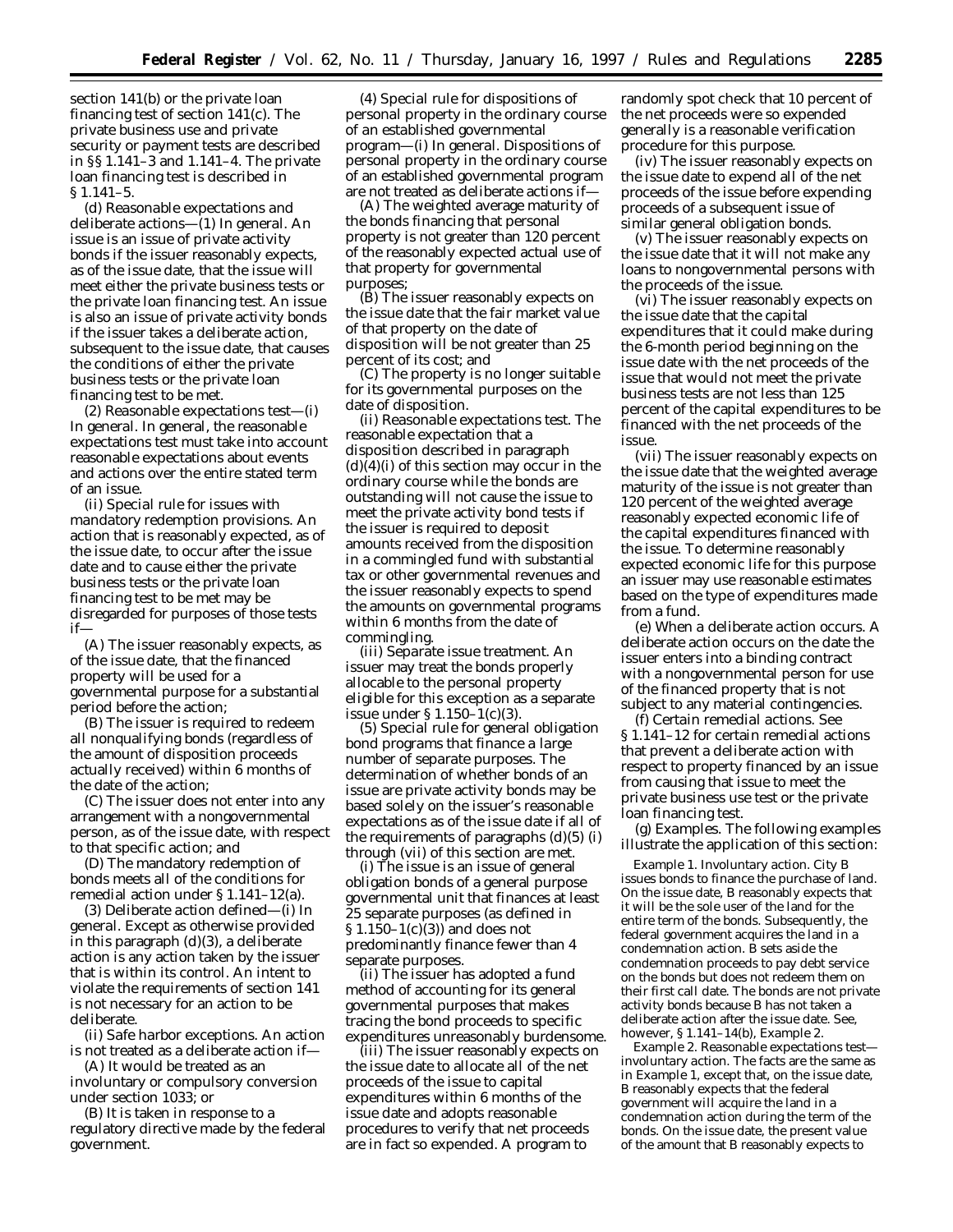receive from the federal government is greater than 10 percent of the present value of the debt service on the bonds. The terms of the bonds do not require that the bonds be redeemed within 6 months of the acquisition by the federal government. The bonds are private activity bonds because the issuer expects as of the issue date that the private business tests will be met.

*Example 3. Reasonable expectations test mandatory redemption.* City C issues bonds to rehabilitate an existing hospital that it currently owns. On the issue date of the bonds, C reasonably expects that the hospital will be used for a governmental purpose for a substantial period. On the issue date, C also plans to construct a new hospital, but the placed in service date of that new hospital is uncertain. C reasonably expects that, when the new hospital is placed in service, it will sell or lease the rehabilitated hospital to a private hospital corporation. The bond documents require that the bonds must be redeemed within 6 months of the sale or lease of the rehabilitated hospital (regardless of the amount actually received from the sale). The bonds meet the reasonable expectations requirement of the private activity bond tests if the mandatory redemption of bonds meets all of the conditions for a remedial action under § 1.141–12(a).

*Example 4. Dispositions in the ordinary course of an established governmental program.* City D issues bonds with a weighted average maturity of 6 years for the acquisition of police cars. D reasonably expects on the issue date that the police cars will be used solely by its police department, except that, in the ordinary course of its police operations, D sells its police cars to a taxicab corporation after 5 years of use because they are no longer suitable for police use. Further, D reasonably expects that the value of the police cars when they are no longer suitable for police use will be no more than 25 percent of cost. D subsequently sells 20 percent of the police cars after only 3 years of actual use. At that time, D deposits the proceeds from the sale of the police cars in a commingled fund with substantial tax revenues and reasonably expects to spend the proceeds on governmental programs within 6 months of the date of deposit. D does not trace the actual use of these commingled amounts. The sale of the police cars does not cause the private activity bond tests to be met because the requirements of paragraph (d)(4) of this section are met.

#### **§ 1.141–3 Definition of private business use.**

(a) *General rule*—(1) *In general.* The private business use test relates to the use of the proceeds of an issue. The 10 percent private business use test of section 141(b)(1) is met if more than 10 percent of the proceeds of an issue is used in a trade or business of a nongovernmental person. For this purpose, the use of financed property is treated as the direct use of proceeds. Any activity carried on by a person other than a natural person is treated as a trade or business. Unless the context

or a provision clearly requires otherwise, this section also applies to the private business use test under sections 141(b)(3) (unrelated or disproportionate use), 141(b)(4) (\$15 million limitation for certain output facilities), and 141(b)(5) (the coordination with the volume cap where the nonqualified amount exceeds \$15 million).

(2) *Indirect use.* In determining whether an issue meets the private business use test, it is necessary to look to both the indirect and direct uses of proceeds. For example, a facility is treated as being used for a private business use if it is leased to a nongovernmental person and subleased to a governmental person or if it is leased to a governmental person and then subleased to a nongovernmental person, provided that in each case the nongovernmental person's use is in a trade or business. Similarly, the issuer's use of the proceeds to engage in a series of financing transactions for property to be used by nongovernmental persons in their trades or businesses may cause the private business use test to be met. In addition, proceeds are treated as used in the trade or business of a nongovernmental person if a nongovernmental person, as a result of a single transaction or a series of related transactions, uses property acquired with the proceeds of an issue.

(3) *Aggregation of private business use.* The use of proceeds by all nongovernmental persons is aggregated to determine whether the private business use test is met.

(b) *Types of private business use arrangements*—(1) *In general.* Both actual and beneficial use by a nongovernmental person may be treated as private business use. In most cases, the private business use test is met only if a nongovernmental person has special legal entitlements to use the financed property under an arrangement with the issuer. In general, a nongovernmental person is treated as a private business user of proceeds and financed property as a result of ownership; actual or beneficial use of property pursuant to a lease, or a management or incentive payment contract; or certain other arrangements such as a take or pay or other output-type contract.

(2) *Ownership.* Except as provided in paragraph  $(d)(1)$  or  $(d)(2)$  of this section, ownership by a nongovernmental person of financed property is private business use of that property. For this purpose, ownership refers to ownership for federal income tax purposes.

(3) *Leases.* Except as provided in paragraph (d) of this section, the lease of financed property to a

nongovernmental person is private business use of that property. For this purpose, any arrangement that is properly characterized as a lease for federal income tax purposes is treated as a lease. In determining whether a management contract is properly characterized as a lease, it is necessary to consider all of the facts and circumstances, including the following factors—

(i) The degree of control over the property that is exercised by a nongovernmental person; and

(ii) Whether a nongovernmental person bears risk of loss of the financed property.

(4) *Management contracts*—(i) *Facts and circumstances test.* Except as provided in paragraph (d) of this section, a management contract (within the meaning of paragraph  $(b)(4)(ii)$  of this section) with respect to financed property may result in private business use of that property, based on all of the facts and circumstances. A management contract with respect to financed property generally results in private business use of that property if the contract provides for compensation for services rendered with compensation based, in whole or in part, on a share of net profits from the operation of the facility.

(ii) *Management contract defined.* For purposes of this section, a management contract is a management, service, or incentive payment contract between a governmental person and a service provider under which the service provider provides services involving all, a portion of, or any function of, a facility. For example, a contract for the provision of management services for an entire hospital, a contract for management services for a specific department of a hospital, and an incentive payment contract for physician services to patients of a hospital are each treated as a management contract.

(iii) *Arrangements generally not treated as management contracts.* The arrangements described in paragraphs  $(b)(4)(iii)$  (A) through  $(D)$  of this section generally are not treated as management contracts that give rise to private business use.

(A) Contracts for services that are solely incidental to the primary governmental function or functions of a financed facility (for example, contracts for janitorial, office equipment repair, hospital billing, or similar services).

(B) The mere granting of admitting privileges by a hospital to a doctor, even if those privileges are conditioned on the provision of de minimis services, if those privileges are available to all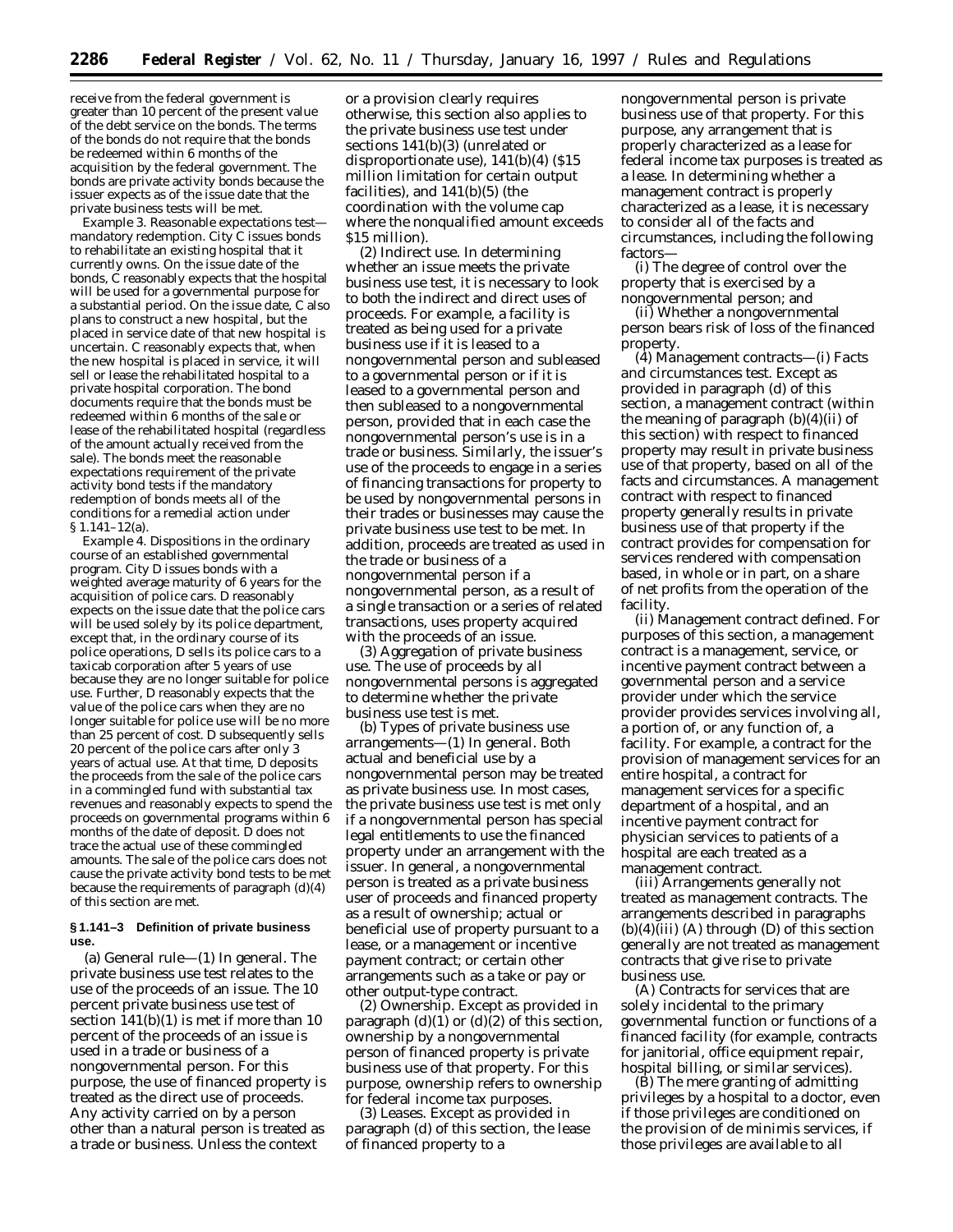qualified physicians in the area, consistent with the size and nature of its facilities.

(C) A contract to provide for the operation of a facility or system of facilities that consists predominantly of public utility property, if the only compensation is the reimbursement of actual and direct expenses of the service provider and reasonable administrative overhead expenses of the service provider.

(D) A contract to provide for services, if the only compensation is the reimbursement of the service provider for actual and direct expenses paid by the service provider to unrelated parties.

(iv) *Management contracts that are properly treated as other types of private business use.* A management contract with respect to financed property results in private business use of that property if the service provider is treated as the lessee or owner of financed property for federal income tax purposes, unless an exception under paragraph (d) of this section applies to the arrangement.

(5) *Output contracts.* See § 1.141–7 for special rules for contracts for the purchase of output of output facilities.

(6) *Research agreements*—(i) *Facts and circumstances test.* Except as provided in paragraph (d) of this section, an agreement by a nongovernmental person to sponsor research performed by a governmental person may result in private business use of the property used for the research, based on all of the facts and circumstances.

(ii) *Research agreements that are properly treated as other types of private business use.* A research agreement with respect to financed property results in private business use of that property if the sponsor is treated as the lessee or owner of financed property for federal income tax purposes, unless an exception under paragraph (d) of this section applies to the arrangement.

(7) *Other actual or beneficial use*—(i) *In general.* Any other arrangement that conveys special legal entitlements for beneficial use of bond proceeds or of financed property that are comparable to special legal entitlements described in paragraphs (b) (2), (3), (4), (5), or (6) of this section results in private business use. For example, an arrangement that conveys priority rights to the use or capacity of a facility generally results in private business use.

(ii) *Special rule for facilities not used by the general public.* In the case of financed property that is not available for use by the general public (within the meaning of paragraph (c) of this section), private business use may be established solely on the basis of a

special economic benefit to one or more nongovernmental persons, even if those nongovernmental persons have no special legal entitlements to use of the property. In determining whether special economic benefit gives rise to private business use it is necessary to consider all of the facts and circumstances, including one or more of the following factors—

(A) Whether the financed property is functionally related or physically proximate to property used in the trade or business of a nongovernmental person;

(B) Whether only a small number of nongovernmental persons receive the special economic benefit; and

(C) Whether the cost of the financed property is treated as depreciable by any nongovernmental person.

(c) *Exception for general public use*— (1) *In general.* Use as a member of the general public (general public use) is not private business use. Use of financed property by nongovernmental persons in their trades or businesses is treated as general public use only if the property is intended to be available and in fact is reasonably available for use on the same basis by natural persons not engaged in a trade or business.

(2) *Use on the same basis.* In general, use under an arrangement that conveys priority rights or other preferential benefits is not use on the same basis as the general public. Arrangements providing for use that is available to the general public at no charge or on the basis of rates that are generally applicable and uniformly applied do not convey priority rights or other preferential benefits. For this purpose, rates may be treated as generally applicable and uniformly applied even if—

(i) Different rates apply to different classes of users, such as volume purchasers, if the differences in rates are customary and reasonable; or

(ii) A specially negotiated rate arrangement is entered into, but only if the user is prohibited by federal law from paying the generally applicable rates, and the rates established are as comparable as reasonably possible to the generally applicable rates.

(3) *Long-term arrangements not treated as general public use.* An arrangement is not treated as general public use if the term of the use under the arrangement, including all renewal options, is greater than 180 days. For this purpose, a right of first refusal to renew use under the arrangement is not treated as a renewal option if—

(i) The compensation for the use under the arrangement is redetermined at generally applicable, fair market

value rates that are in effect at the time of renewal; and

(ii) The use of the financed property under the same or similar arrangements is predominantly by natural persons who are not engaged in a trade or business.

(4) *Relation to other use.* Use of financed property by the general public does not prevent the proceeds from being used for a private business use because of other use under this section.

(d) *Other exceptions—*(1) *Agents.* Use of proceeds by nongovernmental persons solely in their capacity as agents of a governmental person is not private business use. For example, use by a nongovernmental person that issues obligations on behalf of a governmental person is not private business use to the extent the nongovernmental person's use of proceeds is in its capacity as an agent of the governmental person.

(2) *Use incidental to financing arrangements.* Use by a nongovernmental person that is solely incidental to a financing arrangement is not private business use. A use is solely incidental to a financing arrangement only if the nongovernmental person has no substantial rights to use bond proceeds or financed property other than as an agent of the bondholders. For example, a nongovernmental person that acts solely as an owner of title in a sale and leaseback financing transaction with a city generally is not a private business user of the property leased to the city, provided that the nongovernmental person has assigned all of its rights to use the leased facility to the trustee for the bondholders upon default by the city. Similarly, bond trustees, servicers, and guarantors are generally not treated as private business users.

(3) *Exceptions for arrangements other than arrangements resulting in ownership of financed property by a nongovernmental person—*(i) *Arrangements not available for use on the same basis by natural persons not engaged in a trade or business.* Use by a nongovernmental person pursuant to an arrangement, other than an arrangement resulting in ownership of financed property by a nongovernmental person, is not private business use if—

(A) The term of the use under the arrangement, including all renewal options, is not longer than 90 days;

(B) The arrangement would be treated as general public use, except that it is not available for use on the same basis by natural persons not engaged in a trade or business because generally applicable and uniformly applied rates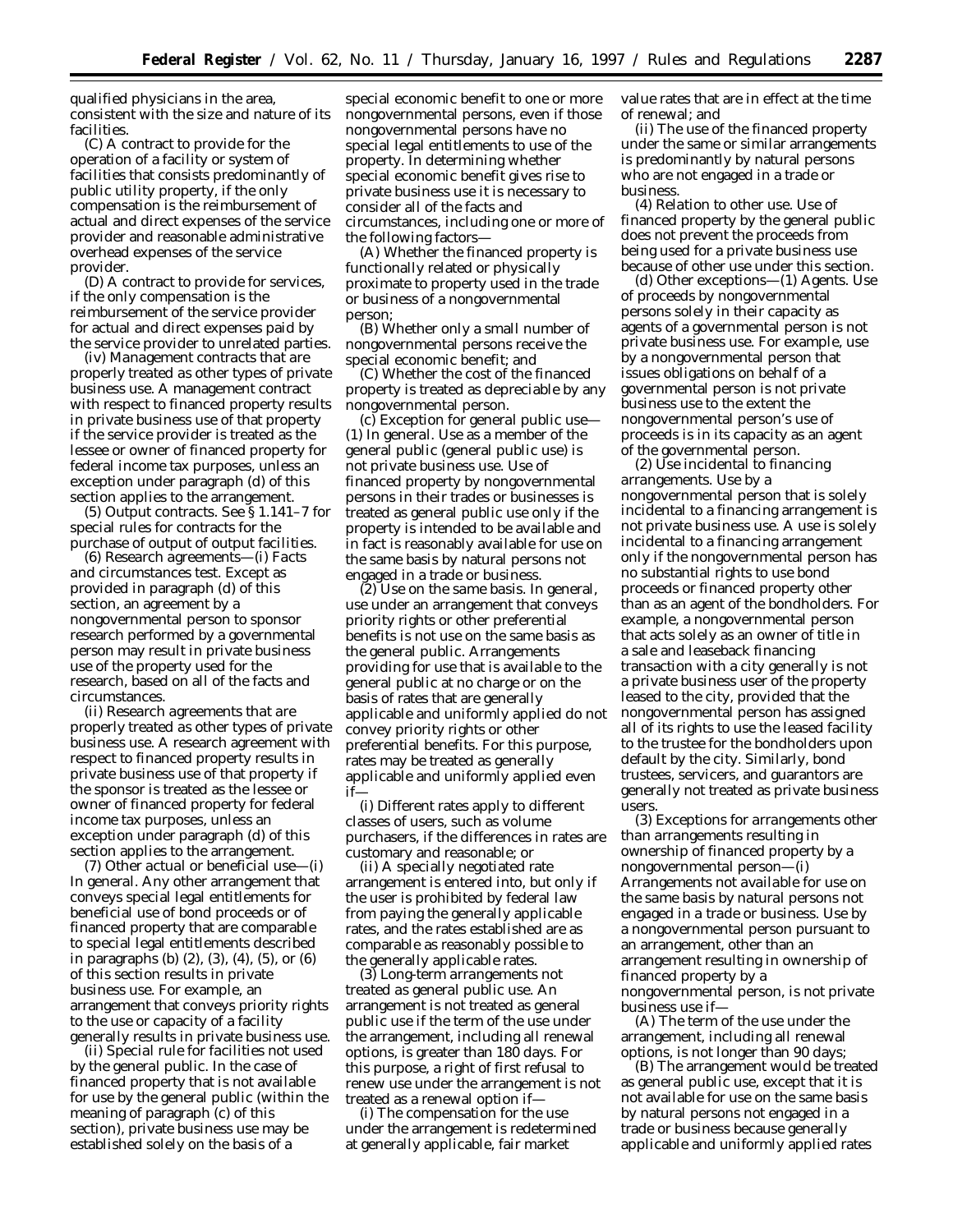are not reasonably available to natural persons not engaged in a trade or business; and

(C) The property is not financed for a principal purpose of providing that property for use by that nongovernmental person.

(ii) *Negotiated arm's-length arrangements.* Use by a nongovernmental person pursuant to an arrangement, other than an arrangement resulting in ownership of financed property by a nongovernmental person, is not private business use if—

(A) The term of the use under the arrangement, including all renewal options, is not longer than 30 days;

(B) The arrangement is a negotiated arm's-length arrangement, and compensation under the arrangement is at fair market value; and

(C) The property is not financed for a principal purpose of providing that property for use by that nongovernmental person.

(4) *Temporary use by developers.* Use during an initial development period by a developer of an improvement that carries out an essential governmental function is not private business use if the issuer and the developer reasonably expect on the issue date to proceed with all reasonable speed to develop the improvement and property benefited by that improvement and to transfer the improvement to a governmental person, and if the improvement is in fact transferred to a governmental person promptly after the property benefited by the improvement is developed.

(5) *Incidental use—*(i) *General rule.* Incidental uses of a financed facility are disregarded, to the extent that those uses do not exceed 2.5 percent of the proceeds of the issue used to finance the facility. A use of a facility by a nongovernmental person is incidental if—

(A) Except for vending machines, pay telephones, kiosks, and similar uses, the use does not involve the transfer to the nongovernmental person of possession and control of space that is separated from other areas of the facility by walls, partitions, or other physical barriers, such as a night gate affixed to a structural component of a building (a nonpossessory use);

(B) The nonpossessory use is not functionally related to any other use of the facility by the same person (other than a different nonpossessory use); and

(C) All nonpossessory uses of the facility do not, in the aggregate, involve the use of more than 2.5 percent of the facility.

(ii) *Illustrations.* Incidental uses may include pay telephones, vending machines, advertising displays, and use for television cameras, but incidental uses may not include output purchases.

(6) *Qualified improvements.* Proceeds that provide a governmentally owned improvement to a governmentally owned building (including its structural components and land functionally related and subordinate to the building) are not used for a private business use if—

(i) The building was placed in service more than 1 year before the construction or acquisition of the improvement is begun;

(ii) The improvement is not an enlargement of the building or an improvement of interior space occupied exclusively for any private business use;

(iii) No portion of the improved building or any payments in respect of the improved building are taken into account under section 141(b)(2)(A) (the private security test); and

(iv) No more than 15 percent of the improved building is used for a private business use.

(e) *Special rule for tax assessment bonds.* In the case of a tax assessment bond that satisfies the requirements of §1.141–5(d), the loan (or deemed loan) of the proceeds to the borrower paying the assessment is disregarded in determining whether the private business use test is met. However, the use of the loan proceeds is not disregarded in determining whether the private business use test is met.

(f) *Examples.* The following examples illustrate the application of paragraphs (a) through (e) of this section. In each example, assume that the arrangements described are the only arrangements with nongovernmental persons for use of the financed property.

*Example 1. Nongovernmental ownership.* State A issues 20-year bonds to purchase land and equip and construct a factory. A then enters into an arrangement with Corporation X to sell the factory to X on an installment basis while the bonds are outstanding. The issue meets the private business use test because a nongovernmental person owns the financed facility. See also § 1.141–2 (relating to the private activity bond tests), and  $\S 1.141-5$  (relating to the private loan financing test).

*Example 2. Lease to a nongovernmental person.* (i) The facts are the same as in *Example 1,* except that A enters into an arrangement with X to lease the factory to X for 3 years rather than to sell it to X. The lease payments will be made annually and will be based on the tax-exempt interest rate on the bonds. The issue meets the private business use test because a nongovernmental person leases the financed facility. See also § 1.141–14 (relating to anti-abuse rules).

(ii) The facts are the same as in *Example 2(i),* except that the annual payments made by X will equal fair rental value of the facility and exceed the amount necessary to pay debt

service on the bonds for the 3 years of the lease. The issue meets the private business use test because a nongovernmental person leases the financed facility and the test does not require that the benefits of tax-exempt financing be passed through to the nongovernmental person.

*Example 3. Management contract in substance a lease.* City L issues 30-year bonds to finance the construction of a city hospital. L enters into a 15-year contract with M, a nongovernmental person that operates a health maintenance organization relating to the treatment of M's members at L's hospital. The contract provides for reasonable fixed compensation to M for services rendered with no compensation based, in whole or in part, on a share of net profits from the operation of the hospital. However, the contract also provides that 30 percent of the capacity of the hospital will be exclusively available to M's members and M will bear the risk of loss of that portion of the capacity of the hospital so that, under all of the facts and circumstances, the contract is properly characterized as a lease for federal income tax purposes. The issue meets the private business use test because a nongovernmental person leases the financed facility.

*Example 4. Ownership of title in substance a leasehold interest.* Nonprofit corporation R issues bonds on behalf of City P to finance the construction of a hospital. R will own legal title to the hospital. In addition, R will operate the hospital, but R is not treated as an agent of P in its capacity as operator of the hospital. P has certain rights to the hospital that establish that it is properly treated as the owner of the property for federal income tax purposes. P does not have rights, however, to directly control operation of the hospital while R owns legal title to it and operates it. The issue meets the private business use test because the arrangement provides a nongovernmental person an interest in the financed facility that is comparable to a leasehold interest. See paragraphs (a)(2) and (b)(7)(i) of this section.

*Example 5. Rights to control use of property treated as private business use parking lot.* Corporation C and City D enter into a plan to finance the construction of a parking lot adjacent to C's factory. Pursuant to the plan, C conveys the site for the parking lot to  $\overline{D}$  for a nominal amount, subject to a covenant running with the land that the property be used only for a parking lot. In addition, D agrees that C will have the right to approve rates charged by D for use of the parking lot. D issues bonds to finance construction of the parking lot on the site. The parking lot will be available for use by the general public on the basis of rates that are generally applicable and uniformly applied. The issue meets the private business use test because a nongovernmental person has special legal entitlements for beneficial use of the financed facility that are comparable to an ownership interest. See paragraph (b)(7)(i) of this section.

*Example 6. Other actual or beneficial use hydroelectric enhancements.* J, a political subdivision, owns and operates a hydroelectric generation plant and related facilities. Pursuant to a take or pay contract, J sells 15 percent of the output of the plant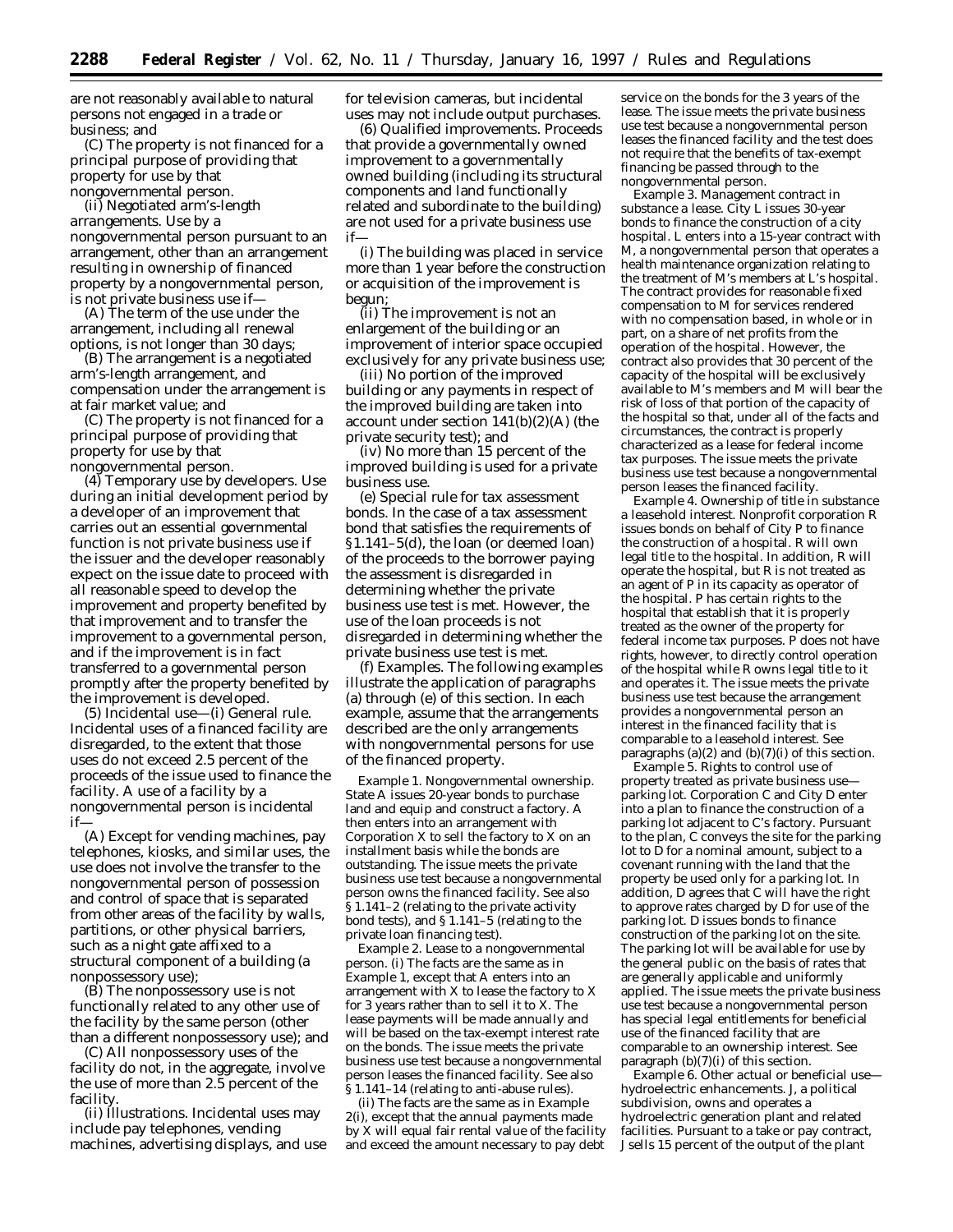to Corporation K, an investor-owned utility. K is treated as a private business user of the plant. Under the license issued to J for operation of the plant, J is required by federal regulations to construct and operate various facilities for the preservation of fish and for public recreation. J issues its obligations to finance the fish preservation and public recreation facilities. K has no special legal entitlements for beneficial use of the financed facilities. The fish preservation facilities are functionally related to the operation of the plant. The recreation facilities are available to natural persons on a short-term basis according to generally applicable and uniformly applied rates. Under paragraph (c) of this section, the recreation facilities are treated as used by the general public. Under paragraph (b)(7) of this section, K's use is not treated as private business use of the recreation facilities because K has no special legal entitlements for beneficial use of the recreation facilities. The fish preservation facilities are not of a type reasonably available for use on the same basis by natural persons not engaged in a trade or business. Under all of the facts and circumstances (including the functional relationship of the fish preservation facilities to property used in K's trade or business) under paragraph (b)(7)(ii) of this section, K derives a special economic benefit from the fish preservation facilities. Therefore, K's private business use may be established solely on the basis of that special economic benefit, and K's use of the fish preservation facilities is treated as private business use.

*Example 7. Other actual or beneficial use pollution control facilities.* City B issues obligations to finance construction of a specialized pollution control facility on land that it owns adjacent to a factory owned by Corporation N. B will own and operate the pollution control facility, and N will have no special legal entitlements to use the facility. B, however, reasonably expects that N will be the only user of the facility. The facility will not be reasonably available for use on the same basis by natural persons not engaged in a trade or business. Under paragraph  $(b)(7)(ii)$ of this section, because under all of the facts and circumstances the facility is functionally related and is physically proximate to property used in N's trade or business, N derives a special economic benefit from the facility. Therefore, N's private business use may be established solely on the basis of that special economic benefit, and N's use is treated as private business use of the facility. See paragraph (b)(7)(ii) of this section.

*Example 8. General public use—airport runway.* (i) City I issues bonds and uses all of the proceeds to finance construction of a runway at a new city-owned airport. The runway will be available for take-off and landing by any operator of an aircraft desiring to use the airport, including general aviation operators who are natural persons not engaged in a trade or business. It is reasonably expected that most of the actual use of the runway will be by private air carriers (both charter airlines and commercial airlines) in connection with their use of the airport terminals leased by those carriers. These leases for the use of terminal space provide no priority rights or other

preferential benefits to the air carriers for use of the runway. Moreover, under the leases the lease payments are determined without taking into account the revenues generated by runway landing fees (that is, the lease payments are not determined on a ''residual'' basis). Although the lessee air carriers receive a special economic benefit from the use of the runway, this economic benefit is not sufficient to cause the air carriers to be private business users, because the runway is available for general public use. The issue does not meet the private business use test. See paragraphs  $(b)(7)(ii)$  and  $(c)$  of this section.

(ii) The facts are the same as in *Example 8(i)*, except that the runway will be available for use only by private air carriers. The use by these private air carriers is not for general public use, because the runway is not reasonably available for use on the same basis by natural persons not engaged in a trade or business. Depending on all of the facts and circumstances, including whether there are only a small number of lessee private air carriers, the issue may meet the private business use test solely because the private air carriers receive a special economic benefit from the runway. See paragraph (b)(7)(ii) of this section.

(iii) The facts are the same as in *Example 8(i)*, except that the lease payments under the leases with the private air carriers are determined on a residual basis by taking into account the net revenues generated by runway landing fees. These leases cause the private business use test to be met with respect to the runway because they are arrangements that convey special legal entitlements to the financed facility to nongovernmental persons. See paragraph  $(b)(7)(i)$  of this section.

*Example 9. General public use—airport parking garage.* City S issues bonds and uses all of the proceeds to finance construction of a city-owned parking garage at the cityowned airport. S reasonably expects that more than 10 percent of the actual use of the parking garage will be by employees of private air carriers (both charter airlines and commercial airlines) in connection with their use of the airport terminals leased by those carriers. The air carriers' use of the parking garage, however, will be on the same basis as passengers and other members of the general public using the airport. The leases for the use of the terminal space provide no priority rights to the air carriers for use of the parking garage, and the lease payments are determined without taking into account the revenues generated by the parking garage. Although the lessee air carriers receive a special economic benefit from the use of the parking garage, this economic benefit is not sufficient to cause the air carriers to be private business users, because the parking garage is available for general public use. The issue does not meet the private business use test. See paragraphs  $(b)(7)(ii)$  and  $(c)$  of this section.

*Example 10. Long-term arrangements not treated as general public use—insurance fund*. Authority T deposits all of the proceeds of its bonds in its insurance fund and invests all of those proceeds in tax-exempt bonds. The insurance fund provides insurance to a

large number of businesses and natural persons not engaged in a trade or business. Each participant receives insurance for a term of 1 year. The use by the participants, other than participants that are natural persons not engaged in a trade or business, is treated as private business use of the proceeds of the bonds because the participants have special legal entitlements to the use of bond proceeds, even though the contractual rights are not necessarily properly characterized as ownership, leasehold, or similar interests listed in paragraph (b) of this section. Use of the bond proceeds is not treated as general public use because the term of the insurance is greater than 180 days. See paragraphs (b)(7)(i) and (c)(3) of this section.

*Example 11. General public use—port road.* Highway Authority W uses all of the proceeds of its bonds to construct a 25-mile road to connect an industrial port owned by Corporation Y with existing roads owned and operated by W. Other than the port, the nearest residential or commercial development to the new road is 12 miles away. There is no reasonable expectation that development will occur in the area surrounding the new road. W and Y enter into no arrangement (either by contract or ordinance) that conveys special legal entitlements to Y for the use of the road. Use of the road will be available without restriction to all users, including natural persons who are not engaged in a trade or business. The issue does not meet the private business use test because the road is treated as used only by the general public.

*Example 12. General public use of governmentally owned hotel.* State Q issues bonds to purchase land and construct a hotel for use by the general public (that is, tourists, visitors, and business travelers). The bond documents provide that Q will own and operate the project for the term of the bonds. Q will not enter into a lease or license with any user for use of rooms for a period longer than 180 days (although users may actually use rooms for consecutive periods in excess of 180 days). Use of the hotel by hotel guests who are travelling in connection with trades or businesses of nongovernmental persons is not a private business use of the hotel by these persons because the hotel is intended to be available and in fact is reasonably available for use on the same basis by natural persons not engaged in a trade or business. See paragraph (c)(1) of this section.

*Example 13. General public use with rights of first refusal*. Authority V uses all of the proceeds of its bonds to construct a parking garage. At least 90 percent of the spaces in the garage will be available to the general public on a monthly first-come, first-served basis. V reasonably expects that the spaces will be predominantly leased to natural persons not engaged in a trade or business who have priority rights to renew their spaces at then current fair market value rates. More than 10 percent of the spaces will be leased to nongovernmental persons acting in a trade or business. These leases are not treated as arrangements with a term of use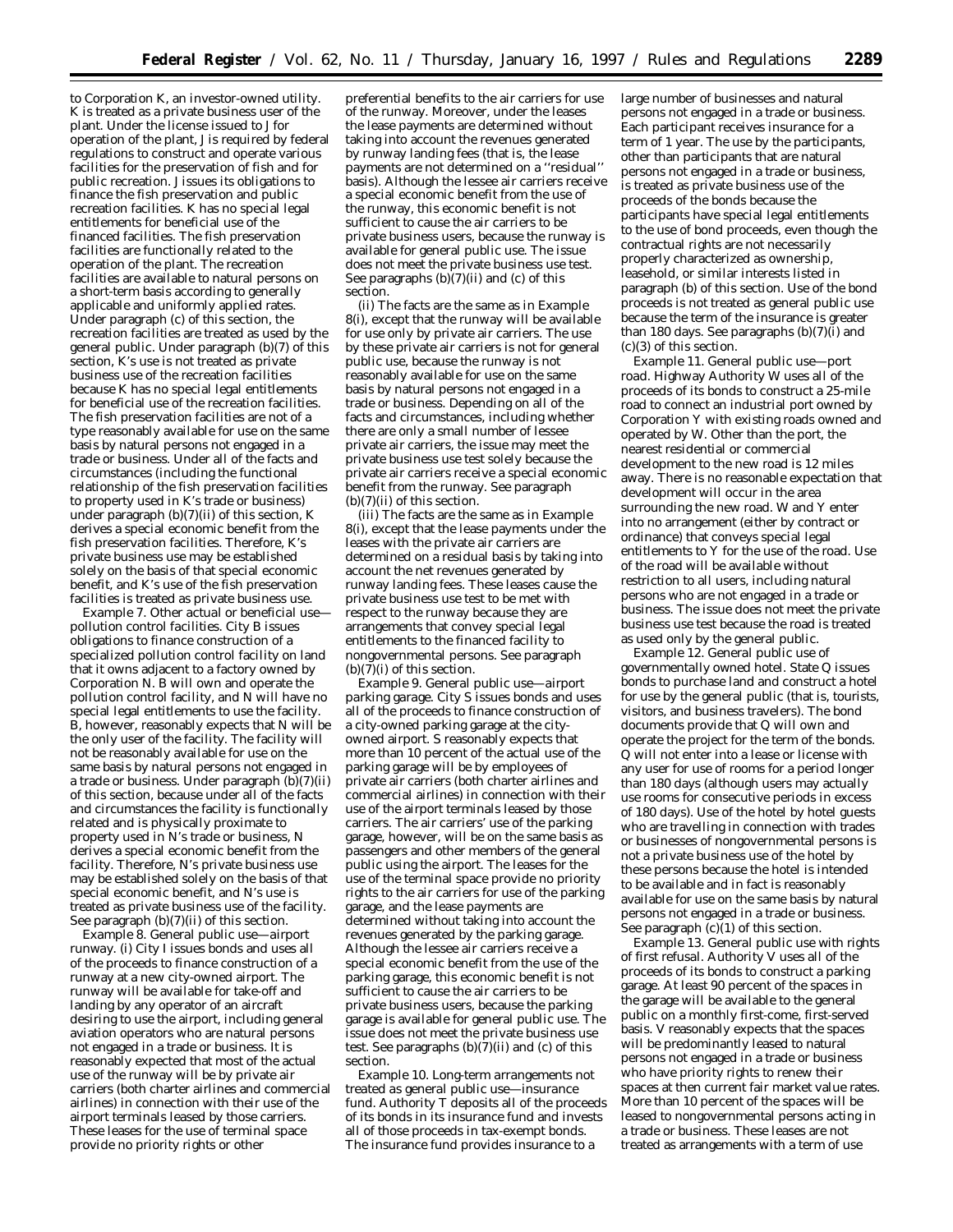greater than 180 days. The rights to renew are not treated as renewal options because the compensation for the spaces is redetermined at generally applicable, fair market value rates that will be in effect at the time of renewal and the use of the spaces under similar arrangements is predominantly by natural persons who are not engaged in a trade or business. The issue does not meet the private business use test because at least 90 percent of the use of the parking garage is general public use. See paragraph (c)(3) of this section.

*Example 14. General public use with a specially negotiated rate agreement with agency of United States.* G, a sewage collection and treatment district, operates facilities that were financed with its bonds. F, an agency of the United States, has a base located within G. Approximately 20 percent of G's facilities are used to treat sewage produced by F under a specially negotiated rate agreement. Under the specially negotiated rate agreement, G uses its best efforts to charge F as closely as possible the same amount for its use of G's services as its other customers pay for the same amount of services, although those other customers pay for services based on standard district charges and tax levies. F is prohibited by federal law from paying for the services based on those standard district charges and tax levies. The use of G's facilities by F is on the same basis as the general public. See paragraph (c)(2)(ii) of this section.

*Example 15. Arrangements not available for use by natural persons not engaged in a trade or business—federal use of prisons.* Authority E uses all of the proceeds of its bonds to construct a prison. E contracts with federal agency F to house federal prisoners on a space-available, first-come, first-served basis, pursuant to which F will be charged approximately the same amount for each prisoner as other persons that enter into similar transfer agreements. It is reasonably expected that other persons will enter into similar agreements. The term of the use under the contract is not longer than 90 days, and F has no right to renew, although E reasonably expects to renew the contract indefinitely. The prison is not financed for a principal purpose of providing the prison for use by F. It is reasonably expected that during the term of the bonds, more than 10 percent of the prisoners at the prison will be federal prisoners. F's use of the facility is not general public use because this type of use (leasing space for prisoners) is not available for use on the same basis by natural persons not engaged in a trade or business. The issue does not meet the private business use test, however, because the leases satisfy the exception of paragraph  $(d)(3)(i)$  of this section.

*Example 16. Negotiated arm's-length arrangements—auditorium reserved in advance*. (i) City Z issues obligations to finance the construction of a municipal auditorium that it will own and operate. The use of the auditorium will be open to anyone who wishes to use it for a short period of time on a rate-scale basis. Z reasonably expects that the auditorium will be used by schools, church groups, sororities, and numerous commercial organizations.

Corporation H, a nongovernmental person, enters into an arm's-length arrangement with Z to use the auditorium for 1 week for each year for a 10-year period (a total of 70 days), pursuant to which H will be charged a specific price reflecting fair market value. On the date the contract is entered into, Z has not established generally applicable rates for future years. Even though the auditorium is not financed for a principal purpose of providing use of the auditorium to H, H is not treated as using the auditorium as a member of the general public because its use is not on the same basis as the general public. Because the term of H's use of the auditorium is longer than 30 days, the arrangement does not meet the exception under paragraph  $(d)(3)(ii)$  of this section.

(ii) The facts are the same as in *Example 16(i)*, except that H will enter into an arm'slength arrangement with Z to use the auditorium for 1 week for each year for a 4 year period (a total of 28 days), pursuant to which H will be charged a specific price reflecting fair market value. H is not treated as a private business user of the auditorium because its contract satisfies the exception of paragraph (d)(3)(ii) of this section for negotiated arm's-length arrangements.

(g) *Measurement of private business use—*(1) *In general.* In general, the private business use of proceeds is allocated to property under §1.141–6. The amount of private business use of that property is determined according to the average percentage of private business use of that property during the measurement period.

(2) *Measurement period—*(i) *General rule.* Except as provided in this paragraph  $(g)(2)$ , the measurement period of property financed by an issue begins on the later of the issue date of that issue or the date the property is placed in service and ends on the earlier of the last date of the reasonably expected economic life of the property or the latest maturity date of any bond of the issue financing the property (determined without regard to any optional redemption dates). In general, the period of reasonably expected economic life of the property for this purpose is based on reasonable expectations as of the issue date.

(ii) *Special rule for refundings of short-term obligations.* For an issue of short-term obligations that the issuer reasonably expects to refund with a long-term financing (such as bond anticipation notes), the measurement period is based on the latest maturity date of any bond of the last refunding issue with respect to the financed property (determined without regard to any optional redemption dates).

(iii) *Special rule for reasonably expected mandatory redemptions.* If an issuer reasonably expects on the issue date that an action will occur during the term of the bonds to cause either the private business tests or the private loan

financing test to be met and is required to redeem bonds to meet the reasonable expectations test of  $\S1.141-2(d)(2)$ , the measurement period ends on the reasonably expected redemption date.

(iv) *Special rule for ownership by a nongovernmental person.* The amount of private business use resulting from ownership by a nongovernmental person is the greatest percentage of private business use in any 1-year period.

(v) *Anti-abuse rule.* If an issuer establishes the term of an issue for a period that is longer than is reasonably necessary for the governmental purposes of the issue for a principal purpose of increasing the permitted amount of private business use, the Commissioner may determine the amount of private business use according to the greatest percentage of private business use in any 1-year period.

(3) *Determining average percentage of private business use.* The average percentage of private business use is the average of the percentages of private business use during the 1-year periods within the measurement period. Appropriate adjustments must be made for beginning and ending periods of less than 1 year.

(4) *Determining the average amount of private business use for a 1-year period—*(i) *In general.* The percentage of private business use of property for any 1-year period is the average private business use during that year. This average is determined by comparing the amount of private business use during the year to the total amount of private business use and use that is not private business use (government use) during that year. Paragraphs (g)(4) (ii) through (v) of this section apply to determine the average amount of private business use for a 1-year period.

(ii) *Uses at different times.* For a facility in which actual government use and private business use occur at different times (for example, different days), the average amount of private business use generally is based on the amount of time that the facility is used for private business use as a percentage of the total time for all actual use. In determining the total amount of actual use, periods during which the facility is not in use are disregarded.

(iii) *Simultaneous use.* In general, for a facility in which government use and private business use occur simultaneously, the entire facility is treated as having private business use. For example, a governmentally owned facility that is leased or managed by a nongovernmental person in a manner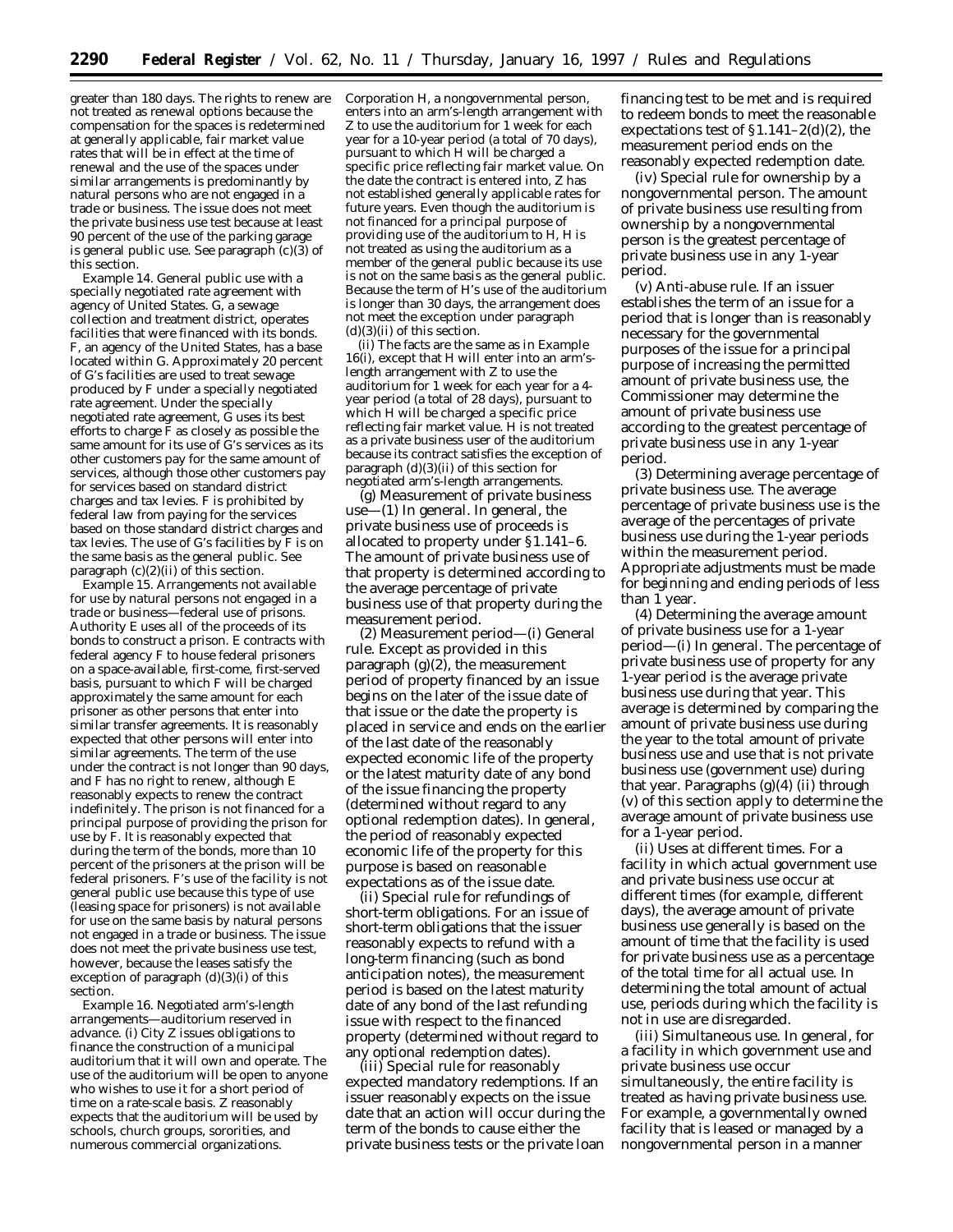that results in private business use is treated as entirely used for a private business use. If, however, there is also private business use and actual government use on the same basis, the average amount of private business use may be determined on a reasonable basis that properly reflects the proportionate benefit to be derived by the various users of the facility (for example, reasonably expected fair market value of use). For example, the average amount of private business use of a garage with unassigned spaces that is used for government use and private business use is generally based on the number of spaces used for private business use as a percentage of the total number of spaces.

(iv) *Discrete portion.* For purposes of this paragraph (g), measurement of the use of proceeds allocated to a discrete portion of a facility is determined by treating that discrete portion as a separate facility.

(v) *Relationship to fair market value.* For purposes of paragraphs  $(g)(4)$  (ii) through (iv) of this section, if private business use is reasonably expected as of the issue date to have a significantly greater fair market value than government use, the average amount of private business use must be determined according to the relative reasonably expected fair market values of use rather than another measure, such as average time of use. This determination of relative fair market value may be made as of the date the property is acquired or placed in service if making this determination as of the issue date is not reasonably possible (for example, if the financed property is not identified on the issue date). In general, the relative reasonably expected fair market value for a period must be determined by taking into account the amount of reasonably expected payments for private business use for the period in a manner that properly reflects the proportionate benefit to be derived from the private business use.

(5) *Common areas.* The amount of private business use of common areas within a facility is based on a reasonable method that properly reflects the proportionate benefit to be derived by the users of the facility. For example, in general, a method that is based on the average amount of private business use of the remainder of the entire facility reflects proportionate benefit.

(6) *Allocation of neutral costs.* Proceeds that are used to pay costs of issuance, invested in a reserve or replacement fund, or paid as fees for a qualified guarantee or a qualified hedge must be allocated ratably among the

other purposes for which the proceeds are used.

(7) *Commencement of measurement of private business use.* Generally, private business use commences on the first date on which there is a right to actual use by the nongovernmental person. However, if an issuer enters into an arrangement for private business use a substantial period before the right to actual private business use commences and the arrangement transfers ownership or is an arrangement for other long-term use (such as a lease for a significant portion of the remaining economic life of financed property), private business use commences on the date the arrangement is entered into, even if the right to actual use commences after the measurement period. For this purpose, 10 percent of the measurement period is generally treated as a substantial period.

(8) *Examples.* The following examples illustrate the application of this paragraph (g):

*Example 1. Research facility.* University U, a state owned and operated university, owns and operates a research facility. U proposes to finance general improvements to the facility with the proceeds of an issue of bonds. U enters into sponsored research agreements with nongovernmental persons that result in private business use because the sponsors will own title to any patents resulting from the research. The governmental research conducted by U and the research U conducts for the sponsors take place simultaneously in all laboratories within the research facility. All laboratory equipment is available continuously for use by workers who perform both types of research. Because it is not possible to predict which research projects will be successful, it is not reasonably practicable to estimate the relative revenues expected to result from the governmental and nongovernmental research. U contributed 90 percent of the cost of the facility and the nongovernmental persons contributed 10 percent of the cost. Under this section, the nongovernmental persons are using the facility for a private business use on the same basis as the government use of the facility. The portions of the costs contributed by the various users of the facility provide a reasonable basis that properly reflects the proportionate benefit to be derived by the users of the facility. The nongovernmental persons are treated as using 10 percent of the proceeds of the issue.

*Example 2. Stadium.* (i) City L issues bonds and uses all of the proceeds to construct a stadium. L enters into a long-term contract with a professional sports team T under which T will use the stadium 20 times during each year. These uses will occur on nights and weekends. L reasonably expects that the stadium will be used more than 180 other times each year, none of which will give rise to private business use. This expectation is based on a feasibility study and historical use of the old stadium that is being replaced by the new stadium. There is

no significant difference in the value of T's uses when compared to the other uses of the stadium, taking into account the payments that T is reasonably expected to make for its use. Assuming no other private business use, the issue does not meet the private business use test because not more than 10 percent of the use of the facility is for a private business use.

(ii) The facts are the same as in *Example 2(i),* except that L reasonably expects that the stadium will be used not more than 60 other times each year, none of which will give rise to private business use. The issue meets the private business use test because 25 percent of the proceeds are used for a private business use.

*Example 3. Airport terminal areas treated as common areas.* City N issues bonds to finance the construction of an airport terminal. Eighty percent of the leasable space of the terminal will be leased to private air carriers. The remaining 20 percent of the leasable space will be used for the term of the bonds by N for its administrative purposes. The common areas of the terminal, including waiting areas, lobbies, and hallways are treated as 80 percent used by the air carriers for purposes of the private business use test.

## **§ 1.141–4 Private security or payment test.**

(a) *General rule*—(1) *Private security or payment.* The private security or payment test relates to the nature of the security for, and the source of, the payment of debt service on an issue. The private payment portion of the test takes into account the payment of the debt service on the issue that is directly or indirectly to be derived from payments (whether or not to the issuer or any related party) in respect of property, or borrowed money, used or to be used for a private business use. The private security portion of the test takes into account the payment of the debt service on the issue that is directly or indirectly secured by any interest in property used or to be used for a private business use or payments in respect of property used or to be used for a private business use. For additional rules for output facilities, see § 1.141–7.

(2) *Aggregation of private payments and security.* For purposes of the private security or payment test, payments taken into account as private payments and payments or property taken into account as private security are aggregated. However, the same payments are not taken into account as both private security and private payments.

(3) *Underlying arrangement.* The security for, and payment of debt service on, an issue is determined from both the terms of the bond documents and on the basis of any underlying arrangement. An underlying arrangement may result from separate agreements between the parties or may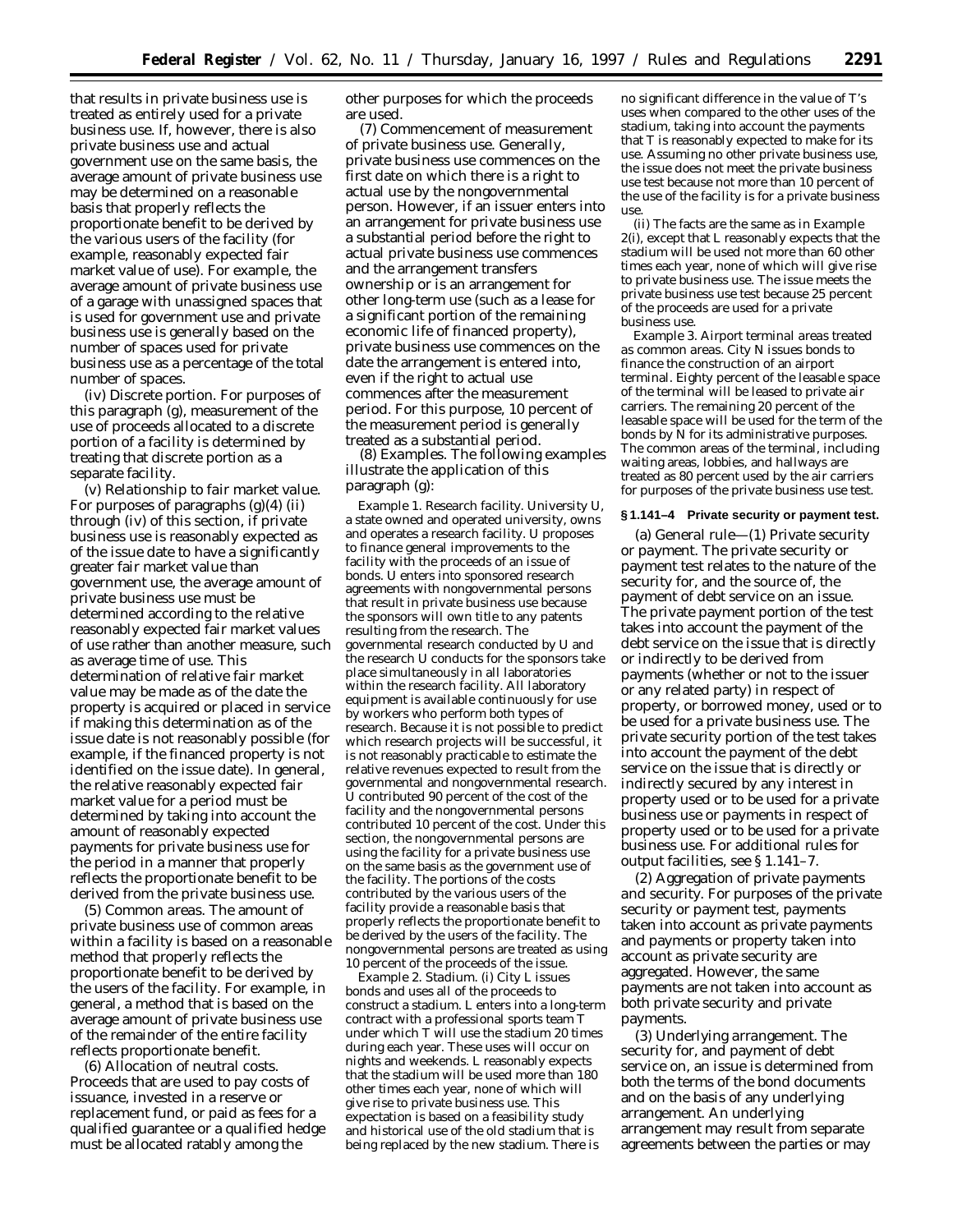be determined on the basis of all of the facts and circumstances surrounding the issuance of the bonds. For example, if the payment of debt service on an issue is secured by both a pledge of the full faith and credit of a state or local governmental unit and any interest in property used or to be used in a private business use, the issue meets the private security or payment test.

(b) *Measurement of private payments and security*—(1) *Scope.* This paragraph (b) contains rules that apply to both private security and private payments.

(2) *Present value measurement*—(i) *Use of present value.* In determining whether an issue meets the private security or payment test, the present value of the payments or property taken into account is compared to the present value of the debt service to be paid over the term of the issue.

(ii) *Debt service*—(A) *Debt service paid from proceeds.* Debt service does not include any amount paid or to be paid from sale proceeds or investment proceeds. For example, debt service does not include payments of capitalized interest funded with proceeds.

(B) *Adjustments to debt service.* Debt service is adjusted to take into account payments and receipts that adjust the yield on an issue for purposes of section 148(f). For example, debt service includes fees paid for qualified guarantees under § 1.148–4(f) and is adjusted to take into account payments and receipts on qualified hedges under § 1.148–4(h).

(iii) *Computation of present value*— (A) *In general.* Present values are determined by using the yield on the issue as the discount rate and by discounting all amounts to the issue date. See, however, § 1.141–13 for special rules for refunding bonds.

(B) *Fixed yield issues.* For a fixed yield issue, yield is determined on the issue date and is not adjusted to take into account subsequent events.

(C) *Variable yield issues.* The yield on a variable yield issue is determined over the term of the issue. To determine the reasonably expected yield as of any date, the issuer may assume that the future interest rate on a variable yield bond will be the then-current interest rate on the bonds determined under the formula prescribed in the bond documents. A deliberate action requires a recomputation of the yield on the variable yield issue to determine the present value of payments under that arrangement. In that case, the issuer must use the yield determined as of the date of the deliberate action for purposes of determining the present value of payments under the

arrangement causing the deliberate action. See paragraph (g) of this section, *Example 3*.

(iv) *Application to private security.* For purposes of determining the present value of debt service that is secured by property, the property is valued at fair market value as of the first date on which the property secures bonds of the issue.

(c) *Private payments*—(1) *In general.* This paragraph (c) contains rules that apply to private payments.

(2) *Payments taken into account*—(i) *Payments for use*—(A) *In general.* Both direct and indirect payments made by any nongovernmental person that is treated as using proceeds of the issue are taken into account as private payments to the extent allocable to the proceeds used by that person. Payments are taken into account as private payments only to the extent that they are made for the period of time that proceeds are used for a private business use. Payments for a use of proceeds include payments (whether or not to the issuer) in respect of property financed (directly or indirectly) with those proceeds, even if not made by a private business user. Payments are not made in respect of financed property if those payments are directly allocable to other property being directly used by the person making the payment and those payments represent fair market value compensation for that other use. See paragraph (g) of this section, *Example 4* and *Example 5.* See also paragraph (c)(3) of this section for rules relating to allocation of payments to the source or sources of funding of property.

(B) *Payments not to exceed use.* Payments with respect to proceeds that are used for a private business use are not taken into account to the extent that the present value of those payments exceeds the present value of debt service on those proceeds. Payments need not be directly derived from a private business user, however, to be taken into account. Thus, if 7 percent of the proceeds of an issue is used by a person over the measurement period, payments with respect to the property financed with those proceeds are taken into account as private payments only to the extent that the present value of those payments does not exceed the present value of 7 percent of the debt service on the issue.

(C) *Payments for operating expenses.* Payments by a person for a use of proceeds do not include the portion of any payment that is properly allocable to the payment of ordinary and necessary expenses (as defined under section 162) directly attributable to the operation and maintenance of the

financed property used by that person. For this purpose, general overhead and administrative expenses are not directly attributable to those operations and maintenance. For example, if an issuer receives \$5,000 rent during the year for use of space in a financed facility and during the year pays \$500 for ordinary and necessary expenses properly allocable to the operation and maintenance of that space and \$400 for general overhead and general administrative expenses properly allocable to that space, \$500 of the \$5,000 received would not be considered a payment for the use of the proceeds allocable to that space (regardless of the manner in which that \$500 is actually used).

(ii) *Refinanced debt service.* Payments of debt service on an issue to be made from proceeds of a refunding issue are taken into account as private payments in the same proportion that the present value of the payments taken into account as private payments for the refunding issue bears to the present value of the debt service to be paid on the refunding issue. For example, if all the debt service on a note is paid with proceeds of a refunding issue, the note meets the private security or payment test if (and to the same extent that) the refunding issue meets the private security or payment test. This paragraph  $(c)(2)(ii)$  does not apply to payments that arise from deliberate actions that occur more than 3 years after the retirement of the prior issue that are not reasonably expected on the issue date of the refunding issue. For purposes of this paragraph  $(c)(2)(ii)$ , whether an issue is a refunding issue is determined without regard to  $\S 1.150-1(d)(2)(i)$  (relating to certain payments of interest).

(3) *Allocation of payments*—(i) *In general.* Private payments for the use of property are allocated to the source or different sources of funding of property. The allocation to the source or different sources of funding is based on all of the facts and circumstances, including whether an allocation is consistent with the purposes of section 141. In general, a private payment for the use of property is allocated to a source of funding based upon the nexus between the payment and both the financed property and the source of funding. For this purpose, different sources of funding may include different taxexempt issues, taxable issues, and amounts that are not derived from a borrowing, such as revenues of an issuer (equity).

(ii) *Payments for use of discrete property.* Payments for the use of a discrete facility (or a discrete portion of a facility) are allocated to the source or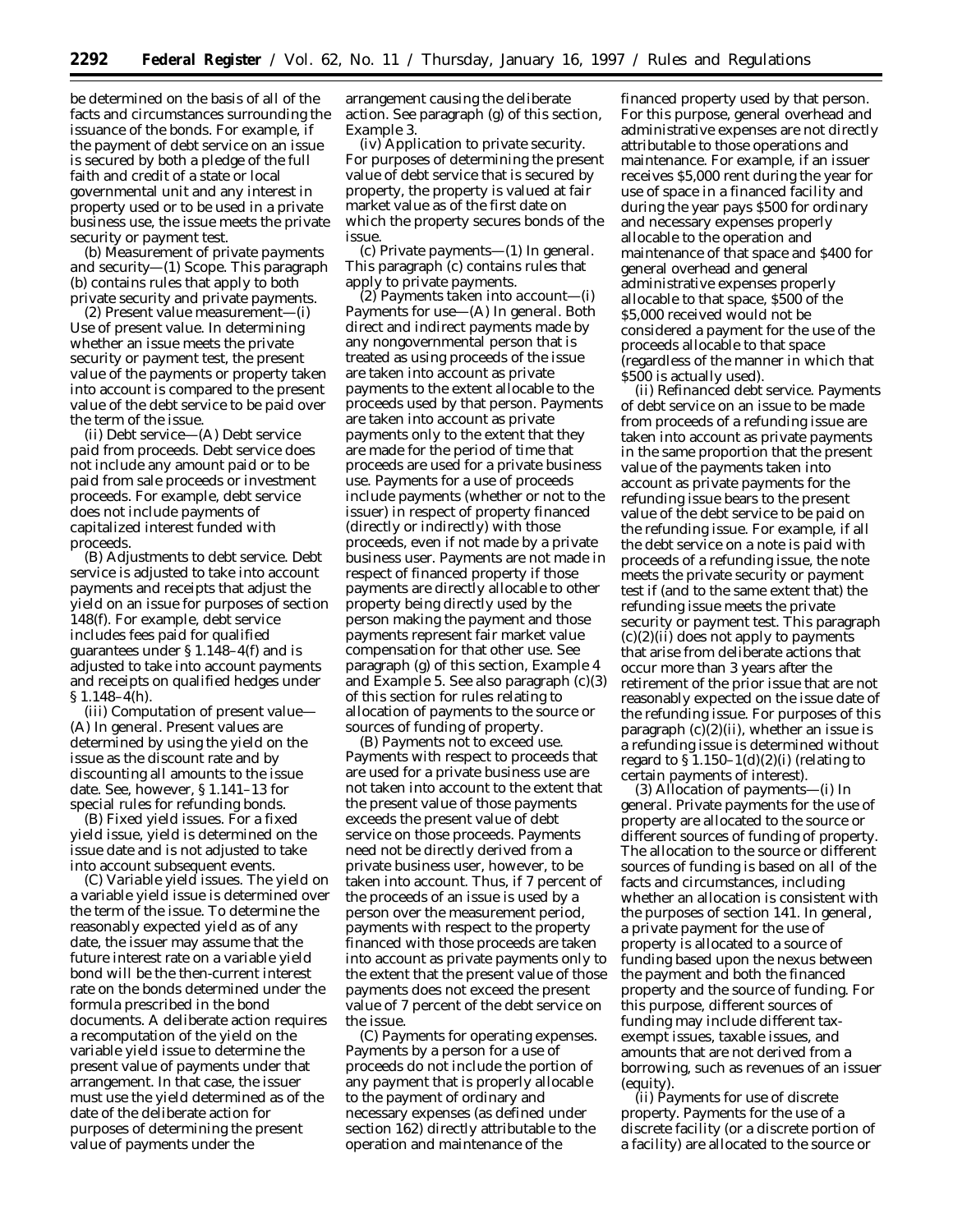different sources of funding of that discrete property.

(iii) *Allocations among two or more sources of funding.* In general, except as provided in paragraphs  $(c)(3)(iv)$  and  $(v)$ of this section, if a payment is made for the use of property financed with two or more sources of funding (for example, equity and a tax-exempt issue), that payment must be allocated to those sources of funding in a manner that reasonably corresponds to the relative amounts of those sources of funding that are expended on that property. If an issuer has not retained records of amounts expended on the property (for example, records of costs of a building that was built 30 years before the allocation), an issuer may use reasonable estimates of those expenditures. For this purpose, costs of issuance and other similar neutral costs are allocated ratably among expenditures in the same manner as in  $\S 1.141-3(g)(6)$ . A payment for the use of property may be allocated to two or more issues that finance property according to the relative amounts of debt service (both paid and accrued) on the issues during the annual period for which the payment is made, if that allocation reasonably reflects the economic substance of the arrangement. In general, allocations of payments according to relative debt service reasonably reflect the economic substance of the arrangement if the maturity of the bonds reasonably corresponds to the reasonably expected economic life of the property and debt service payments on the bonds are approximately level from year to year.

(iv) *Payments made under an arrangement entered into in connection with issuance of bonds.* A private payment for the use of property made under an arrangement that is entered into in connection with the issuance of the issue that finances that property generally is allocated to that issue. Whether an arrangement is entered into in connection with the issuance of an issue is determined on the basis of all of the facts and circumstances. An arrangement is ordinarily treated as entered into in connection with the issuance of an issue if—

(A) The issuer enters into the arrangement during the 3-year period beginning 18 months before the issue date; and

(B) The amount of payments reflects all or a portion of debt service on the issue.

(v) *Allocations to equity.* A private payment for the use of property may be allocated to equity before payments are allocated to an issue only if—

(A) Not later than 60 days after the date of the expenditure of those amounts, the issuer adopts an official intent (in a manner comparable to § 1.150–2(e)) indicating that the issuer reasonably expects to be repaid for the expenditure from a specific arrangement; and

(B) The private payment is made not later than 18 months after the later of the date the expenditure is made or the date the project is placed in service.

(d) *Private security*—(1) *In general.* This paragraph (d) contains rules that relate to private security.

(2) *Security taken into account.* The property that is the security for, or the source of, the payment of debt service on an issue need not be property financed with proceeds. For example, unimproved land or investment securities used, directly or indirectly, in a private business use that secures an issue provides private security. Private security (other than financed property and private payments) for an issue is taken into account under section 141(b), however, only to the extent it is provided, directly or indirectly, by a user of proceeds of the issue.

(3) *Pledge of unexpended proceeds.* Proceeds qualifying for an initial temporary period under § 1.148–2(e)(2) or (3) or deposited in a reasonably required reserve or replacement fund (as defined in  $\S 1.148-2(f)(2(i))$  are not taken into account under this paragraph (d) before the date on which those amounts are either expended or loaned by the issuer to an unrelated party.

(4) *Secured by any interest in property or payments.* Property used or to be used for a private business use and payments in respect of that property are treated as private security if any interest in that property or payments secures the payment of debt service on the bonds. For this purpose, the phrase any interest in is to be interpreted broadly and includes, for example, any right, claim, title, or legal share in property or payments.

(5) *Payments in respect of property.* The payments taken into account as private security are payments in respect of property used or to be used for a private business use. Except as otherwise provided in this paragraph  $(d)(5)$  and paragraph  $(d)(6)$  of this section, the rules in paragraphs  $(c)(2)(i)(A)$  and  $(B)$  and  $(c)(2)(ii)$  of this section apply to determine the amount of payments treated as payments in respect of property used or to be used for a private business use. Thus, payments made by members of the general public for use of a facility used for a private business use (for example, a facility that is the subject of a

management contract that results in private business use) are taken into account as private security to the extent that they are made for the period of time that property is used by a private business user.

(6) *Allocation of security among issues.* In general, property or payments from the disposition of that property that are taken into account as private security are allocated to each issue secured by the property or payments on a reasonable basis that takes into account bondholders' rights to the payments or property upon default.

(e) *Generally applicable taxes*—(1) *General rule.* For purposes of the private security or payment test, generally applicable taxes are not taken into account (that is, are not payments from a nongovernmental person and are not payments in respect of property used for a private business use).

(2) *Definition of generally applicable taxes.* A generally applicable tax is an enforced contribution exacted pursuant to legislative authority in the exercise of the taxing power that is imposed and collected for the purpose of raising revenue to be used for governmental purposes. A generally applicable tax must have a uniform tax rate that is applied to all persons of the same classification in the appropriate jurisdiction and a generally applicable manner of determination and collection.

(3) *Special charges.* A payment for a special privilege granted or service rendered is not a generally applicable tax. Special assessments paid by property owners benefiting from financed improvements are not generally applicable taxes. For example, a tax or a payment in lieu of tax that is limited to the property or persons benefited by an improvement is not a generally applicable tax.

(4) *Manner of determination and collection*—(i) *In general.* A tax does not have a generally applicable manner of determination and collection to the extent that one or more taxpayers make any impermissible agreements relating to payment of those taxes. An impermissible agreement relating to the payment of a tax is taken into account whether or not it is reasonably expected to result in any payments that would not otherwise have been made. For example, if an issuer uses proceeds to make a grant to a taxpayer to improve property, agreements that impose reasonable conditions on the use of the grant do not cause a tax on that property to fail to be a generally applicable tax. If an agreement by a taxpayer causes the tax imposed on that taxpayer not to be treated as a generally applicable tax, the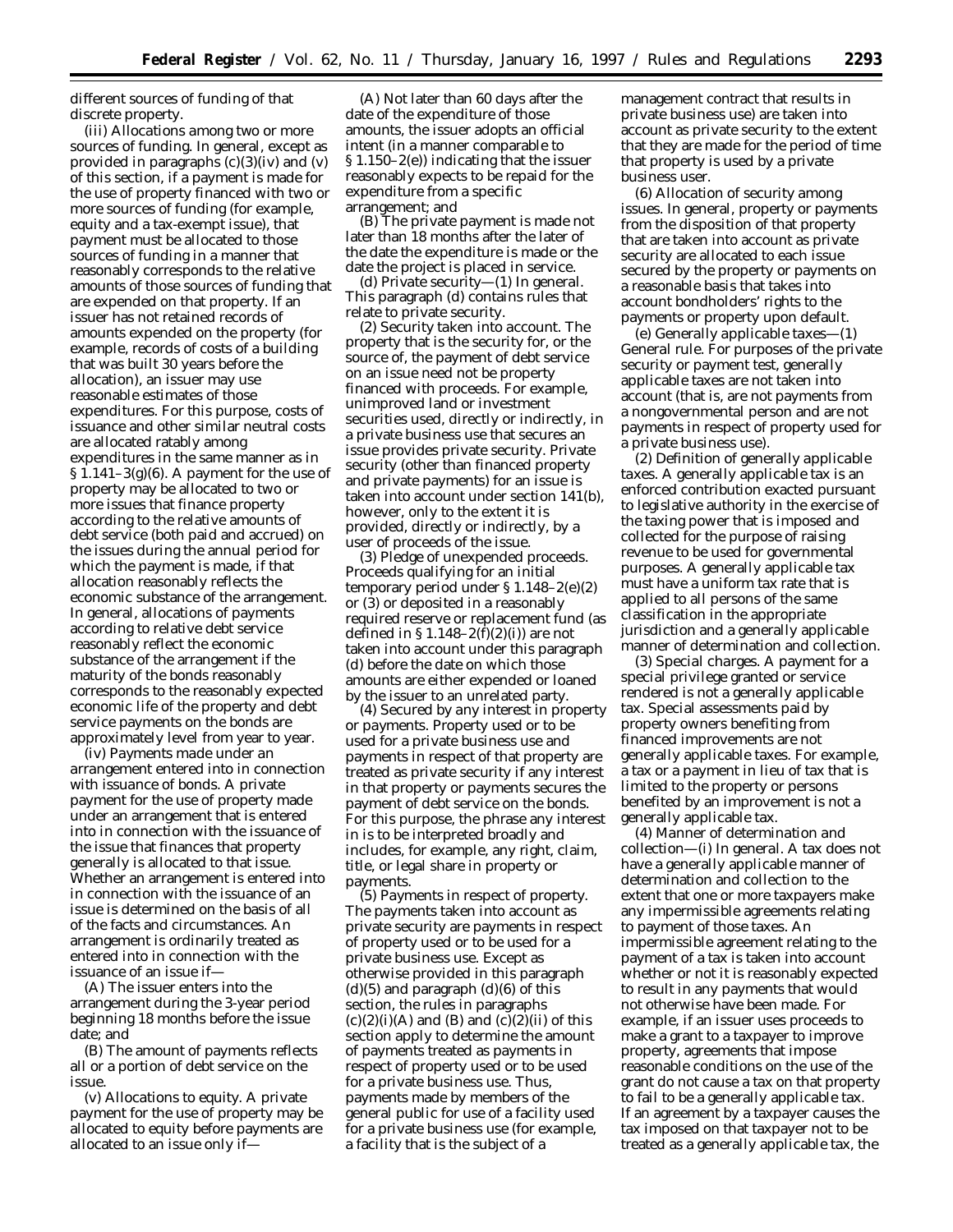entire tax paid by that taxpayer is treated as a special charge, unless the agreement is limited to a specific portion of the tax.

(ii) *Impermissible agreements.* The following are examples of agreements that cause a tax to fail to have a generally applicable manner of determination and collection: an agreement to be personally liable on a tax that does not generally impose personal liability, to provide additional credit support such as a third party guarantee, or to pay unanticipated shortfalls; an agreement regarding the minimum market value of property subject to property tax; and an agreement not to challenge or seek deferral of the tax.

(iii) *Permissible agreements.* The following are examples of agreements that do not cause a tax to fail to have a generally applicable manner of determination and collection: an agreement to use a grant for specified purposes (whether or not that agreement is secured); a representation regarding the expected value of the property following the improvement; an agreement to insure the property and, if damaged, to restore the property; a right of a grantor to rescind the grant if property taxes are not paid; and an agreement to reduce or limit the amount of taxes collected to further a bona fide governmental purpose. For example, an agreement to abate taxes to encourage a property owner to rehabilitate property in a distressed area is a permissible agreement.

(5) *Payments in lieu of taxes.* A tax equivalency payment and any other payment in lieu of a tax is treated as a generally applicable tax if—

(i) The payment is commensurate with and not greater than the amounts imposed by a statute for a tax of general application; and

(ii) The payment is designated for a public purpose and is not a special charge (as described in paragraph (e)(3) of this section). For example, a payment in lieu of taxes made in consideration for the use of property financed with tax-exempt bonds is treated as a special charge.

(f) *Certain waste remediation bonds*— (1) *Scope.* This paragraph (f) applies to bonds issued to finance hazardous waste clean-up activities on privately owned land (hazardous waste remediation bonds).

(2) *Persons that are not private users.* Payments from nongovernmental persons who are not (other than coincidentally) either users of the site being remediated or persons potentially responsible for disposing of hazardous waste on that site are not taken into

account as private security. This paragraph (f)(2) applies to payments that secure (directly or indirectly) the payment of principal of, or interest on, the bonds under the terms of the bonds. This paragraph (f)(2) applies only if the payments are made pursuant to either a generally applicable state or local taxing statute or a state or local statute that regulates or restrains activities on an industry-wide basis of persons who are engaged in generating or handling hazardous waste, or in refining, producing, or transporting petroleum, provided that those payments do not represent, in substance, payment for the use of proceeds. For this purpose, a state or local statute that imposes payments that have substantially the same character as those described in Chapter 38 of the Code are treated as generally applicable taxes.

(3) *Persons that are private users.* If payments from nongovernmental persons who are either users of the site being remediated or persons potentially responsible for disposing of hazardous waste on that site do not secure (directly or indirectly) the payment of principal of, or interest on, the bonds under the terms of the bonds, the payments are not taken into account as private payments. This paragraph (f)(3) applies only if at the time the bonds are issued the payments from those nongovernmental persons are not material to the security for the bonds. For this purpose, payments are not material to the security for the bonds if—

(i) The payments are not required for the payment of debt service on the bonds;

(ii) The amount and timing of the payments are not structured or designed to reflect the payment of debt service on the bonds;

(iii) The receipt or the amount of the payment is uncertain (for example, as of the issue date, no final judgment has been entered into against the nongovernmental person);

(iv) The payments from those nongovernmental persons, when and if received, are used either to redeem bonds of the issuer or to pay for costs of any hazardous waste remediation project; and

(v) In the case when a judgment (but not a final judgment) has been entered by the issue date against a nongovernmental person, there are, as of the issue date, costs of hazardous waste remediation other than those financed with the bonds that may be financed with the payments.

(g) *Examples.* The following examples illustrate the application of this section:

*Example 1. Aggregation of payments.* State B issues bonds with proceeds of \$10 million.

B uses \$9.7 million of the proceeds to construct a 10-story office building. B uses the remaining \$300,000 of proceeds to make a loan to Corporation Y. In addition, Corporation X leases 1 floor of the building for the term of the bonds. Under all of the facts and circumstances, it is reasonable to allocate 10 percent of the proceeds to that 1 floor. As a percentage of the present value of the debt service on the bonds, the present value of Y's loan repayments is 3 percent and the present value of  $\overline{X}$ 's lease payments is 8 percent. The bonds meet the private security or payment test because the private payments taken into account are more than 10 percent of the present value of the debt service on the bonds.

*Example 2. Indirect private payments.* J, a political subdivision of a state, will issue several series of bonds from time to time and will use the proceeds to rehabilitate urban areas. Under all of the facts and circumstances, the private business use test will be met with respect to each issue that will be used for the rehabilitation and construction of buildings that will be leased or sold to nongovernmental persons for use in their trades or businesses. Nongovernmental persons will make payments for these sales and leases. There is no limitation either on the number of issues or the aggregate amount of bonds that may be outstanding. No group of bondholders has any legal claim prior to any other bondholders or creditors with respect to specific revenues of J, and there is no arrangement whereby revenues from a particular project are paid into a trust or constructive trust, or sinking fund, or are otherwise segregated or restricted for the benefit of any group of bondholders. There is, however, an unconditional obligation by J to pay the principal of, and the interest on, each issue. Although not directly pledged under the terms of the bond documents, the leases and sales are underlying arrangements. The payments relating to these leases and sales are taken into account as private payments to determine whether each issue of bonds meets the private security or payment test.

*Example 3. Computation of payment in variable yield issues.* (i) City M issues general obligation bonds with proceeds of \$10 million to finance a 5-story office building. The bonds bear interest at a variable rate that is recomputed monthly according to an index that reflects current market yields. The yield that the interest index would produce on the issue date is 6 percent. M leases 1 floor of the office building to Corporation T, a nongovernmental person, for the term of the bonds. Under all of the facts and circumstances, T is treated as using more than 10 percent of the proceeds. Using the 6 percent yield as the discount rate, M reasonably expects on the issue date that the present value of lease payments to be made by T will be 8 percent of the present value of the total debt service on the bonds. After the issue date of the bonds, interest rates decline significantly, so that the yield on the bonds over their entire term is 4 percent. Using this actual 4 percent yield as the discount rate, the present value of lease payments made by T is 12 percent of the present value of the actual total debt service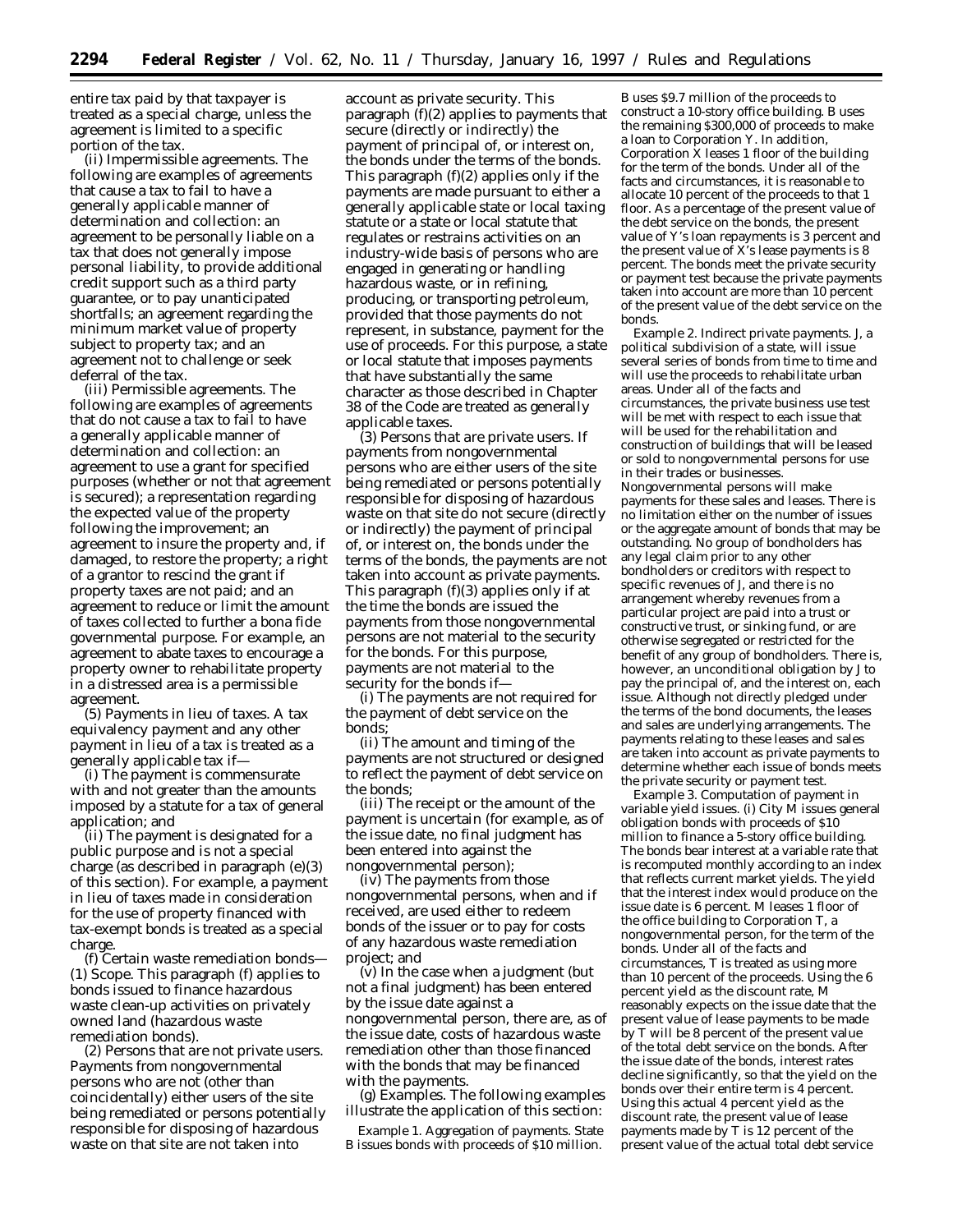on the bonds. The bonds are not private activity bonds because M reasonably expected on the issue date that the bonds would not meet the private security or payment test and because M did not take any subsequent deliberate action to meet the private security or payment test.

(ii) The facts are the same as *Example 3(i),* except that 5 years after the issue date M leases a second floor to Corporation S, a nongovernmental person, under a long-term lease. Because M has taken a deliberate action, the present value of the lease payments must be computed. On the date this lease is entered into, M reasonably expects that the yield on the bonds over their entire term will be 5.5 percent, based on actual interest rates to date and the thencurrent rate on the variable yield bonds. M uses this 5.5 percent yield as the discount rate. Using this 5.5 percent yield as the discount rate, as a percentage of the present value of the debt service on the bonds, the present value of the lease payments made by S is 3 percent. The bonds are private activity bonds because the present value of the aggregate private payments is greater than 10 percent of the present value of debt service.

*Example 4. Payments not in respect of financed property.* In order to further public safety, City Y issues tax assessment bonds the proceeds of which are used to move existing electric utility lines underground. Although the utility lines are owned by a nongovernmental utility company, that company is under no obligation to move the lines. The debt service on the bonds will be paid using assessments levied by City Y on the customers of the utility. Although the utility lines are privately owned and the utility customers make payments to the utility company for the use of those lines, the assessments are payments in respect of the cost of relocating the utility line. Thus, the assessment payments are not made in respect of property used for a private business use. Any direct or indirect payments to Y by the utility company for the undergrounding are, however, taken into account as private payments.

*Example 5. Payments from users of proceeds that are not private business users taken into account.* City P issues general obligation bonds to finance the renovation of a hospital that it owns. The hospital is operated for P by D, a nongovernmental person, under a management contract that results in private business use under §1.141– 3. P will use the revenues from the hospital (after the required payments to D and the payment of operation and maintenance expenses) to pay the debt service on the bonds. The bonds meet the private security or payment test because the revenues from the hospital are payments in respect of property used for a private business use.

*Example 6. Limitation of amount of payments to amount of private business use not determined annually.* City Q issues bonds with a term of 15 years and uses the proceeds to construct an office building. The debt service on the bonds is level throughout the 15-year term. Q enters into a 5-year lease with Corporation R under which R is treated as a user of 11 percent of the proceeds. R will make lease payments equal to 20 percent of

the annual debt service on the bonds for each year of the lease. The present value of R's lease payments is equal to 12 percent of the present value of the debt service over the entire 15-year term of the bonds. If, however, the lease payments taken into account as private payments were limited to 11 percent of debt service paid in each year of the lease, the present value of these payments would be only 8 percent of the debt service on the bonds over the entire term of the bonds. The bonds meet the private security or payment test, because R's lease payments are taken into account as private payments in an amount not to exceed 11 percent of the debt service of the bonds.

*Example 7. Allocation of payments to funds not derived from a borrowing.* City Z purchases property for \$1,250,000 using \$1,000,000 of proceeds of its tax increment bonds and \$250,000 of other revenues that are in its redevelopment fund. Within 60 days of the date of purchase, Z declared its intent to sell the property pursuant to a redevelopment plan and to use that amount to reimburse its redevelopment fund. The bonds are secured only by the incremental property taxes attributable to the increase in value of the property from the planned redevelopment of the property. Within 18 months after the issue date, Z sells the financed property to Developer M for \$250,000, which Z uses to reimburse the redevelopment fund. The property that M uses is financed both with the proceeds of the bonds and Z's redevelopment fund. The payments by M are properly allocable to the costs of property financed with the amounts in Z's redevelopment fund. See paragraphs  $(c)(3)$  (i) and  $(v)$  of this section.

*Example 8. Allocation of payments to different sources of funding—improvements.* In 1997, City L issues bonds with proceeds of \$8 million to finance the acquisition of a building. In 2002, L spends \$2 million of its general revenues to improve the heating system and roof of the building. At that time, L enters into a 10-year lease with Corporation M for the building providing for annual payments of \$1 million to L. The lease payments are at fair market value, and the lease payments do not otherwise have a significant nexus to either the issue or to the expenditure of general revenues. Eighty percent of each lease payment is allocated to the issue and is taken into account under the private payment test because each lease payment is properly allocated to the sources of funding in a manner that reasonably corresponds to the relative amounts of the sources of funding that are expended on the building.

*Example 9. Security not provided by users of proceeds not taken into account.* County W issues certificates of participation in a lease of a building that W owns and covenants to appropriate annual payments for the lease. A portion of each payment is specified as interest. More than 10 percent of the building is used for private business use. None of the proceeds of the obligations are used with respect to the building. W uses the proceeds of the obligations to make a grant to Corporation Y for the construction of a factory that Y will own. Y makes no payments to W, directly or indirectly, for its

use of proceeds, and Y has no relationship to the users of the leased building. If W defaults under the lease, the trustee for the holders of the certificates of participation has a limited right of repossession under which the trustee may not foreclose but may lease the property to a new tenant at fair market value. The obligations are secured by an interest in property used for a private business use. However, because the property is not provided by a private business user and is not financed property, the obligations do not meet the private security or payment test.

*Example 10. Allocation of payments among issues.* University L, a political subdivision, issued three separate series of revenue bonds during 1989, 1991, and 1993 under the same bond resolution. L used the proceeds to construct facilities exclusively for its own use. Bonds issued under the resolution are equally and ratably secured and payable solely from the income derived by L from rates, fees, and charges imposed by L for the use of the facilities. The bonds issued in 1989, 1991, and 1993 are not private activity bonds. In 1997, L issues another series of bonds under the resolution to finance additional facilities. L leases 20 percent of the new facilities for the term of the 1997 bonds to nongovernmental persons who will use the facilities in their trades or businesses. The present value of the lease payments from the nongovernmental users will equal 15 percent of the present value of the debt service on the 1997 bonds. L will commingle all of the revenues from all its bond-financed facilities in its revenue fund. The present value of the portion of the lease payments from nongovernmental lessees of the new facilities allocable to the 1997 bonds under paragraph (d) of this section is less than 10 percent of the present value of the debt service on the 1997 bonds because the bond documents provide that the bonds are equally and ratably secured. Accordingly, the 1997 bonds do not meet the private security test. The 1997 bonds meet the private payment test, however, because the private lease payments for the new facility are properly allocated to those bonds (that is, because none of the proceeds of the prior issues were used for the new facilities). See paragraph (c) of this section.

*Example 11. Generally applicable tax.* (i) Authority N issues bonds to finance the construction of a stadium. Under a long-term lease, Corporation X, a professional sports team, will use more than 10 percent of the stadium. X will not, however, make any payments for this private business use. The security for the bonds will be a ticket tax imposed on each person purchasing a ticket for an event at the stadium. The portion of the ticket tax attributable to tickets purchased by persons attending X's events will, on a present value basis, exceed 10 percent of the present value of the debt service on N's bonds. The bonds meet the private security or payment test. The ticket tax is not a generally applicable tax and, to the extent that the tax receipts relate to X's events, the taxes are payments in respect of property used for a private business use.

(ii) The facts are the same as *Example 11(i),* except that the ticket tax is imposed by N on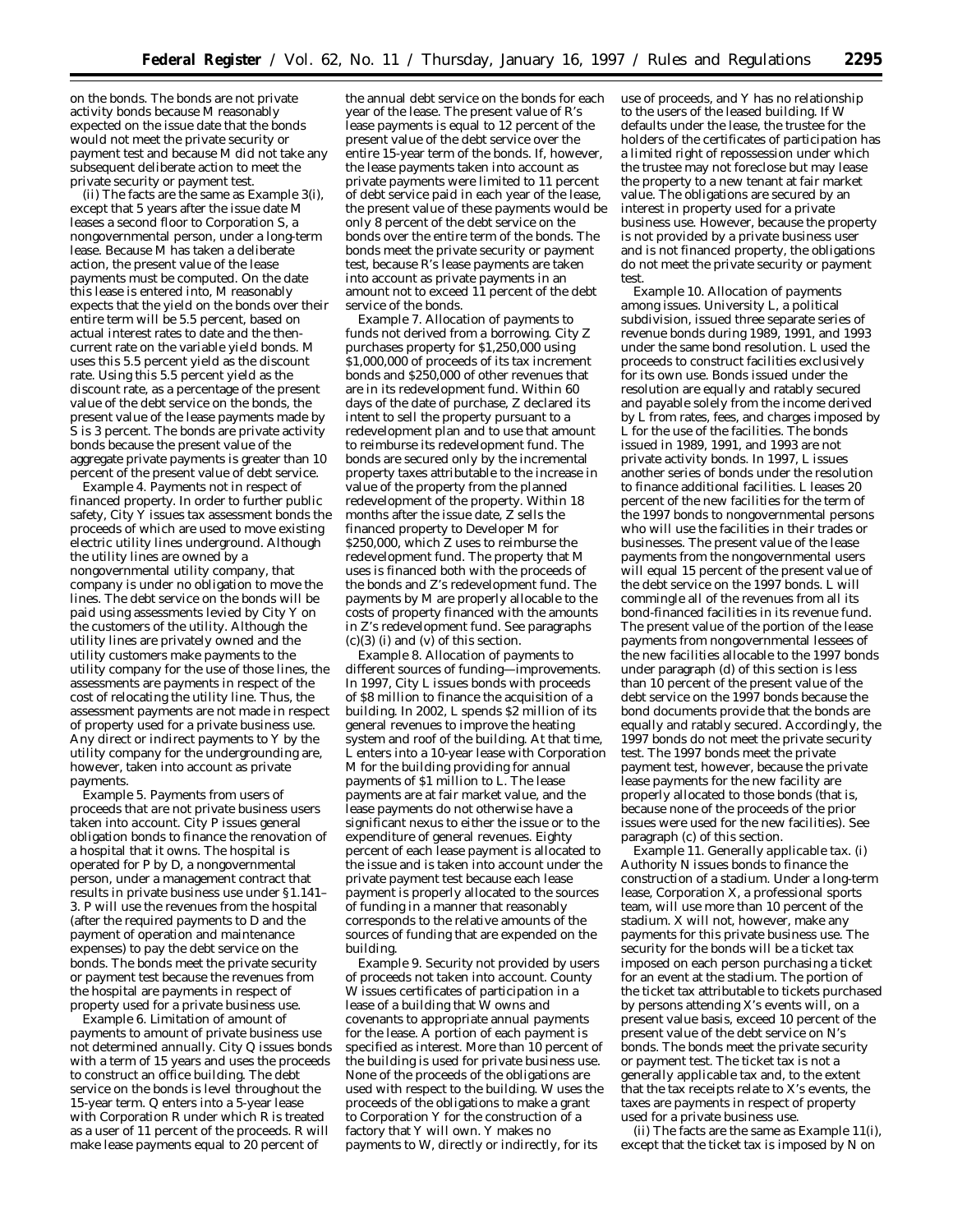tickets purchased for events at a number of large entertainment facilities within the N's jurisdiction (for example, other stadiums, arenas, and concert halls), some of which were not financed with tax-exempt bonds. The ticket tax is a generally applicable tax and therefore the revenues from this tax are not payments in respect of property used for a private business use. The receipt of the ticket tax does not cause the bonds to meet the private security or payment test.

### **§ 1.141–5 Private loan financing test.**

(a) *In general.* Bonds of an issue are private activity bonds if more than the lesser of 5 percent or \$5 million of the proceeds of the issue is to be used (directly or indirectly) to make or finance loans to persons other than governmental persons. Section 1.141– 2(d) applies in determining whether the private loan financing test is met. In determining whether the proceeds of an issue are used to make or finance loans, indirect, as well as direct, use of the proceeds is taken into account.

(b) *Measurement of test.* In determining whether the private loan financing test is met, the amount actually loaned to a nongovernmental person is not discounted to reflect the present value of the loan repayments.

(c) *Definition of private loan*—(1) *In general.* Any transaction that is generally characterized as a loan for federal income tax purposes is a loan for purposes of this section. In addition, a loan may arise from the direct lending of bond proceeds or may arise from transactions in which indirect benefits that are the economic equivalent of a loan are conveyed. Thus, the determination of whether a loan is made depends on the substance of a transaction rather than its form. For example, a lease or other contractual arrangement (for example, a management contract or an output contract) may in substance constitute a loan if the arrangement transfers tax ownership of the facility to a nongovernmental person. Similarly, an output contract or a management contract with respect to a financed facility generally is not treated as a loan of proceeds unless the agreement in substance shifts significant burdens and benefits of ownership to the nongovernmental purchaser or manager of the facility.

(2) *Application only to purpose investments*—(i) *In general.* A loan may be either a purpose investment or a nonpurpose investment. A loan that is a nonpurpose investment does not cause the private loan financing test to be met. For example, proceeds invested in loans, such as obligations of the United States, during a temporary period, as part of a reasonably required reserve or

replacement fund, as part of a refunding escrow, or as part of a minor portion (as each of those terms are defined in § 1.148–1 or § 1.148–2) are generally not treated as loans under the private loan financing test.

(ii) *Certain prepayments treated as loans.* Except as otherwise provided, a prepayment for property or services is treated as a loan for purposes of the private loan financing test if a principal purpose for prepaying is to provide a benefit of tax-exempt financing to the seller. A prepayment is not treated as a loan for purposes of the private loan financing test if—

(A) The prepayment is made for a substantial business purpose other than providing a benefit of tax-exempt financing to the seller and the issuer has no commercially reasonable alternative to the prepayment; or

(B) Prepayments on substantially the same terms are made by a substantial percentage of persons who are similarly situated to the issuer but who are not beneficiaries of tax-exempt financing.

(3) *Grants*—(i) *In general.* A grant of proceeds is not a loan. Whether a transaction may be treated as a grant or a loan depends on all of the facts and circumstances.

(ii) *Tax increment financing*—(A) *In general.* Generally, a grant using proceeds of an issue that is secured by generally applicable taxes attributable to the improvements to be made with the grant is not treated as a loan, unless the grantee makes any impermissible agreements relating to the payment that results in the taxes imposed on that taxpayer not to be treated as generally applicable taxes under § 1.141–4(e).

(B) *Amount of loan.* If a grant is treated as a loan under this paragraph  $(c)(3)$ , the entire grant is treated as a loan unless the impermissible agreement is limited to a specific portion of the tax. For this purpose, an arrangement with each unrelated grantee is treated as a separate grant.

(4) *Hazardous waste remediation bonds.* In the case of an issue of hazardous waste remediation bonds, payments from nongovernmental persons that are either users of the site being remediated or persons potentially responsible for disposing of hazardous waste on that site do not establish that the transaction is a loan for purposes of this section. This paragraph  $(c)(4)$ applies only if those payments do not secure the payment of principal of, or interest on, the bonds (directly or indirectly), under the terms of the bonds and those payments are not taken into account under the private payment test pursuant to  $\S 1.141-4(f)(3)$ .

(d) *Tax assessment loan exception*— (1) *General rule.* For purposes of this section, a tax assessment loan that satisfies the requirements of this paragraph (d) is not a loan for purposes of the private loan financing test.

(2) *Tax assessment loan defined.* A tax assessment loan is a loan that arises when a governmental person permits or requires property owners to finance any governmental tax or assessment of general application for an essential governmental function that satisfies each of the requirements of paragraphs (d) (3) through (5) of this section.

(3) *Mandatory tax or other assessment.* The tax or assessment must be an enforced contribution that is imposed and collected for the purpose of raising revenue to be used for a specific purpose (that is, to defray the capital cost of an improvement). Taxes and assessments do not include fees for services. The tax or assessment must be imposed pursuant to a state law of general application that can be applied equally to natural persons not acting in a trade or business and persons acting in a trade or business. For this purpose, taxes and assessments that are imposed subject to protest procedures are treated as enforced contributions.

(4) *Specific essential governmental function*—(i) *In general.* A mandatory tax or assessment that gives rise to a tax assessment loan must be imposed for one or more specific, essential governmental functions.

(ii) *Essential governmental functions.* For purposes of paragraph (d) of this section, improvements to utilities and systems that are owned by a governmental person and that are available for use by the general public (such as sidewalks, streets and streetlights; electric, telephone, and cable television systems; sewage treatment and disposal systems; and municipal water facilities) serve essential governmental functions. For other types of facilities, the extent to which the service provided by the facility is customarily performed (and financed with governmental bonds) by governments with general taxing powers is a primary factor in determining whether the facility serves an essential governmental function. For example, parks that are owned by a governmental person and that are available for use by the general public serve an essential governmental function. Except as otherwise provided in this paragraph  $(d)(4)(ii)$ , commercial or industrial facilities and improvements to property owned by a nongovernmental person do not serve an essential governmental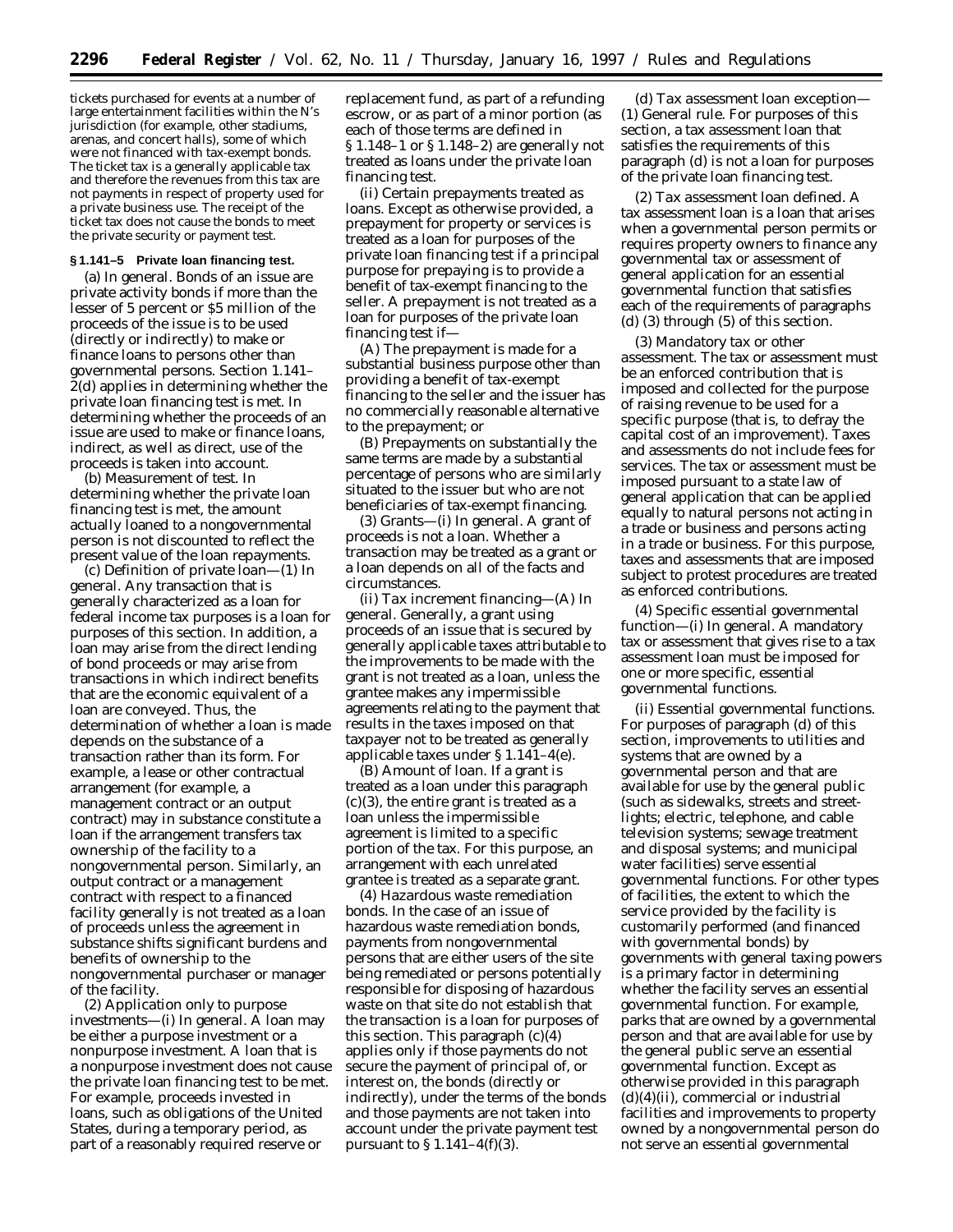function. Permitting installment payments of property taxes or other taxes is not an essential governmental function.

(5) *Equal basis requirement*—(i) *In general.* Owners of both business and nonbusiness property benefiting from the financed improvements must be eligible, or required, to make deferred payments of the tax or assessment giving rise to a tax assessment loan on an equal basis (the equal basis requirement). A tax or assessment does not satisfy the equal basis requirement if the terms for payment of the tax or assessment are not the same for all taxed or assessed persons. For example, the equal basis requirement is not met if certain property owners are permitted to pay the tax or assessment over a period of years while others must pay the entire tax or assessment immediately or if only certain property owners are required to prepay the tax or assessment when the property is sold.

(ii) *General rule for guarantees.* A guarantee of debt service on bonds, or of taxes or assessments, by a person that is treated as a borrower of bond proceeds violates the equal basis requirement if it is reasonable to expect on the date the guarantee is entered into that payments will be made under the guarantee.

(6) *Coordination with private business tests.* See §§ 1.141–3 and 1.141–4 for rules for determining whether tax assessment loans cause the bonds financing those loans to be private activity bonds under the private business use and the private security or payment tests.

(e) *Examples.* The following examples illustrate the application of this section:

*Example 1. Turnkey contract not treated as a loan.* State agency Z and federal agency H will each contribute to rehabilitate a project owned by Z. H can only provide its funds through a contribution to Z to be used to acquire the rehabilitated project on a turnkey basis from an approved developer. Under H's turnkey program, the developer must own the project while it is rehabilitated. Z issues its notes to provide funds for construction. A portion of the notes will be retired using the H contribution, and the balance of the notes will be retired through the issuance by Z of long-term bonds. Z lends the proceeds of its notes to Developer B as construction financing and transfers title to B for a nominal amount. The conveyance is made on condition that B rehabilitate the property and reconvey it upon completion, with Z retaining the right to force reconveyance if these conditions are not satisfied. B must name Z as an additional insured on all insurance. Upon completion, B must transfer title to the project back to Z at a set price, which price reflects B's costs and profit, not fair market value. Further, this price is adjusted downward to reflect any costunderruns. For purposes of section 141(c), this transaction does not involve a private loan.

*Example 2. Essential government function requirement not met.* City D creates a special taxing district consisting of property owned by nongovernmental persons that requires environmental clean-up. D imposes a special tax on each parcel within the district in an amount that is related to the expected environmental clean-up costs of that parcel. The payment of the tax over a 20-year period is treated as a loan by the property owners for purposes of the private loan financing test. The special district issues bonds, acting on behalf of D, that are payable from the special tax levied within the district, and uses the proceeds to pay for the costs of environmental clean-up on the property within the district. The bonds meet the private loan financing test because more than 5 percent of the proceeds of the issue are loaned to nongovernmental persons. The issue does not meet the tax assessment loan exception because the improvements to property owned by a nongovernmental person are not an essential governmental function under section  $141(c)(2)$ . The issue also meets the private business tests of section 141(b).

### **§ 1.141–6 Allocation and accounting rules.**

(a) *Allocation of proceeds to expenditures.* For purposes of §§ 1.141– 1 through 1.141–15, the provisions of § 1.148–6(d) apply for purposes of allocating proceeds to expenditures. Thus, allocations generally may be made using any reasonable, consistently applied accounting method, and allocations under section 141 and section 148 must be consistent with each other.

(b) *Allocation of proceeds to property.* [Reserved]

(c) *Special rules for mixed use facilities.* [Reserved]

(d) *Allocation of proceeds to common areas.* [Reserved]

(e) *Allocation of proceeds to bonds.* [Reserved]

(f) *Treatment of partnerships.* [Reserved]

(g) *Examples.* [Reserved]

**§ 1.141–7 Special rules for output contracts. [Reserved]**

## **§ 1.141–8 \$15 million limitation for output facilities. [Reserved]**

### **§ 1.141–9 Unrelated or disproportionate use test.**

(a) *General rules—*(1) *Description of test.* Under section 141(b)(3) (the unrelated or disproportionate use test), an issue meets the private business tests if the amount of private business use and private security or payments attributable to unrelated or disproportionate private business use exceeds 5 percent of the proceeds of the issue. For this purpose, the private

business use test is applied by taking into account only use that is not related to any government use of proceeds of the issue (unrelated use) and use that is related but disproportionate to any government use of those proceeds (disproportionate use).

*(2) Application of unrelated or disproportionate use test*—(i) *Order of application.* The unrelated or disproportionate use test is applied by first determining whether a private business use is related to a government use. Next, private business use that relates to a government use is examined to determine whether it is disproportionate to that government use.

(ii) *Aggregation of unrelated and disproportionate use.* All the unrelated use and disproportionate use financed with the proceeds of an issue are aggregated to determine compliance with the unrelated or disproportionate use test. The amount of permissible unrelated and disproportionate private business use is not reduced by the amount of private business use financed with the proceeds of an issue that is neither unrelated use nor disproportionate use.

(iii) *Deliberate actions.* A deliberate action that occurs after the issue date does not result in unrelated or disproportionate use if the issue meets the conditions of  $\S 1.141 - 12(a)$ .

(b) *Unrelated use*—(1) *In general.* Whether a private business use is related to a government use financed with the proceeds of an issue is determined on a case-by-case basis, emphasizing the operational relationship between the government use and the private business use. In general, a facility that is used for a related private business use must be located within, or adjacent to, the governmentally used facility.

(2) *Use for the same purpose as government use.* Use of a facility by a nongovernmental person for the same purpose as use by a governmental person is not treated as unrelated use if the government use is not insignificant. Similarly, a use of a facility in the same manner both for private business use that is related use and private business use that is unrelated use does not result in unrelated use if the related use is not insignificant. For example, a privately owned pharmacy in a governmentally owned hospital does not ordinarily result in unrelated use solely because the pharmacy also serves individuals not using the hospital. In addition, use of parking spaces in a garage by a nongovernmental person is not treated as unrelated use if more than an insignificant portion of the parking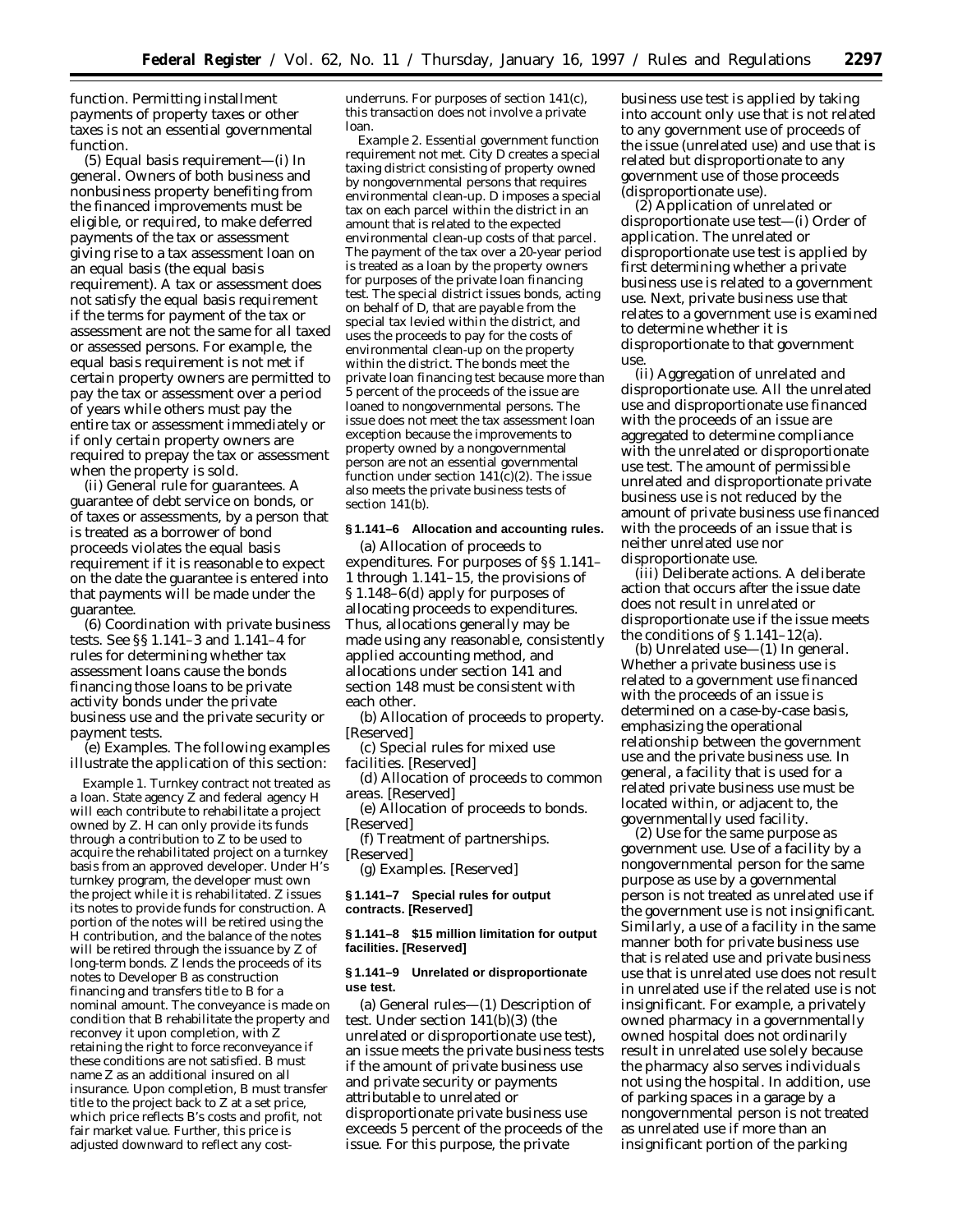spaces are used for a government use (or a private business use that is related to a government use), even though the use by the nongovernmental person is not directly related to that other use.

(c) *Disproportionate use*—(1) *Definition of disproportionate use.* A private business use is disproportionate to a related government use only to the extent that the amount of proceeds used for that private business use exceeds the amount of proceeds used for the related government use. For example, a private use of \$100 of proceeds that is related to a government use of \$70 of proceeds results in \$30 of disproportionate use.

(2) *Aggregation of related uses.* If two or more private business uses of the proceeds of an issue relate to a single government use of those proceeds, those private business uses are aggregated to apply the disproportionate use test.

(3) *Allocation rule.* If a private business use relates to more than a single use of the proceeds of the issue (for example, two or more government uses of the proceeds of the issue or a government use and a private use), the amount of any disproportionate use may be determined by—

(i) Reasonably allocating the proceeds used for the private business use among the related uses;

(ii) Aggregating government uses that are directly related to each other; or

(iii) Allocating the private business use to the government use to which it is primarily related.

(d) *Maximum use taken into account.* The determination of the amount of unrelated use or disproportionate use of a facility is based on the maximum amount of reasonably expected government use of a facility during the measurement period. Thus, no unrelated use or disproportionate use arises solely because a facility initially has excess capacity that is to be used by a nongovernmental person if the facility will be completely used by the issuer during the term of the issue for more than an insignificant period.

(e) *Examples.* The following examples illustrate the application of this section:

*Example 1. School and remote cafeteria.* County  $X$  issues bonds with proceeds of  $$20$ million and uses \$18.1 million of the proceeds for construction of a new school building and \$1.9 million of the proceeds for construction of a privately operated cafeteria in its administrative office building, which is located at a remote site. The bonds are secured, in part, by the cafeteria. The \$1.9 million of proceeds is unrelated to the government use (that is, school construction) financed with the bonds and exceeds 5 percent of \$20 million. Thus, the issue meets the private business tests.

*Example 2. Public safety building and courthouse.* City Y issues bonds with

proceeds of \$50 million for construction of a new public safety building (\$32 million) and for improvements to an existing courthouse (\$15 million). Y uses \$3 million of the bond proceeds for renovations to an existing privately operated cafeteria located in the courthouse. The bonds are secured, in part, by the cafeteria. Y's use of the \$3 million for the privately operated cafeteria does not meet the unrelated or disproportionate use test because these expenditures are neither unrelated use nor disproportionate use.

*Example 3. Unrelated garage.* City Y issues bonds with proceeds of \$50 million for construction of a new public safety building (\$30.5 million) and for improvements to an existing courthouse (\$15 million). Y uses \$3 million of the bond proceeds for renovations to an existing privately operated cafeteria located in the courthouse. The bonds are secured, in part, by the cafeteria. Y also uses \$1.5 million of the proceeds to construct a privately operated parking garage adjacent to a private office building. The private business use of the parking garage is unrelated to any government use of proceeds of the issue. Since the proceeds used for unrelated uses and disproportionate uses do not exceed 5 percent of the proceeds, the unrelated or disproportionate use test is not met.

*Example 4. Disproportionate use of garage.* County Z issues bonds with proceeds of \$20 million for construction of a hospital with no private business use (\$17 million); renovation of an office building with no private business use (\$1 million); and construction of a garage that is entirely used for a private business use (\$2 million). The use of the garage is related to the use of the office building but not to the use of the hospital. The private business use of the garage results in \$1 million of disproportionate use because the proceeds used for the garage (\$2 million) exceed the proceeds used for the related government use (\$1 million). The bonds are not private activity bonds, however, because the disproportionate use does not exceed 5 percent of the proceeds of the issue.

*Example 5. Bonds for multiple projects.* (i) County W issues bonds with proceeds of \$80 million for the following purposes: (1) \$72 million to construct a County-owned and operated waste incinerator; (2) \$1 million for a County-owned and operated facility for the temporary storage of hazardous waste prior to final disposal; (3) \$1 million to construct a privately owned recycling facility located at a remote site; and (4) \$6 million to build a garage adjacent to the County-owned incinerator that will be leased to Company T to store and repair trucks that it owns and uses to haul County W refuse. Company T uses 75 percent of its trucks to haul materials to the incinerator and the remaining 25 percent of its trucks to haul materials to the temporary storage facility.

(ii) The \$1 million of proceeds used for the recycling facility is used for an unrelated use. The garage is related use. In addition, 75 percent of the use of the \$6 million of proceeds used for the garage is allocable to the government use of proceeds at the incinerator. The remaining 25 percent of the proceeds used for the garage (\$1.5 million)

relates to the government use of proceeds at the temporary storage facility. Thus, this portion of the proceeds used for the garage exceeds the proceeds used for the temporary storage facility by \$0.5 million and this excess is disproportionate use (but not unrelated use). Thus, the aggregate amount of unrelated use and disproportionate use financed with the proceeds of the issue is \$1.5 million. Alternatively, under paragraph (c)(3)(iii) of this section, the entire garage may be treated as related to the government use of the incinerator and, under that allocation, the garage is not disproportionate use. In either event, section  $141(b)(3)$  limits the aggregate unrelated use and disproportionate use to \$4 million. Therefore, the bonds are not private activity bonds under this section.

#### **§ 1.141–10 Coordination with volume cap. [Reserved]**

### **§ 1.141–11 Acquisition of nongovernmental output property. [Reserved]**

### **§ 1.141–12 Remedial actions.**

(a) *Conditions to taking remedial action.* An action that causes an issue to meet the private business tests or the private loan financing test is not treated as a deliberate action if the issuer takes a remedial action described in paragraph (d), (e), or (f) of this section with respect to the nonqualified bonds and if all of the requirements in paragraphs (a) (1) through (5) of this section are met.

(1) *Reasonable expectations test met.* The issuer reasonably expected on the issue date that the issue would meet neither the private business tests nor the private loan financing test for the entire term of the bonds. For this purpose, if the issuer reasonably expected on the issue date to take a deliberate action prior to the final maturity date of the issue that would cause either the private business tests or the private loan financing test to be met, the term of the bonds for this purpose may be determined by taking into account a redemption provision if the provisions of  $\S 1.141-2(d)(2)(ii)$  (A) through (C) are met.

(2) *Maturity not unreasonably long.* The term of the issue must not be longer than is reasonably necessary for the governmental purposes of the issue (within the meaning of  $\S 1.148-1(c)(4)$ ). Thus, this requirement is met if the weighted average maturity of the bonds of the issue is not greater than 120 percent of the average reasonably expected economic life of the property financed with the proceeds of the issue as of the issue date.

(3) *Fair market value consideration.* Except as provided in paragraph (f) of this section, the terms of any arrangement that results in satisfaction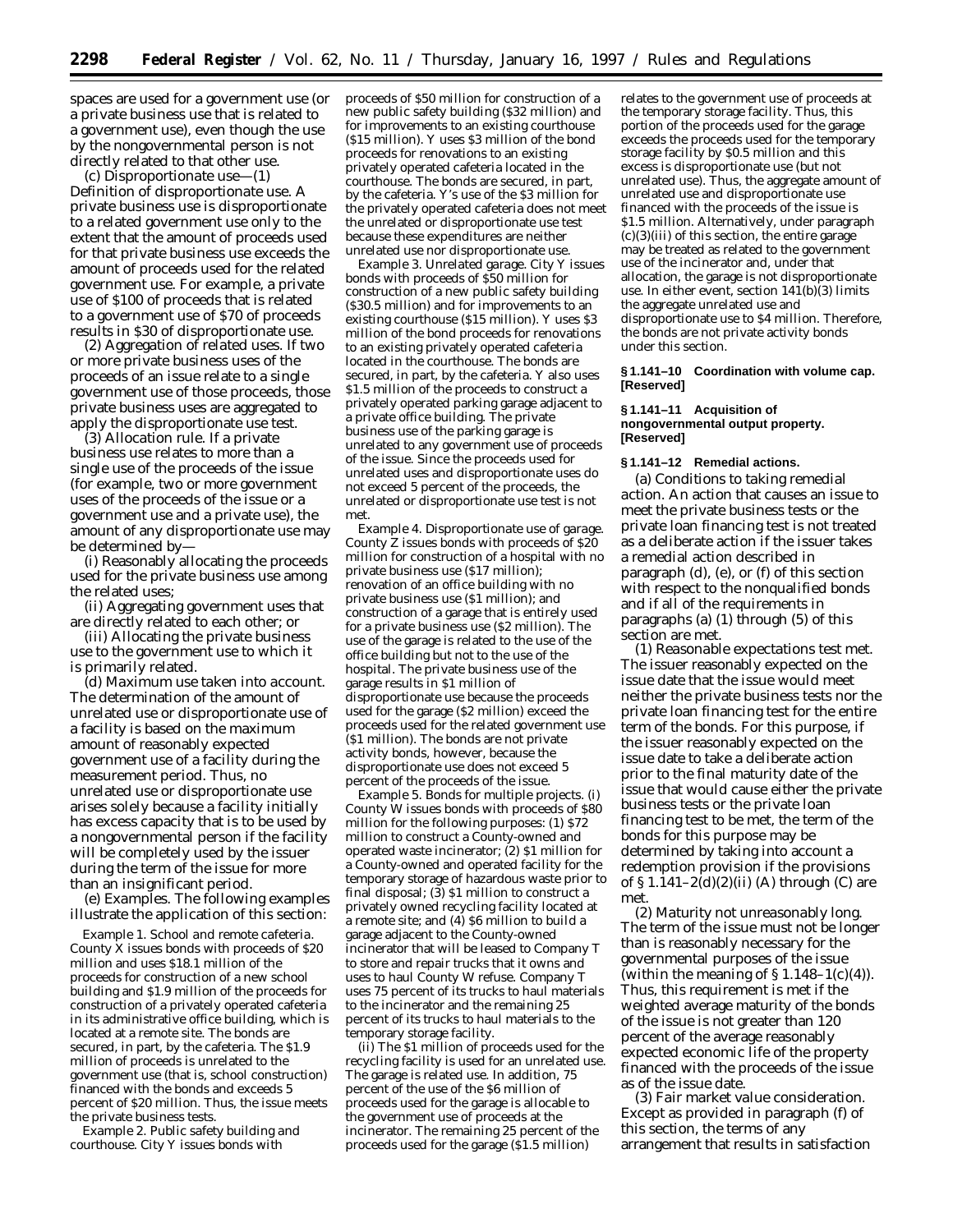of either the private business tests or the private loan financing test are bona fide and arm's-length, and the new user pays fair market value for the use of the financed property. Thus, for example, fair market value may be determined in a manner that takes into account restrictions on the use of the financed property that serve a bona fide governmental purpose.

(4) *Disposition proceeds treated as gross proceeds for arbitrage purposes.* The issuer must treat any disposition proceeds as gross proceeds for purposes of section 148. For purposes of eligibility for temporary periods under section 148(c) and exemptions from the requirement of section 148(f) the issuer may treat the date of receipt of the disposition proceeds as the issue date of the bonds and disregard the receipt of disposition proceeds for exemptions based on expenditure of proceeds under §1.148–7 that were met before the receipt of the disposition proceeds.

(5) *Proceeds expended on a governmental purpose.* Except for a remedial action under paragraph (d) of this section, the proceeds of the issue that are affected by the deliberate action must have been expended on a governmental purpose before the date of the deliberate action.

(b) *Effect of a remedial action—*(1) *In general.* The effect of a remedial action is to cure use of proceeds that causes the private business use test or the private loan financing test to be met. A remedial action does not affect application of the private security or payment test.

(2) *Effect on bonds that have been advance refunded.* If proceeds of an issue were used to advance refund another bond, a remedial action taken with respect to the refunding bond proportionately reduces the amount of proceeds of the advance refunded bond that is taken into account under the private business use test or the private loan financing test.

(c) *Disposition proceeds—*(1) *Definition. Disposition proceeds* are any amounts (including property, such as an agreement to provide services) derived from the sale, exchange, or other disposition (disposition) of property (other than investments) financed with the proceeds of an issue.

(2) *Allocating disposition proceeds to an issue.* In general, if the requirements of paragraph (a) of this section are met, after the date of the disposition, the proceeds of the issue allocable to the transferred property are treated as financing the disposition proceeds rather than the transferred property. If a disposition is made pursuant to an installment sale, the proceeds of the issue continue to be allocated to the

transferred property. If an issue does not meet the requirements for remedial action in paragraph (a) of this section or the issuer does not take an appropriate remedial action, the proceeds of the issue are allocable to either the transferred property or the disposition proceeds, whichever allocation produces the greater amount of private business use and private security or payments.

(3) *Allocating disposition proceeds to different sources of funding.* If property has been financed by different sources of funding, for purposes of this section, the disposition proceeds from that property are first allocated to the outstanding bonds that financed that property in proportion to the principal amounts of those outstanding bonds. In no event may disposition proceeds be allocated to bonds that are no longer outstanding or to a source of funding not derived from a borrowing (such as revenues of the issuer) if the disposition proceeds are not greater than the total principal amounts of the outstanding bonds that are allocable to that property. For purposes of this paragraph (c)(3), principal amount has the same meaning as in  $$1.148-9(b)(2)$  and outstanding bonds do not include advance refunded bonds.

(d) *Redemption or defeasance of nonqualified bonds—*(1) *In general.* The requirements of this paragraph (d) are met if all of the nonqualified bonds of the issue are redeemed. Proceeds of taxexempt bonds must not be used for this purpose, unless the tax-exempt bonds are qualified bonds, taking into account the purchaser's use of the facility. If the bonds are not redeemed within 90 days of the date of the deliberate action, a defeasance escrow must be established for those bonds within 90 days of the deliberate action.

(2) *Special rule for dispositions for cash.* If the consideration for the disposition of financed property is exclusively cash, the requirements of this paragraph (d) are met if the disposition proceeds are used to redeem a pro rata portion of the nonqualified bonds at the earliest call date after the deliberate action. If the bonds are not redeemed within 90 days of the date of the deliberate action, the disposition proceeds must be used to establish a defeasance escrow for those bonds within 90 days of the deliberate action.

(3) *Notice of defeasance.* The issuer must provide written notice to the Commissioner of the establishment of the defeasance escrow within 90 days of the date the defeasance escrow is established.

(4) *Special limitation.* The establishment of a defeasance escrow does not satisfy the requirements of this paragraph (d) if the period between the issue date and the first call date of the bonds is more than 10 1/2 years.

(5) *Defeasance escrow defined.* A defeasance escrow is an irrevocable escrow established to redeem bonds on their earliest call date in an amount that, together with investment earnings, is sufficient to pay all the principal of, and interest and call premium on, bonds from the date the escrow is established to the earliest call date. The escrow may not be invested in higher yielding investments or in any investment under which the obligor is a user of the proceeds of the bonds.

(e) *Alternative use of disposition proceeds—*(1) *In general.* The requirements of this paragraph (e) are met if—

(i) The deliberate action is a disposition for which the consideration is exclusively cash;

(ii) The issuer reasonably expects to expend the disposition proceeds within two years of the date of the deliberate action;

(iii) The disposition proceeds are treated as proceeds for purposes of section 141 and are used in a manner that does not cause the issue to meet either the private business tests or the private loan financing test, and the issuer does not take any action subsequent to the date of the deliberate action to cause either of these tests to be met; and

(iv) If the issuer does not use all of the disposition proceeds for an alternative use described in paragraph (e)(1)(iii) of this section, the issuer uses those remaining disposition proceeds for a remedial action that meets paragraph (d) of this section.

(2) *Special rule for use by 501(c)(3) organizations.* If the disposition proceeds are to be used by a  $501(c)(3)$ organization, the nonqualified bonds must in addition be treated as reissued for purposes of sections 141, 145, 147, 149, and 150 and, under this treatment, satisfy all of the applicable requirements for qualified  $501(c)(3)$  bonds. Thus, beginning on the date of the deliberate action, nonqualified bonds that satisfy these requirements must be treated as qualified 501(c)(3) bonds for all purposes, including sections 145(b) and 150(b).

(f) *Alternative use of facility.* The requirements of this paragraph (f) are met if—

(1) The facility with respect to which the deliberate action occurs is used in an alternative manner (for example, used for a qualifying purpose by a nongovernmental person or used by a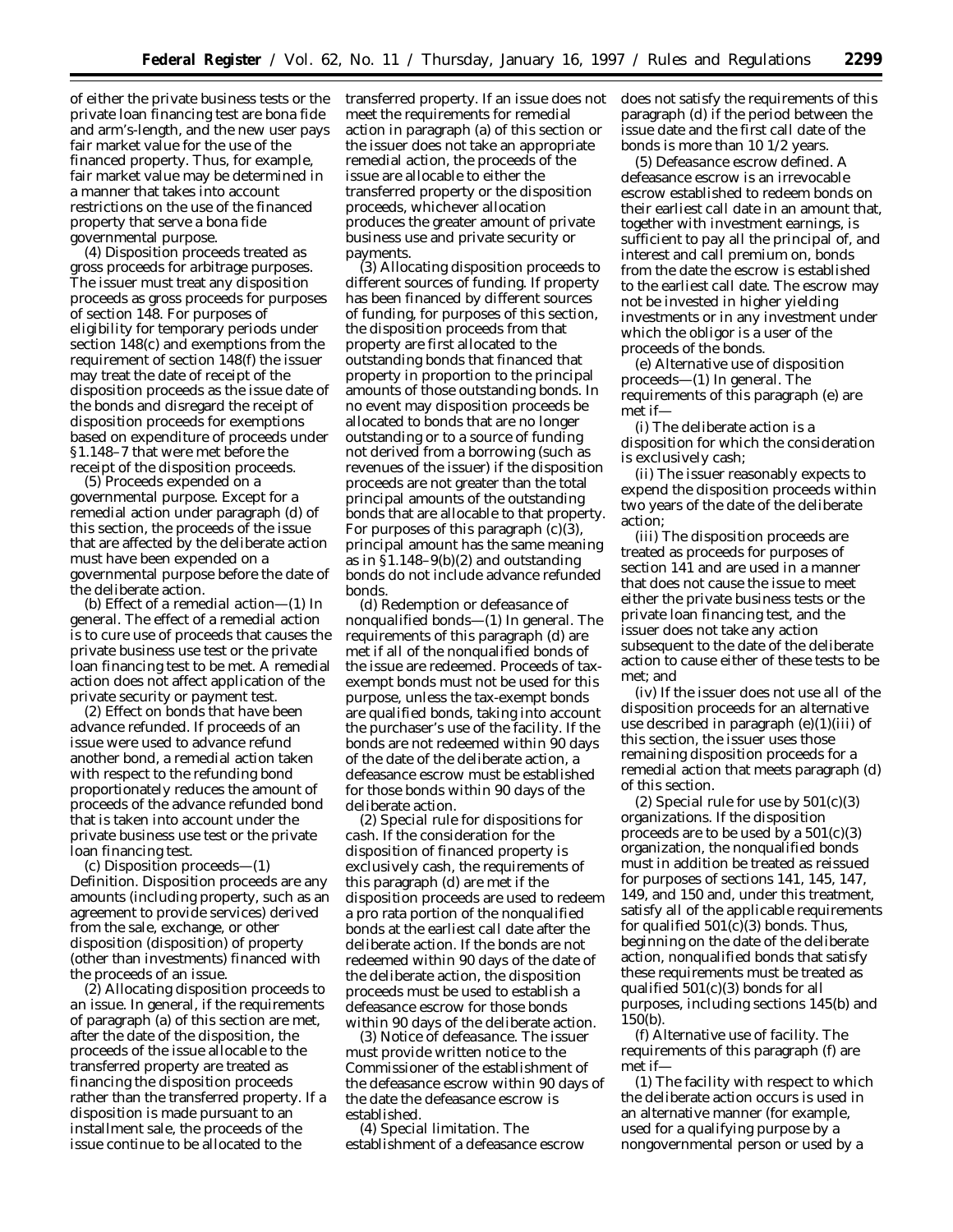501(c)(3) organization rather than a governmental person);

(2) The nonqualified bonds are treated as reissued, as of the date of the deliberate action, for purposes of sections 55 through 59 and 141, 142, 144, 145, 146, 147, 149 and 150, and under this treatment, the nonqualified bonds satisfy all the applicable requirements for qualified bonds throughout the remaining term of the nonqualified bonds;

(3) The deliberate action does not involve a disposition to a purchaser that finances the acquisition with proceeds of another issue of tax-exempt bonds; and

(4) Any disposition proceeds other than those arising from an agreement to provide services (including disposition proceeds from an installment sale) resulting from the deliberate action are used to pay the debt service on the bonds on the next available payment date or, within 90 days of receipt, are deposited into an escrow that is restricted to the yield on the bonds to pay the debt service on the bonds on the next available payment date.

(g) *Rules for deemed reissuance.* For purposes of determining whether bonds that are treated as reissued under paragraphs (e) and (f) of this section are qualified bonds—

(1) The provisions of the Code and regulations thereunder in effect as of the date of the deliberate action apply; and

(2) For purposes of paragraph (f) of this section, section 147(d) (relating to the acquisition of existing property) does not apply.

(h) *Authority of Commissioner to provide for additional remedial actions.* The Commissioner may, by publication in the **Federal Register** or the Internal Revenue Bulletin, provide additional remedial actions, including making a remedial payment to the United States, under which a subsequent action will not be treated as a deliberate action for purposes of §1.141–2.

(i) *Effect of remedial action on continuing compliance.* Solely for purposes of determining whether deliberate actions that are taken after a remedial action cause an issue to meet the private business tests or the private loan financing test—

(1) If a remedial action is taken under paragraph (d), (e), or (f) of this section, the private business use or private loans resulting from the deliberate action are not taken into account for purposes of determining whether the bonds are private activity bonds; and

(2) After a remedial action is taken, the amount of disposition proceeds is treated as equal to the proceeds of the issue that had been allocable to the

transferred property immediately prior to the disposition. See paragraph (k) of this section, *Example 5.*

(j) *Nonqualified bonds*—(1) *Amount of nonqualified bonds.* The percentage of outstanding bonds that are nonqualified bonds equals the highest percentage of private business use in any 1-year period commencing with the deliberate action.

(2) *Allocation of nonqualified bonds.* Allocations to nonqualified bonds must be made on a pro rata basis, except that, for purposes of paragraph (d) of this section (relating to redemption or defeasance), an issuer may treat bonds with longer maturities (determined on a bond-by-bond basis) as the nonqualified bonds.

(k) *Examples.* The following examples illustrate the application of this section:

*Example 1. Disposition proceeds less than outstanding bonds used to retire bonds.* On June 1, 1997, City C issues 30-year bonds with an issue price of \$10 million to finance the construction of a hospital building. The bonds have a weighted average maturity that does not exceed 120 percent of the reasonably expected economic life of the building. On the issue date, C reasonably expects that it will be the only user of the building for the entire term of the bonds. Six years after the issue date, C sells the building to Corporation P for \$5 million. The sale price is the fair market value of the building, as verified by an independent appraiser. C uses all of the \$5 million disposition proceeds to immediately retire a pro rata portion of the bonds. The sale does not cause the bonds to be private activity bonds because C has taken a remedial action described in paragraph (d) of this section so that P is not treated as a private business user of bond proceeds.

*Example 2. Lease to nongovernmental person.* The facts are the same as in *Example 1,* except that instead of selling the building, C, 6 years after the issue date, leases the building to P for 7 years and uses other funds to redeem all of the \$10 million outstanding bonds within 90 days of the deliberate act. The bonds are not treated as private activity bonds because C has taken the remedial action described in paragraph (d) of this section.

*Example 3. Sale for less than fair market value.* The facts are the same as in *Example 1,* except that the fair market value of the building at the time of the sale to P is \$6 million. Because the transfer was for less than fair market value, the bonds are ineligible for the remedial actions under this section. The bonds are private activity bonds because P is treated as a user of all of the proceeds and P makes a payment (\$6 million) for this use that is greater than 10 percent of the debt service on the bonds, on a present value basis.

*Example 4. Fair market value determined taking into account governmental restrictions.* The facts are the same as in *Example 1,* except that the building was used by C only for hospital purposes and C

determines to sell the building subject to a restriction that it be used only for hospital purposes. After conducting a public bidding procedure as required by state law, the best price that C is able to obtain for the building subject to this restriction is \$4.5 million from P. C uses all of the \$4.5 million disposition proceeds to immediately retire a pro rata portion of the bonds. The sale does not cause the bonds to be private activity bonds because C has taken a remedial action described in paragraph (d) of this section so that P is not treated as a private business user of bond proceeds.

*Example 5. Alternative use of disposition proceeds.* The facts are the same as in *Example 1,* except that C reasonably expects on the date of the deliberate action to use the \$5 million disposition proceeds for another governmental purpose (construction of governmentally owned roads) within two years of receipt, rather than using the \$5 million to redeem outstanding bonds. C treats these disposition proceeds as gross proceeds for purposes of section 148. The bonds are not private activity bonds because C has taken a remedial action described in paragraph (e) of this section. After the date of the deliberate action, the proceeds of all of the outstanding bonds are treated as used for the construction of the roads, even though only \$5 million of disposition proceeds was actually used for the roads.

*Example 6. Alternative use of financed property.* The facts are the same as in *Example 1,* except that C determines to lease the hospital building to Q, an organization described in section  $501(c)(3)$ , for a term of 10 years rather than to sell the building to P. In order to induce Q to provide hospital services, C agrees to lease payments that are less than fair market value. Before entering into the lease, an applicable elected representative of C approves the lease after a noticed public hearing. As of the date of the deliberate action, the issue meets all the requirements for qualified 501(c)(3) bonds, treating the bonds as reissued on that date. For example, the issue meets the two percent restriction on use of proceeds of finance issuance costs of section 147(g) because the issue pays no costs of issuance from disposition proceeds in connection with the deemed reissuance. C and Q treat the bonds as qualified 501(c)(3) bonds for all purposes commencing with the date of the deliberate action. The bonds are treated as qualified 501(c)(3) bonds commencing with the date of the deliberate action.

*Example 7. Deliberate action before proceeds are expended on a governmental purpose.* County J issues bonds with proceeds of \$10 million that can be used only to finance a correctional facility. On the issue date of the bonds, J reasonably expects that it will be the sole user of the bonds for the useful life of the facility. The bonds have a weighted average maturity that does not exceed 120 percent of the reasonably expected economic life of the facility. After the issue date of the bonds, but before the facility is placed in service, J enters into a contract with the federal government pursuant to which the federal government will make a fair market value, lump sum payment equal to 25 percent of the cost of the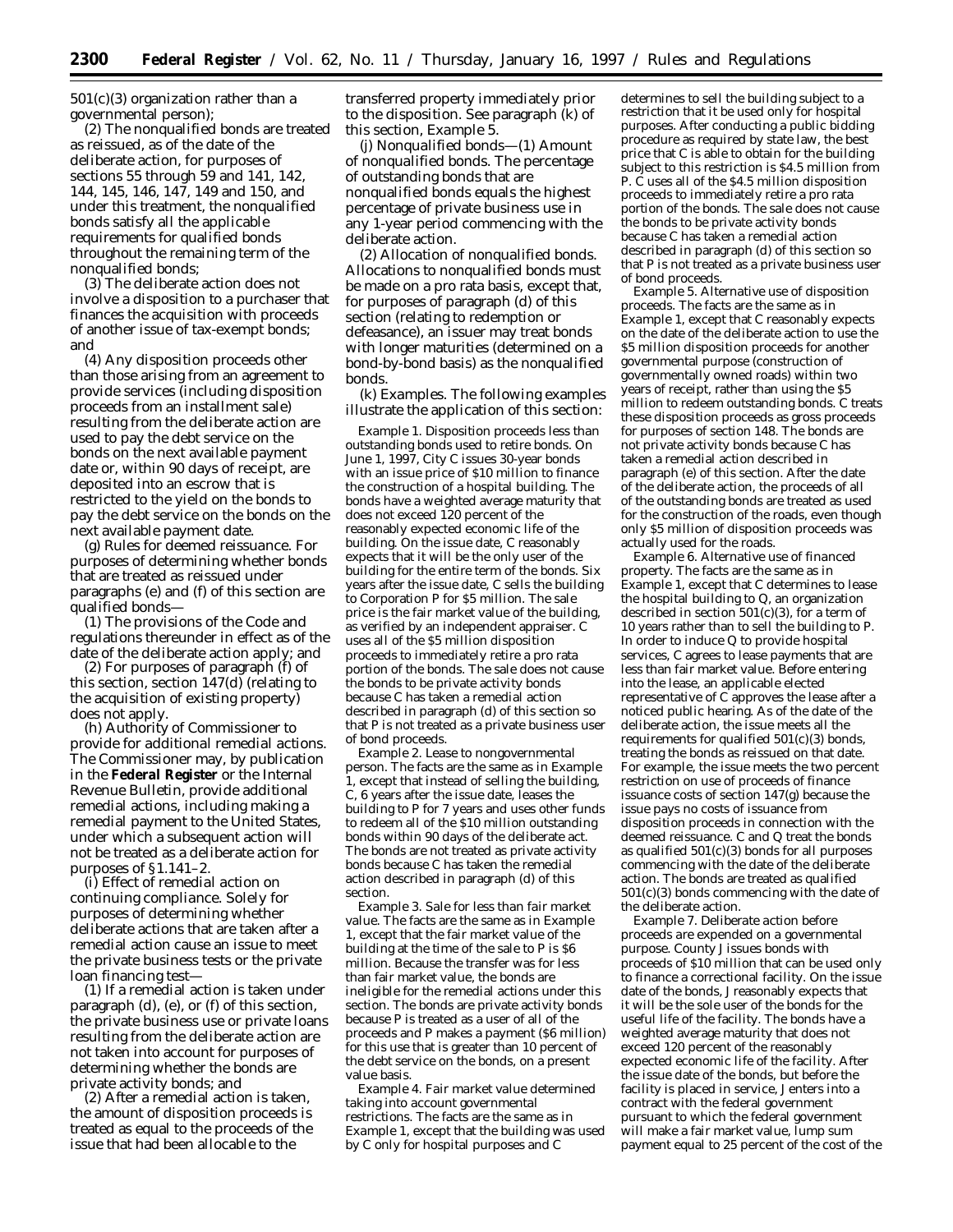facility. In exchange for this payment, J provides the federal government with priority rights to use of 25 percent of the facility. J uses the payment received from the federal government to defease the nonqualified bonds. The agreement does not cause the bonds to be private activity bonds because J has taken a remedial action described in paragraph (d) of this section. See paragraph (a)(5) of this section.

*Example 8. Compliance after remedial action.* In 1997, City G issues bonds with proceeds of \$10 million to finance a courthouse. The bonds have a weighted average maturity that does not exceed 120 percent of the reasonably expected economic life of the courthouse. G uses \$1 million of the proceeds for a private business use and more than 10 percent of the debt service on the issue is secured by private security or payments. G later sells one-half of the courthouse property to a nongovernmental person for cash. G immediately redeems 60 percent of the outstanding bonds. This percentage of outstanding bonds is based on the highest private business use of the courthouse in any 1-year period commencing with the deliberate action. For purposes of subsequently applying section 141 to the issue, G may continue to use all of the proceeds of the outstanding bonds in the same manner (that is, for both the courthouse and the existing private business use) without causing the issue to meet the private business use test. The issue, however, continues to meet the private security or payment test. The result would be the same if D, instead of redeeming the bonds, established a defeasance escrow for those bonds, provided that the requirement of paragraph (d)(4) of this section was met.

### **§ 1.141–13 Refunding issues. [Reserved]**

#### **§ 1.141–14 Anti-abuse rules.**

(a) *Authority of Commissioner to reflect substance of transactions.* If an issuer enters into a transaction or series of transactions with respect to one or more issues with a principal purpose of transferring to nongovernmental persons (other than as members of the general public) significant benefits of taxexempt financing in a manner that is inconsistent with the purposes of section 141, the Commissioner may take any action to reflect the substance of the transaction or series of transactions, including—

(1) Treating separate issues as a single issue for purposes of the private activity bond tests;

(2) Reallocating proceeds to

expenditures, property, use, or bonds; (3) Reallocating payments to use or proceeds;

(4) Measuring private business use on a basis that reasonably reflects the economic benefit in a manner different than as provided in  $\S 1.141-3(g)$ ; and

(5) Measuring private payments or security on a basis that reasonably reflects the economic substance in a

manner different than as provided in § 1.141–4.

(b) *Examples.* The following examples illustrate the application of this section:

*Example 1. Reallocating proceeds to indirect use.* City C issues bonds with proceeds of \$20 million for the stated purpose of financing improvements to roads that it owns. As a part of the same plan of financing, however, C also agrees to make a loan of \$7 million to Corporation M from its general revenues that it otherwise would have used for the road improvements. The interest rate of the loan corresponds to the interest rate on a portion of the issue. A principal purpose of the financing arrangement is to transfer to M significant benefits of the tax-exempt financing. Although C actually allocates all of the proceeds of the bonds to the road improvements, the Commissioner may reallocate a portion of the proceeds of the bonds to the loan to M because a principal purpose of the financing arrangement is to transfer to M significant benefits of taxexempt financing in a manner that is inconsistent with the purposes of section 141. The bonds are private activity bonds because the issue meets the private loan financing test. The bonds also meet the private business tests. See also §§ 1.141–  $3(a)(2)$ ,  $1.141-4(a)(1)$ , and  $1.141-5(a)$ , under which indirect use of proceeds and payments are taken into account.

*Example 2. Taking into account use of amounts derived from proceeds that would be otherwise disregarded.* County B issues bonds with proceeds of \$10 million to finance the purchase of land. On the issue date, B reasonably expects that it will be the sole user of the land. Subsequently, the federal government acquires the land for \$3 million in a condemnation action. B uses this amount to make a loan to Corporation M. In addition, the interest rate on the loan reflects the tax-exempt interest rate on the bonds and thus is substantially less than a current market rate. A principal purpose of the arrangement is to transfer to M significant benefits of the tax-exempt financing. Although the condemnation action is not a deliberate action, the Commissioner may treat the condemnation proceeds as proceeds of the issue because a principal purpose of the arrangement is to transfer to M significant benefits of tax-exempt financing in a manner inconsistent with the purposes of section 141. The bonds are private activity bonds.

*Example 3. Measuring private business use on an alternative basis.* City F issues bonds with a 30-year term to finance the acquisition of an industrial building having a remaining reasonably expected useful economic life of more than 30 years. On the issue date, F leases the building to Corporation G for 3 years. F reasonably expects that it will be the sole user of the building for the remaining term of the bonds. Because of the local market conditions, it is reasonably expected that the fair rental value of the industrial building will be significantly greater during the early years of the term of the bonds than in the later years. The annual rental payments are significantly less than fair market value, reflecting the interest rate on

the bonds. The present value of these rental payments (net of operation and maintenance expenses) as of the issue date, however, is approximately 25 percent of the present value of debt service on the issue. Under § 1.141–3, the issue does not meet the private business tests, because only 10 percent of the proceeds are used in a trade or business by a nongovernmental person. A principal purpose of the issue is to transfer to G significant benefits of tax-exempt financing in a manner inconsistent with the purposes of section 141. The method of measuring private business use over the reasonably expected useful economic life of financed property is for the administrative convenience of issuers of state and local bonds. In cases where this method is used in a manner inconsistent with the purposes of section 141, the Commissioner may measure private business use on another basis that reasonably reflects economic benefit, such as in this case on an annual basis. If the Commissioner measures private business use on an annual basis, the bonds are private activity bonds because the private payment test is met and more than 10 percent of the proceeds are used in a trade or business by a nongovernmental person.

*Example 4. Treating separate issues as a single issue.* City D enters into a development agreement with Corporation T to induce T to locate its headquarters within D's city limits. Pursuant to the development agreement, in 1997 D will issue \$20 million of its general obligation bonds (the 1997 bonds) to purchase land that it will grant to T. The development agreement also provides that, in 1998, D will issue \$20 million of its tax increment bonds (the 1998 bonds), secured solely by the increase in property taxes in a special taxing district. Substantially all of the property within the special taxing district is owned by T or D. T will separately enter into an agreement to guarantee the payment of tax increment to D in an amount sufficient to retire the 1998 bonds. The proceeds of the 1998 bonds will be used to finance improvements owned and operated by D that will not give rise to private business use. Treated separately, the 1997 issue meets the private business use test, but not the private security or payment test; the 1998 issue meets the private security or payment test, but not the private business use test. A principal purpose of the financing plan including the two issues is to transfer significant benefits of tax-exempt financing to T for its headquarters. Thus, the 1997 issue and the 1998 issue may be treated by the Commissioner as a single issue for purposes of applying the private activity bond tests. Accordingly, the bonds of both the 1997 issue and the 1998 issue may be treated as private activity bonds.

*Example 5. Reallocating proceeds.* City E acquires an electric generating facility with a useful economic life of more than 40 years and enters into a 30-year take or pay contract to sell 30 percent of the available output to investor-owned utility M. E plans to use the remaining 70 percent of available output for its own governmental purposes. To finance the entire cost of the facility, E issues \$30 million of its series A taxable bonds at taxable interest rates and \$70 million series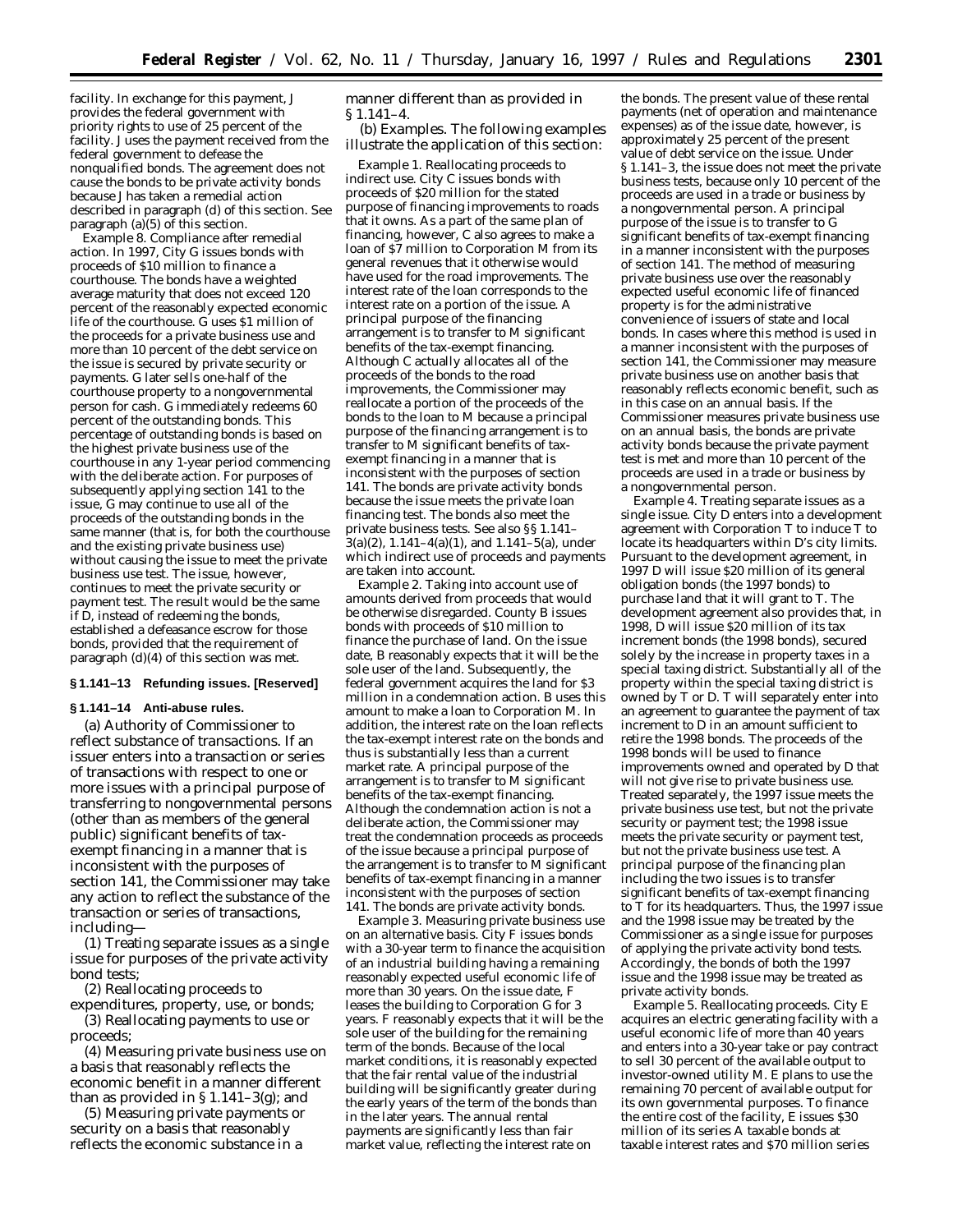B bonds, which purport to be tax-exempt bonds, at tax-exempt interest rates. E allocates all of M's private business use to the proceeds of the series A bonds and all of its own government use to the proceeds of the series B bonds. The series A bonds have a weighted average maturity of 15 years, while the series B bonds have a weighted average maturity of 26 years. M's payments under the take or pay contract are expressly determined by reference to 30 percent of M's total costs (that is, the sum of the debt service required to be paid on both the series A and the series B bonds and all other operating costs). The allocation of all of M's private business use to the series A bonds does not reflect economic substance because the series of transactions transfers to M significant benefits of the tax-exempt interest rates paid on the series B bonds. A principal purpose of the financing arrangement is to transfer to M significant benefits of the tax-exempt financing. Accordingly, the Commissioner may allocate M's private business use on a pro rata basis to both the series B bonds as well as the series A bonds, in which case the series B bonds are private activity bonds.

*Example 6. Allocations respected.* The facts are the same as in *Example 5,* except that the debt service component of M's payments under the take or pay contract is based exclusively on the amounts necessary to pay the debt service on the taxable series A bonds. E's allocation of all of M's private business use to the series A bonds is respected because the series of transactions does not actually transfer benefits of taxexempt interest rates to M. Accordingly, the series B bonds are not private activity bonds. The result would be the same if M's payments under the take or pay contract were based exclusively on fair market value pricing, rather than the tax-exempt interest rates on E's bonds. The result also would be the same if the series A bonds and the series B bonds had substantially equivalent weighted average maturities and E and M had entered into a customary contract providing for payments based on a ratable share of total debt service. E would not be treated by the Commissioner in any of these cases as entering into the contract with a principal purpose of transferring the benefits of taxexempt financing to M in a manner inconsistent with the purposes of section 141.

# **§1.141–15 Effective dates.**

(a) *Scope.* The effective dates in this section apply for purposes of §§1.141– 0 through 1.141–14, and 1.145–0 through 1.145–2 (the private activity bond regulations), and  $$1.150-1(a)(3)$ and the definition of bond documents contained in §1.150–1(b).

(b) *Effective dates.* Except as otherwise provided in this section, the private activity bond regulations, §1.150–1(a)(3), and the definition of bond documents contained in §1.150– 1(b) apply to bonds issued on or after May 16, 1977 (the effective date) that are subject to section 1301 of the Tax Reform Act of 1986.

(c) *Refunding bonds.* The private activity bond regulations, §1.150– 1(a)(3), and the definition of bond documents contained in §1.150–1(b) do not apply to bonds issued on or after the effective date to refund a bond to which the private activity bond regulations do not apply unless—

(1) The weighted average maturity of the refunding bonds is longer than—

(i) The weighted average maturity of the refunded bonds; or

(ii) In the case of a short-term obligation that the issuer reasonably expects to refund with a long-term financing (such as a bond anticipation note), 120 percent of the weighted average reasonably expected economic life of the facilities financed; or

(2) A principal purpose for the issuance of the refunding bonds is to make one or more new conduit loans.

(d) *Permissive application of regulations.* Except as provided in paragraph (e) of this section, the private activity bond regulations, §1.150– 1(a)(3), and the definition of bond documents contained in §1.150–1(b) may be applied in whole, but not in part, to—

(1) Bonds that are outstanding on the effective date and subject to section 141; or

(2) Refunding bonds issued on or after the effective date.

(e) *Permissive retroactive application of certain sections.* The following sections may each be applied to any bonds issued before the effective date:

(1) Section 1.141–3(b)(4);

(2) Section 1.141–3(b)(6); and

(3) Section 1.141–12.

## **§1.141–16 Effective dates for qualified private activity bond provisions.**

(a) *Scope.* The effective dates of this section apply for purposes of §§1.142– 0 through 1.142–2, 1.144–0 through 1.144–2, 1.147–0 through 1.147–2, and 1.150–4.

(b) *Effective dates.* Except as otherwise provided in this section, the regulations designated in paragraph (a) of this section apply to bonds issued on or after May 16, 1997 (the effective date).

(c) *Permissive application.* The regulations designated in paragraph (a) of this section may be applied in whole, but not in part, to bonds outstanding on the effective date.

**Par. 7.** Sections 1.142–0 and 1.142–3 are added and §§ 1.142–1 and 1.142–2 are revised to read as follows:

## **§ 1.142–0 Table of Contents.**

This section lists the captioned paragraphs contained in §§ 1.142–1 through 1.142–3.

*§ 1.142–1 Exempt facility bonds.*

- (a) Overview.
- (b) Scope.
- (c) Effective dates. *§ 1.142–2 Remedial actions.*
- 
- (a) General rule.
- (b) Reasonable expectations requirement.
- (c) Redemption or defeasance.
- (1) In general.
- (2) Notice of defeasance.
- (3) Special limitation.

(4) Special rule for dispositions of personal property.

(5) Definitions.

(d) When a failure to properly use proceeds occurs.

(1) Proceeds not spent.

(2) Proceeds spent.

- (e) Nonqualified bonds.
- *§ 1.142–3 Refunding issues.*
- [Reserved]

### **§ 1.142–1 Exempt facility bonds.**

(a) *Overview.* Interest on a private activity bond is not excludable from gross income under section 103(a) unless the bond is a qualified bond. Under section  $141(e)(1)(A)$ , an exempt facility bond issued under section 142 may be a qualified bond.

Under section 142(a), an exempt facility bond is any bond issued as a part of an issue using 95 percent or more of the proceeds for certain exempt facilities.

(b) *Scope.* Sections 1.142–0 through 1.142–3 apply for purposes of the rules for exempt facility bonds under section 142, except that, with respect to net proceeds that have been spent, § 1.142– 2 does not apply to bonds issued under section 142(d) (relating to bonds issued to provide qualified residential rental projects) and section 142(f) (2) and (4) (relating to bonds issued to provide local furnishing of electric energy or gas).

(c) *Effective dates.* For effective dates of §§ 1.142–0 through 1.142–2, see § 1.141–16.

#### **§ 1.142–2 Remedial actions.**

(a) *General rule.* If less than 95 percent of the net proceeds of an exempt facility bond are actually used to provide an exempt facility, and for no other purpose, the issue will be treated as meeting the use of proceeds requirement of section 142(a) if the issue meets the condition of paragraph (b) of this section and the issuer takes the remedial action described in paragraph (c) of this section.

(b) *Reasonable expectations requirement.* The issuer must have reasonably expected on the issue date that 95 percent of the net proceeds of the issue would be used to provide an exempt facility and for no other purpose for the entire term of the bonds (disregarding any redemption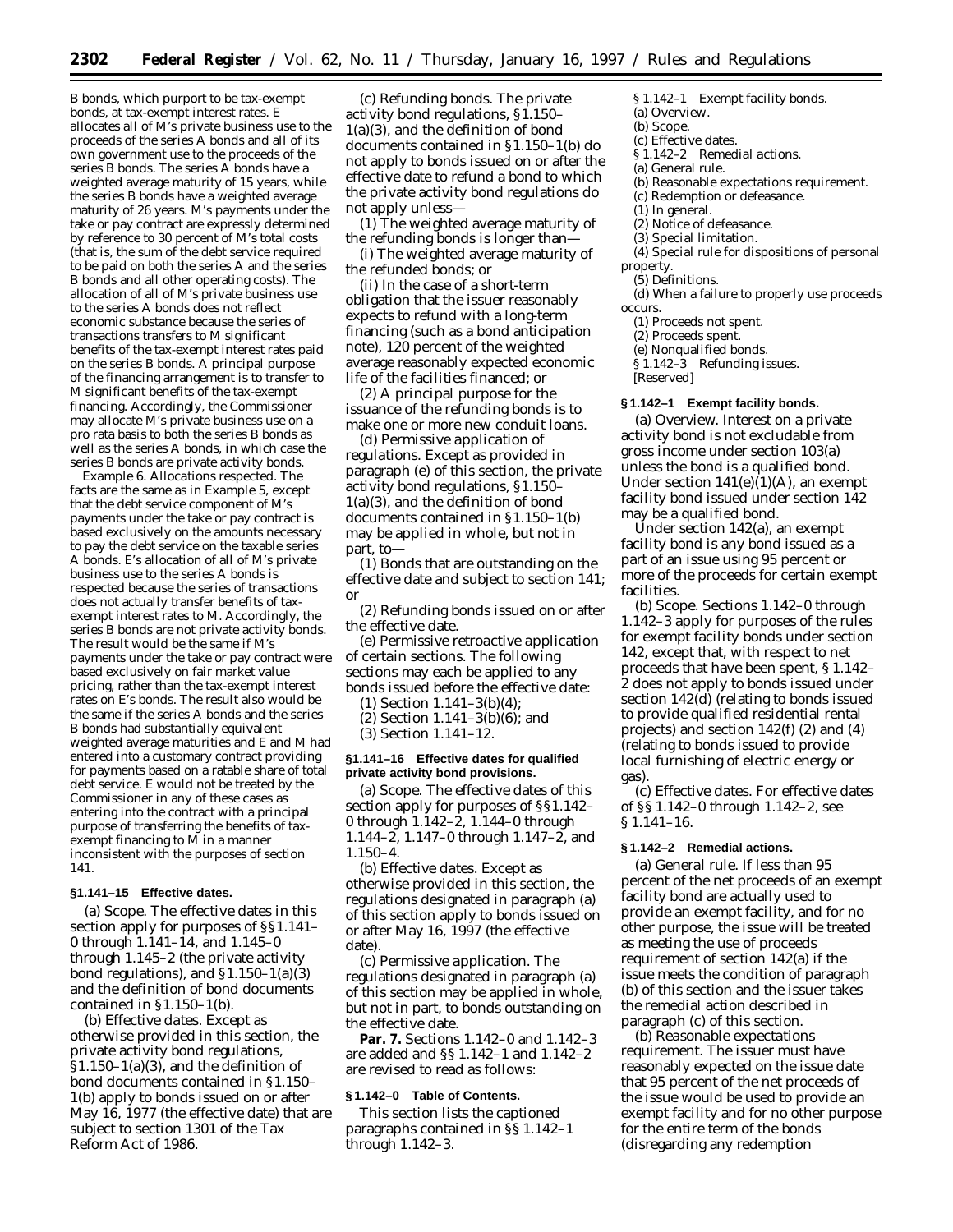provisions). To meet this condition the amount of the issue must have been based on reasonable estimates about the cost of the facility.

(c) *Redemption or defeasance—*(1) *In general.* The requirements of this paragraph (c) are met if all of the nonqualified bonds of the issue are redeemed on the earliest call date after the date on which the failure to properly use the proceeds occurs under paragraph (d) of this section. Proceeds of tax-exempt bonds (other than those described in paragraph (d)(1) of this section) must not be used for this purpose. If the bonds are not redeemed within 90 days of the date on which the failure to properly use proceeds occurs, a defeasance escrow must be established for those bonds within 90 days of that date.

(2) *Notice of defeasance.* The issuer must provide written notice to the Commissioner of the establishment of the defeasance escrow within 90 days of the date the escrow is established.

(3) *Special limitation.* The establishment of a defeasance escrow does not satisfy the requirements of this paragraph (c) if the period between the issue date and the first call date is more than  $10\frac{1}{2}$  years.

(4) *Special rule for dispositions of personal property.* For dispositions of personal property exclusively for cash, the requirements of this paragraph (c) are met if the issuer expends the disposition proceeds within 6 months of the date of the disposition to acquire replacement property for the same qualifying purpose of the issue under section 142.

(5) *Definitions.* For purposes of paragraph (c)(4) of this section, *disposition proceeds* means disposition proceeds as defined in § 1.141–12(c).

(d) *When a failure to properly use proceeds occurs—*(1) *Proceeds not spent.* For net proceeds that are not spent, a failure to properly use proceeds occurs on the earlier of the date on which the issuer reasonably determines that the financed facility will not be completed or the date on which the financed facility is placed in service.

(2) *Proceeds spent.* For net proceeds that are spent, a failure to properly use proceeds occurs on the date on which an action is taken that causes the bonds not to be used for the qualifying purpose for which the bonds were issued.

(e) *Nonqualified bonds.* For purposes of this section, the nonqualified bonds are a portion of the outstanding bonds in an amount that, if the remaining bonds were issued on the date on which the failure to properly use the proceeds occurs, at least 95 percent of the net proceeds of the remaining bonds would

be used to provide an exempt facility. If no proceeds have been spent to provide an exempt facility, all of the outstanding bonds are nonqualified bonds. The nonqualified bonds must be determined on a pro rata allocation basis, except that an issuer may treat bonds with longer maturities (determined on a bond-by-bond basis) as the nonqualified bonds.

#### **§ 1.142–3 Refunding issues.**

[Reserved]

**Par. 8.** Section 1.144–0 is added and §§ 1.144–1 and 1.144-2 are revised to read as follows:

#### **§ 1.144–0 Table of Contents.**

This section lists the captioned paragraphs contained in §§1.144–1 and 1.144–2.

*§ 1.144–1 Qualified small issue bonds, qualified student loan bonds, and qualified redevelopment bonds.*

(a) Overview. (b) Scope.

(c) Effective dates. *§ 1.144–2 Remedial actions.*

### **§ 1.144–1 Qualified small issue bonds, qualified student loan bonds, and qualified redevelopment bonds.**

(a) *Overview.* Interest on a private activity bond is not excludable from gross income under section 103(a) unless the bond is a qualified bond. Under section 141(e)(1)(D), a qualified small issue bond issued under section 144(a) may be a qualified bond. Under section 144(a), any qualified small issue bond is any bond issued as a part of an issue 95 percent or more of the proceeds of which are to be used to provide certain manufacturing facilities or certain depreciable farm property and which meets other requirements. Under section 141(e)(1)(F) a qualified redevelopment bond issued under section 144(c) is a qualified bond. Under section 144(c), a qualified redevelopment bond is any bond issued as a part of an issue 95 percent or more of the net proceeds of which are to be used for one or more redevelopment purposes and which meets certain other requirements.

(b) *Scope.* Sections 1.144–0 through 1.144–2 apply for purposes of the rules for small issue bonds under section 144(a) and qualified redevelopment bonds under section 144(c), except that §1.144–2 does not apply to the requirements for qualified small issue bonds under section 144(a)(4) (relating to the limitation on capital expenditures) or under section  $144(a)(10)$  (relating to the aggregate limit of tax-exempt bonds per taxpayer).

(c) *Effective dates.* For effective dates of §§1.144–0 through 1.144–2, see §1.141–16.

### **§ 1.144–2 Remedial actions.**

The remedial action rules of §1.142– 2 apply to qualified small issue bonds issued under section 144(a) and to qualified redevelopment bonds issued under section 144(c), for this purpose treating those bonds as exempt facility bonds and the qualifying purposes for those bonds as exempt facilities.

**Par. 9.** Sections 1.145–0 through 1.145–2 are added to read as follows:

#### **§ 1.145–0 Table of Contents.**

This section lists the captioned paragraphs contained in §§1.145–1 and 1.145–2.

*§ 1.145–1 Qualified 501(c)(3) bonds.*

(a) Overview.

#### (b) Scope.

(c) Effective dates.

*§ 1.145–2 Application of private activity bond regulations.*

- (a) In general.
- (b) Modification of private business tests. (c) Exceptions.

(1) Certain provisions relating to

governmental programs.

(2) Costs of issuance.

#### **§ 1.145–1 Qualified 501(c)(3) bonds.**

(a) *Overview.* Interest on a private activity bond is not excludable from gross income under section 103(a) unless the bond is a qualified bond. Under section  $141(e)(1)(G)$ , a qualified 501(c)(3) bond issued under section 145 is a qualified bond. Under section 145, a qualified  $501(c)(3)$  bond is any bond issued as a part of an issue that satisfies the requirements of sections 145(a) through (d).

(b) *Scope.* Sections 1.145–0 through 1.145–2 apply for purposes of section 145(a).

(c) *Effective dates.* For effective dates of §§1.145–0 through 1.145–2, see §1.141–15.

### **§ 1.145–2 Application of private activity bond regulations.**

(a) *In general.* Except as provided in this section, §§1.141–0 through 1.141– 15 apply to section 145(a). For example, under this section, §1.141–1, and §1.141–2, an issue ceases to be an issue of qualified 501(c)(3) bonds if the issuer or a conduit borrower 501(c)(3) organization takes a deliberate action, subsequent to the issue date, that causes the issue to fail to comply with the requirements of sections 141(e) and 145 (such as an action that results in revocation of exempt status of the  $501(c)(3)$  organization).

(b) *Modification of private business tests.* In applying §§1.141–0 through 1.141–15 to section 145(a)—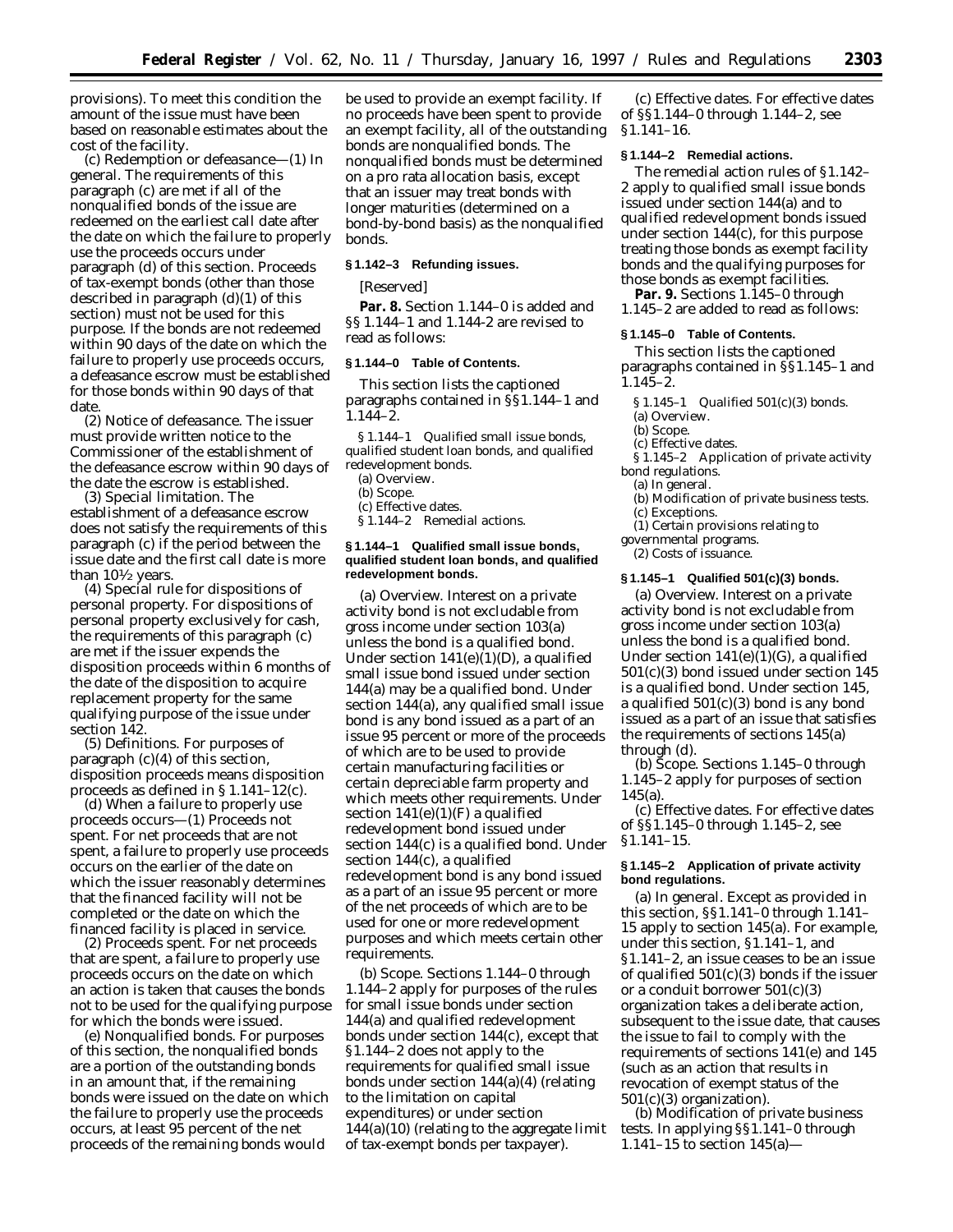(1) References to governmental persons include  $501(c)(3)$  organizations with respect to their activities that do not constitute unrelated trades or businesses under section 513(a);

(2) References to ''10 percent'' and ''proceeds'' in the context of the private business use test and the private security or payment test mean ''5 percent'' and ''net proceeds''; and

(3) References to the private business use test in §§1.141–2 and 1.141–12 include the ownership test of section  $145(a)(1)$ .

(c) *Exceptions—*(1) *Certain provisions relating to governmental programs.* The following provisions do not apply to section 145: §1.141–2(d)(4) (relating to the special rule for dispositions of personal property in the ordinary course of an established governmental program) and  $$1.141-2(d)(5)$  (relating to the special rule for general obligation bond programs that finance a large number of separate purposes).

(2) *Costs of issuance.* Section 1.141– 3(g)(6) does not apply to section  $145(a)(2)$  to the extent that it provides that costs of issuance are allocated ratably among the other purposes for which the proceeds are used. For purposes of section 145(a)(2), costs of issuance are treated as private business use.

Par. 10. Sections 1.147-0 through 1.147–2 are added to read as follows:

#### **§ 1.147–0 Table of Contents.**

This section lists the captioned paragraphs contained in §§1.147–1 and 1.147–2.

*§1.147–1 Other requirements applicable to certain private activity bonds.*

(a) Overview.

(b) Scope.

(c) Effective dates.

*§1.147–2 Remedial actions.*

### **§ 1.147–1 Other requirements applicable to certain private activity bonds.**

(a) *Overview.* Interest on a private activity bond is not excludable from gross income under section 103(a) unless the bond is a qualified bond. Under section 147, certain requirements must be met for a private activity bond to qualify as a qualified bond.

(b) *Scope.* Sections 1.147–0 through 1.147–2 apply for purposes of the rules in section 147 for qualified private activity bonds that permit use of proceeds to acquire land for environmental purposes (section 147(c)(3)), permit use of proceeds for certain rehabilitations (section 147(d) (2) and (3)), prohibit use of proceeds to finance skyboxes, airplanes, gambling establishments and similar facilities (section 147(e)), and require public approval (section 147(f)), but not for the rules limiting use of proceeds to acquire land or existing property under sections 147(c) (1) and (2), and (d)(1).

(c) *Effective dates.* For effective dates of §§ 1.147–0 through 1.147–2, see § 1.141–16.

#### **§ 1.147–2 Remedial actions.**

The remedial action rules of § 1.142– 2 apply to the rules in section 147 for qualified private activity bonds that permit use of proceeds to acquire land for environmental purposes (section 147(c)(3)), permit use of proceeds for certain rehabilitations (section 147(d) (2) and (3)), prohibit use of proceeds to finance skyboxes, airplanes, gambling establishments and similar facilities (section 147(e)), and require public approval (section 147(f)), for this purpose treating those private activity bonds subject to the rules under section 147 as exempt facility bonds and the qualifying purposes for those bonds as exempt facilities.

**Par. 11.** Section 1.148–6 is amended by adding new paragraphs (a)(3) and  $(d)(1)(iii)$  to read as follows:

### **§ 1.148–6 General allocation and accounting rules.**

(a)  $* * *$ 

(3) *Absence of allocation and accounting methods.* If an issuer fails to maintain books and records sufficient to establish the accounting method for an issue and the allocation of the proceeds of that issue, the rules of this section are applied using the specific tracing method. This paragraph (a)(3) applies to bonds issued on or after May 16, 1997.

\* \* \* \* \*

(d) \* \* \*

 $(1)^{***}$ 

(iii) *Timing.* An issuer must account for the allocation of proceeds to expenditures not later than 18 months after the later of the date the expenditure is paid or the date the project, if any, that is financed by the issue is placed in service. This allocation must be made in any event by the date 60 days after the fifth anniversary of the issue date or the date 60 days after the retirement of the issue, if earlier. This paragraph (d)(1)(iii) applies to bonds issued on or after May 16, 1997.

\* \* \* \* \* **Par. 12.** Section 1.150–1 is amended as follows:

1. Paragraph (a)(3) is added.

2. Paragraph (b) is amended by adding a new definition in alphabetical order. The additions read as follows:

# **§ 1.150–1 Definitions.**

(a) \* \* \*

(3) *Exception to general effective date.* See § 1.141–15 for the effective date of

the definition of bond documents contained in paragraph (b) of this section.

- \* \* \* \* \*
- (b) \* \* \*

*Bond documents* means the bond indenture or resolution, transcript of proceedings, and any related documents.\* \* \*

\* \* \* \* \* **Par. 13.** Section 1.150–4 is added to read as follows:

#### **§ 1.150–4 Change in use of facilities financed with tax-exempt private activity bonds.**

(a) *Scope.* This section applies for purposes of the rules for change of use of facilities financed with private activity bonds under sections 150(b)(3) (relating to qualified 501(c)(3) bonds), 150(b)(4) (relating to certain exempt facility bonds and small issue bonds), 150(b)(5) (relating to facilities required to be owned by governmental units or  $501(c)(3)$  organizations), and  $150(c)$ .

(b) *Effect of remedial actions—*(1) *In general.* Except as provided in this section, the change of use provisions of sections 150(b) (3) through (5), and 150(c) apply even if the issuer takes a remedial action described in §§ 1.142–2, 1.144–2, or 1.145–2.

(2) *Exceptions—*(i) *Redemption.* If nonqualified bonds are redeemed within 90 days of a deliberate action under § 1.145–2(a) or within 90 days of the date on which a failure to properly use proceeds occurs under § 1.142–2 or § 1.144–2, sections 150(b) (3) through (5) do not apply during the period between that date and the date on which the nonqualified bonds are redeemed.

(ii) *Alternative qualifying use of facility.* If a bond-financed facility is used for an alternative qualifying use under §§ 1.145–2 and 1.141–12(f), sections 150(b) (3) and (5) do not apply because of the alternative use.

(iii) *Alternative use of disposition proceeds.* If disposition proceeds are used for a qualifying purpose under §§ 1.145–2 and 1.141–12(e), 1.142– 2(c)(4), or 1.144–2, sections 150(b) (3) through (5) do not apply because of the deliberate action that gave rise to the disposition proceeds after the date on which all of the disposition proceeds have been expended on the qualifying purpose. If all of the disposition proceeds are so expended within 90 days of the date of the deliberate action, however, sections 150(b) (3) through (5) do not apply because of the deliberate action.

(c) *Allocation rules—*(1) *In general.* If a change in use of a portion of the property financed with an issue of qualified private activity bonds causes